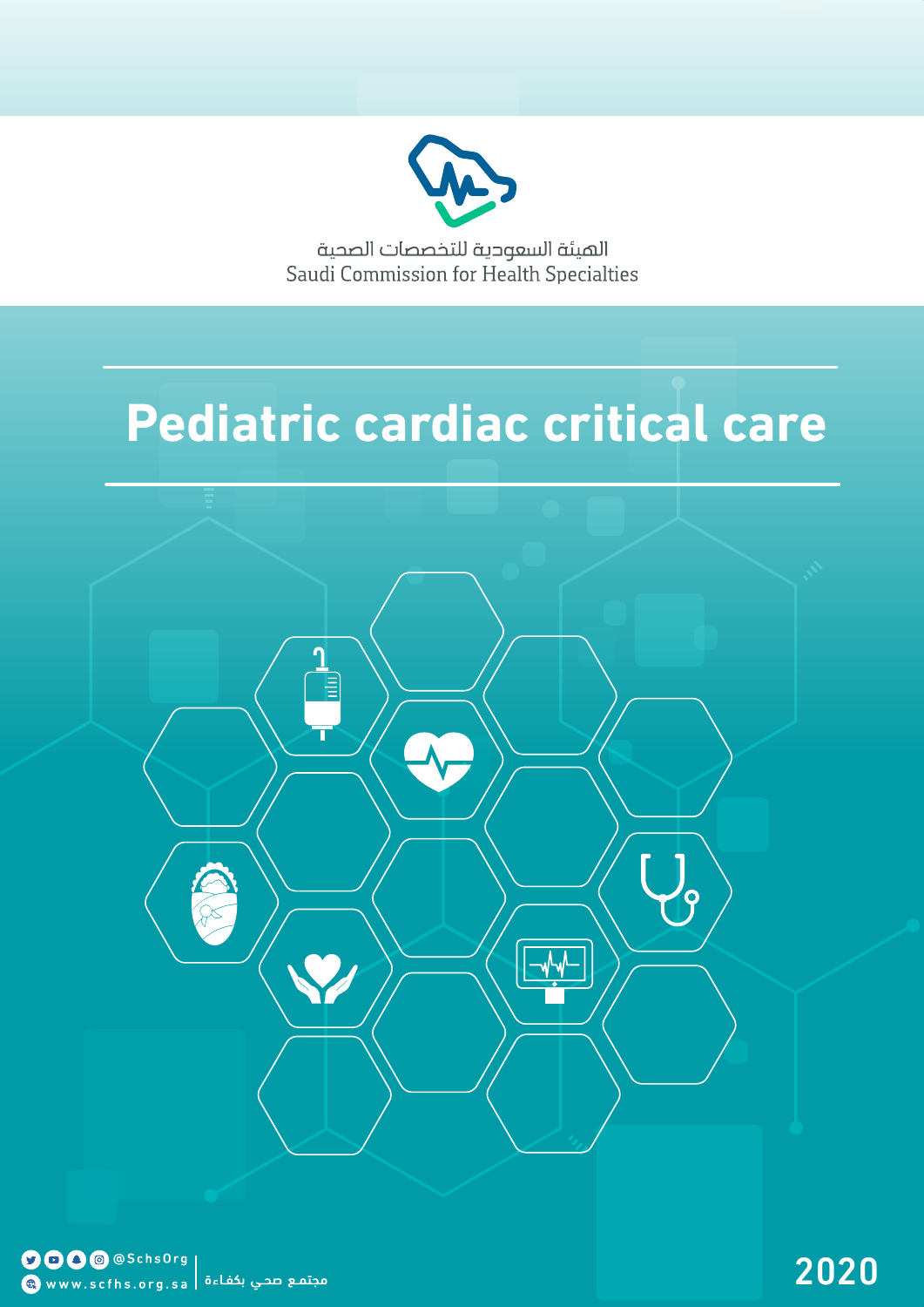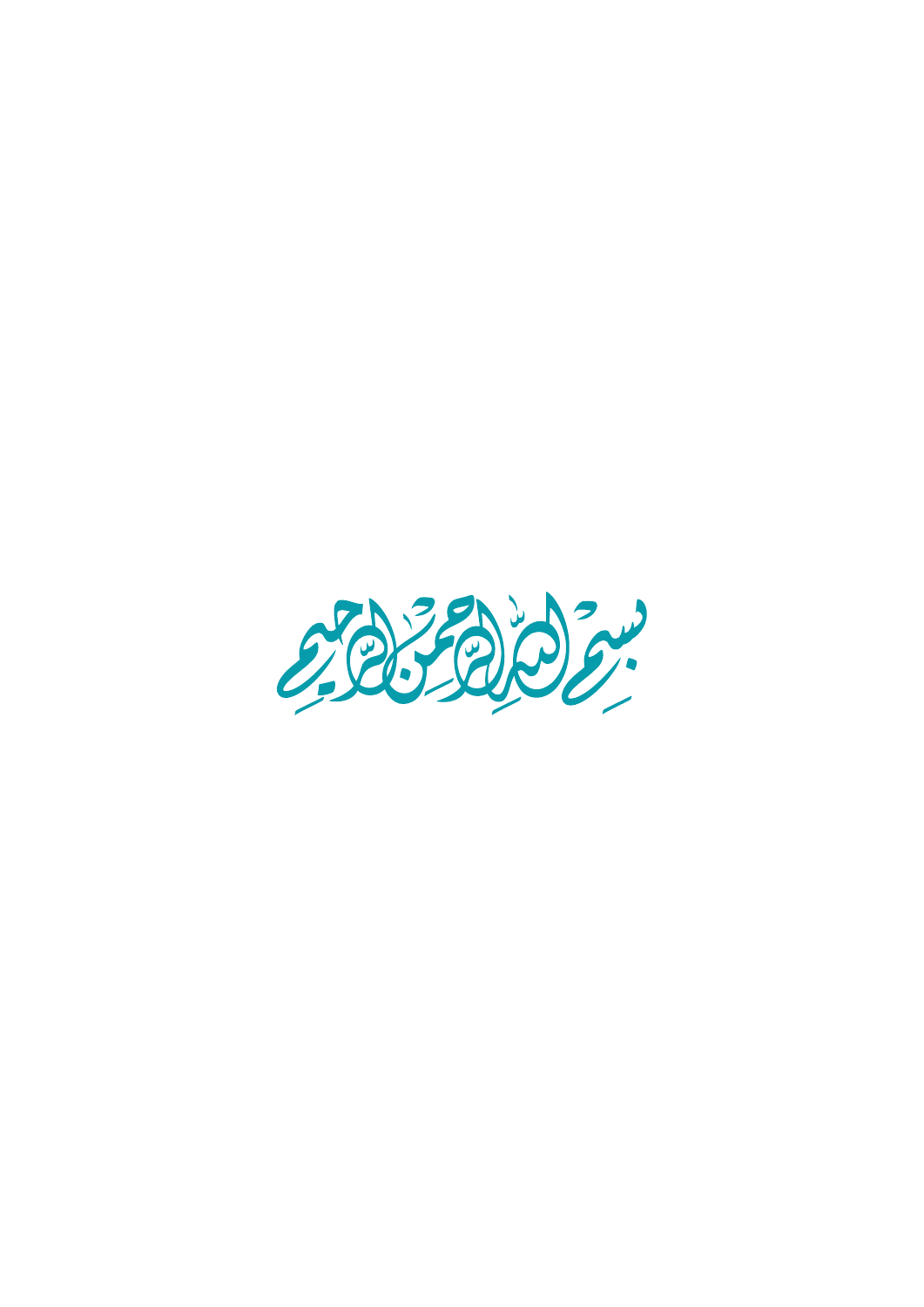# CONTRIBUTORS

## Curriculum Development Committee

- Dr.Mohamed Kabbani, MD
- Dr.Yasser Alheraish, MD
- Dr.Khaled Alarwan, MD
- Dr.Abdullah Alzahrani, MD

## Scientific Council

- Dr.Mohamed Kabbani, MD
- Dr.Yasser Alheraish, MD
- Dr.Khaled Alarwan, MD
- Dr.Abdullah Alzahrani, MD

## Reviewed by Curricula Editorial Board

- Dr.Nada Saleh, MSc.MedEd, MSc, PhD
- Dr.Mazen Qasmi, MBBS, MSc.MedEd, SBEM
- Dr.Lubna Alkadi, BDS, MSc, Dip Pros, FRCDC, MME

Approved by Head of Curricula Editorial Board

• Dr.Ali Alasiri, MBBS, Msc.MedEd. FRCSC, FACS

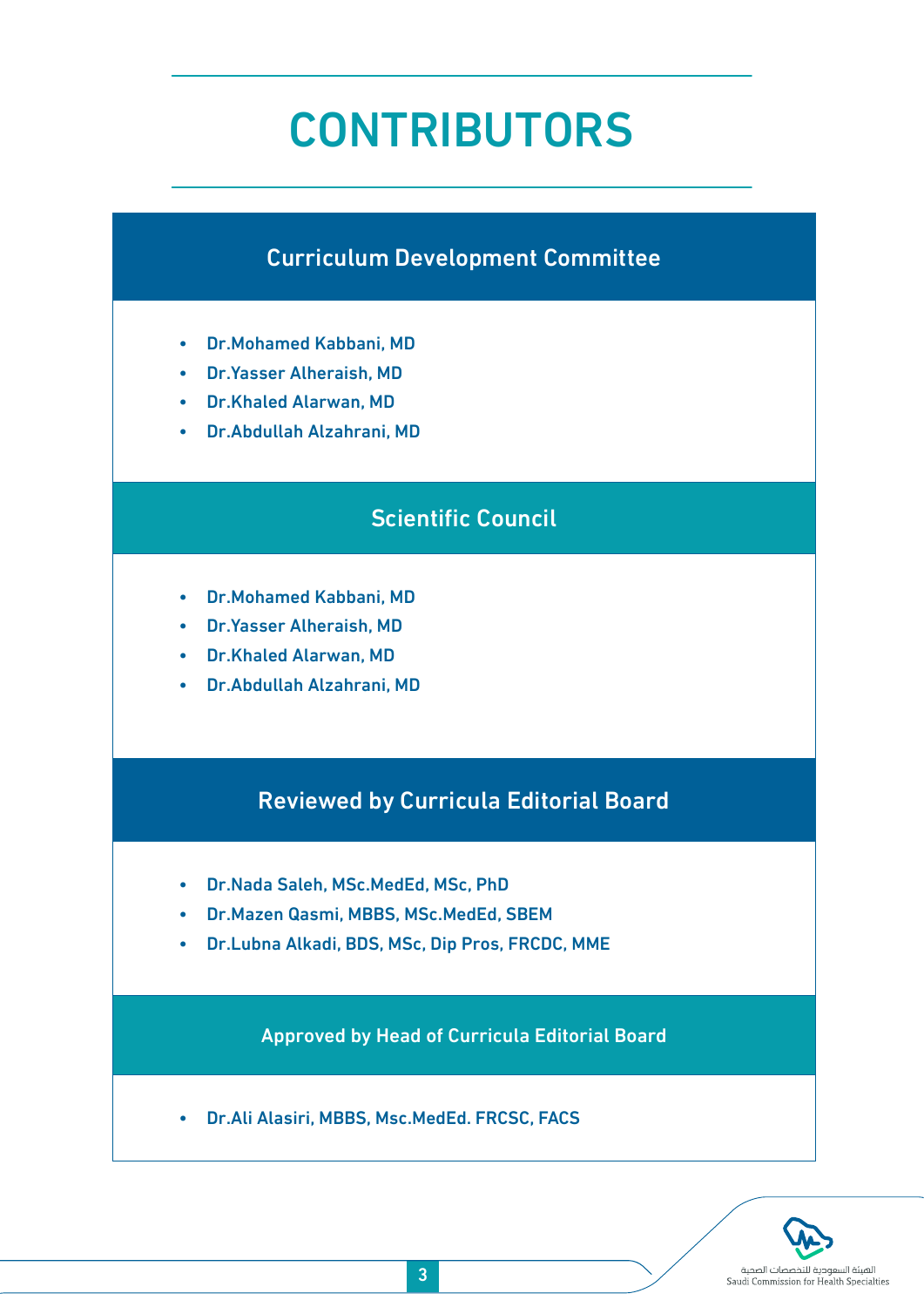# COPYRIGHT STATEMENTS

All rights reserved. © 2020 Saudi Commission for Health Specialties (SCFHS). This material may not be reproduced, displayed, modified, distributed, or used in any other manner without prior written permission of the SCFHS, Riyadh, Kingdom of Saudi Arabia. Any amendment to this document shall be endorsed by the Specialty Scientific Council/ Committee and approved by the Central Training Committee. This document shall be considered effective from the date the updated electronic version of this curriculum was published on the commission's website, unless a different implementation date has been mentioned. Correspondence: Saudi Commission for Health Specialties P.O. Box: 94656, Postal Code: 11614, Contact Center: 920019393 E-mail: Curricula@scfhs.org.sa Website: www.scfhs.org.sa

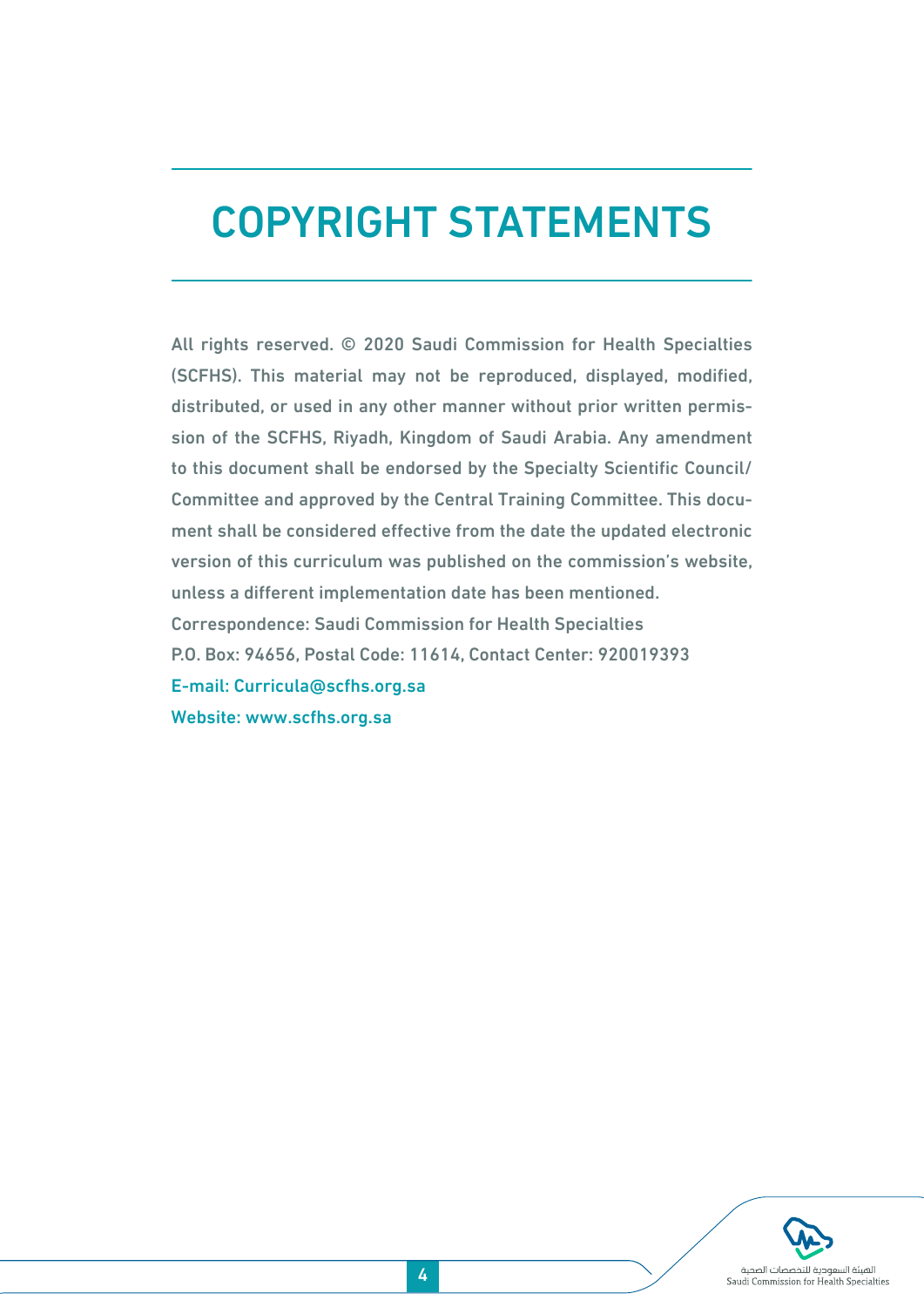# PREFACE

Pediatric cardiac critical care fellowship curriculum constitutes a vital part in learning. In addition to informing trainees, trainers, and training supervisors about the goals and objectives of training, the curriculum will have major impacts on programs planning and execution and quality assurance of the training outcomes. The Saudi Commission for Health Specialties (SCFHS) is the national regulatory body of postgraduate training programs across all health professions in Saudi Arabia. This manual is meant to serve as a guide for members of the "Curriculum Development Committee" in their journey writing the curriculum of their specialty. Curriculum Development Committee (CDC) members should adhere to the proposed curriculum structure in this manual. The subject-matter content needs to be built by CDC members. CDC members will be required to set a blueprint of the curriculum content and get that approved by the scientific council/committee of the program (whenever that is applicable). This manual will provide pre-written sections and materials that are universally applicable for SCFHS programs. CDC members are advised to follow PCCCF instructions to help in customizing the content based on program needs. For any further support, please do not hesitate to contact us at Curricula@scfhs.org.sa

- The primary goal of this document is to enrich the training experience of postgraduate trainees by outlining the learning objectives to become independent and competent future practitioners.
- This curriculum may contain sections outlining some regulations on training. However, such regulations need to be sought from the "general bylaws" and "executive policies" on training published by the SCFHS, which can be accessed online through the official SCFHS website. In the event of discrepancy in regulation statements, the one stated in the most updated bylaws and executive policies will be the reference to apply.

As this curriculum is subjected to periodic refinements, please refer to the electronic version posted online for the most updated version at :

#### www.scfhs.org.sa

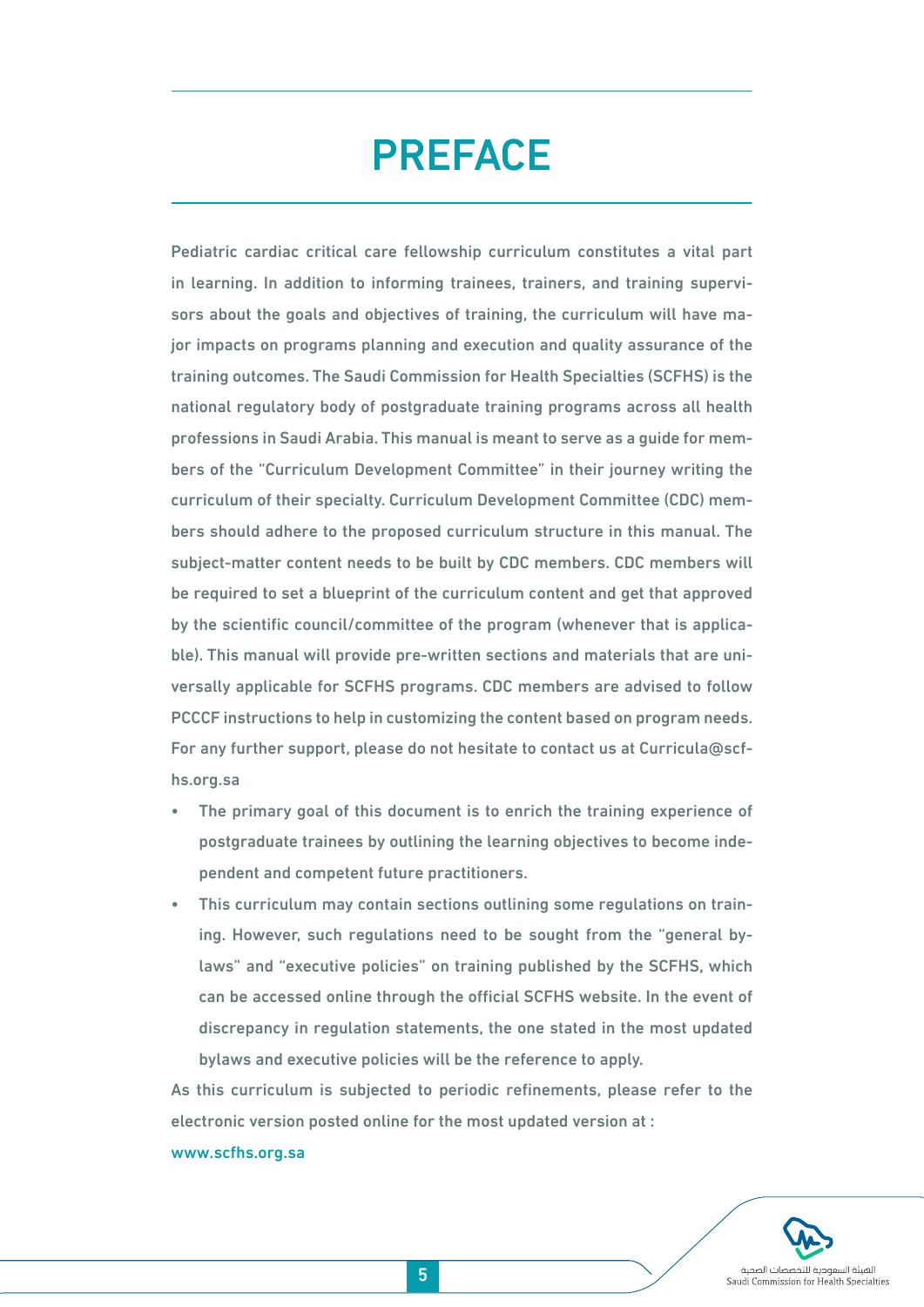# ACKNOWLEDGMENT

The Pediatric Cardiac Critical Care Fellowship team acknowledges the valuable contributions and feedback from the scientific committee members for the development of this program. This work could not have been accomplished without their support.

Special thanks and appreciation to all the members of Scientific Council, Curriculum Scientific Group for their support and contribution to the completion of this program.

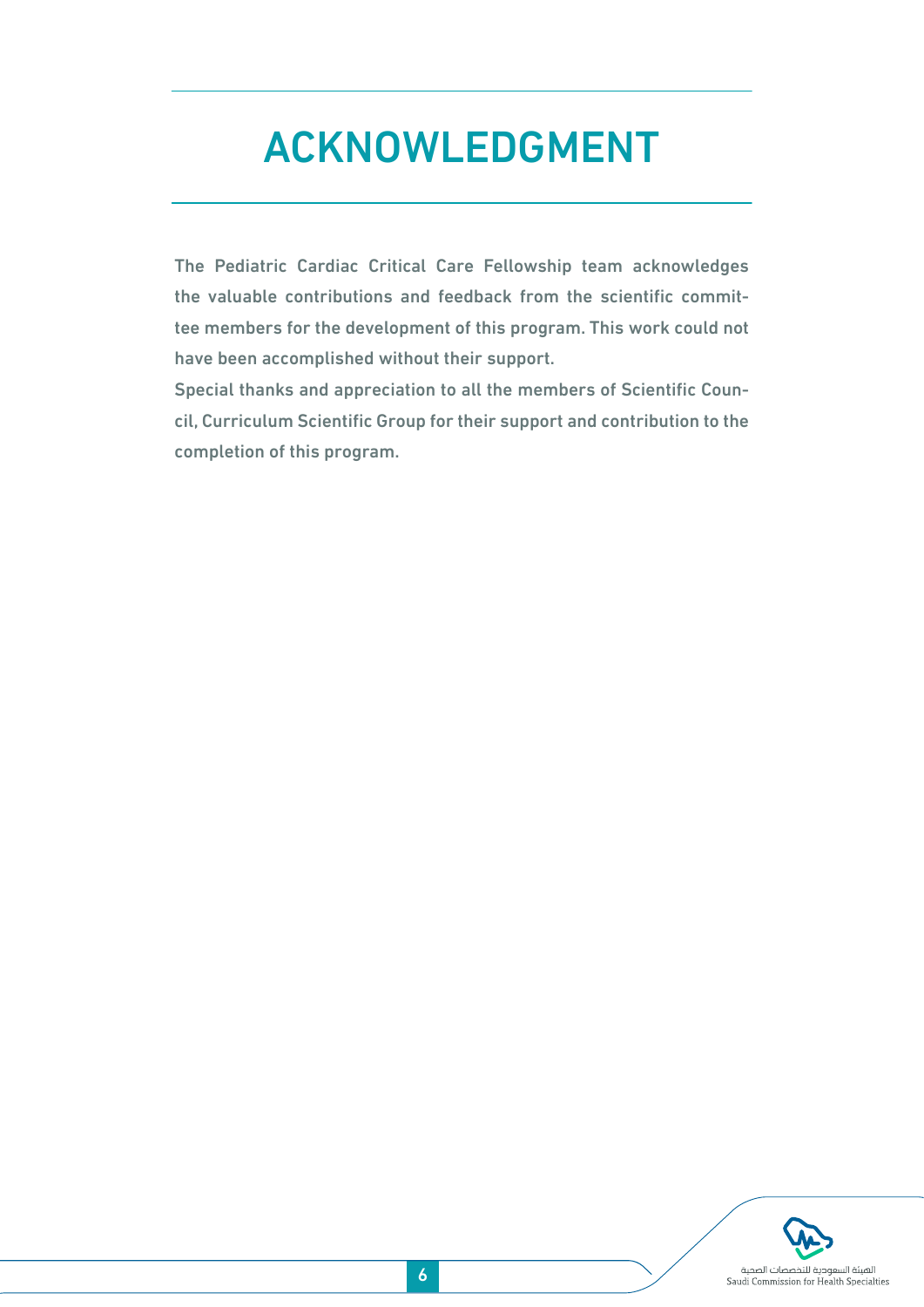# TABLE OF CONTENTS

| <b>CONTRIBUTORS</b>                                                          | 3                 |
|------------------------------------------------------------------------------|-------------------|
| <b>COPYRIGHT STATEMENTS</b>                                                  | 4                 |
| <b>PREFACE</b>                                                               | 5                 |
| <b>ACKNOWLEDGMENT</b>                                                        | 6                 |
| <b>INTRODUCTION</b>                                                          | 8                 |
| 1. Context of Practice                                                       | 8                 |
| 2. Goal and Responsibility of Curriculum Implementation                      | 9                 |
| ABBREVIATIONS USED IN THIS DOCUMENT                                          | 10                |
| PROGRAM ENTRY REQUIREMENTS                                                   | 11                |
| <b>LEARNING AND COMPETENCIES</b>                                             | 12                |
| 1. Introduction to Learning Outcomes and Competency-Based Education          | $12 \overline{ }$ |
| 2. Program Durations                                                         | 24                |
| 3. Program Rotations                                                         | 24                |
| 4. Mapping of Learning Objectives and Competency Roles to Program Rotations: | 25                |
| 5. Rotation Name:                                                            | 26                |
| <b>TEACHING METHODS</b>                                                      | 27                |
| UNIVERSAL TOPICS MODULES                                                     | 33                |
| <b>ASSESSMENT AND EVALUATION</b>                                             | 34                |
| 1. Purpose of Assessment                                                     | 34                |
| 2. Formative Assessment                                                      | 35                |
| 2.1 General Principles                                                       | 35                |
| 2.2 Formative Assessment Tools                                               | 36                |
| 3. Summative Assessment                                                      | 37                |
| 3.1 General Principles                                                       | 37                |
| 3.3 Certification of Training-Completion                                     | 39                |
| <b>3.4 Final Specialty Examinations</b>                                      | 39                |
| PROGRAM AND COURSES EVALUATION                                               | 40                |
| POLICIES AND PROCEDURES                                                      | 41                |
| <b>APPENDICES</b>                                                            | 42                |
| Appendix A                                                                   | 42                |
| <b>Appendix B</b>                                                            | 44                |
| Appendix C                                                                   | 44                |
| Appendix-D                                                                   | 48                |
| Appendix E                                                                   | 49                |
| Appendix F                                                                   | 49                |

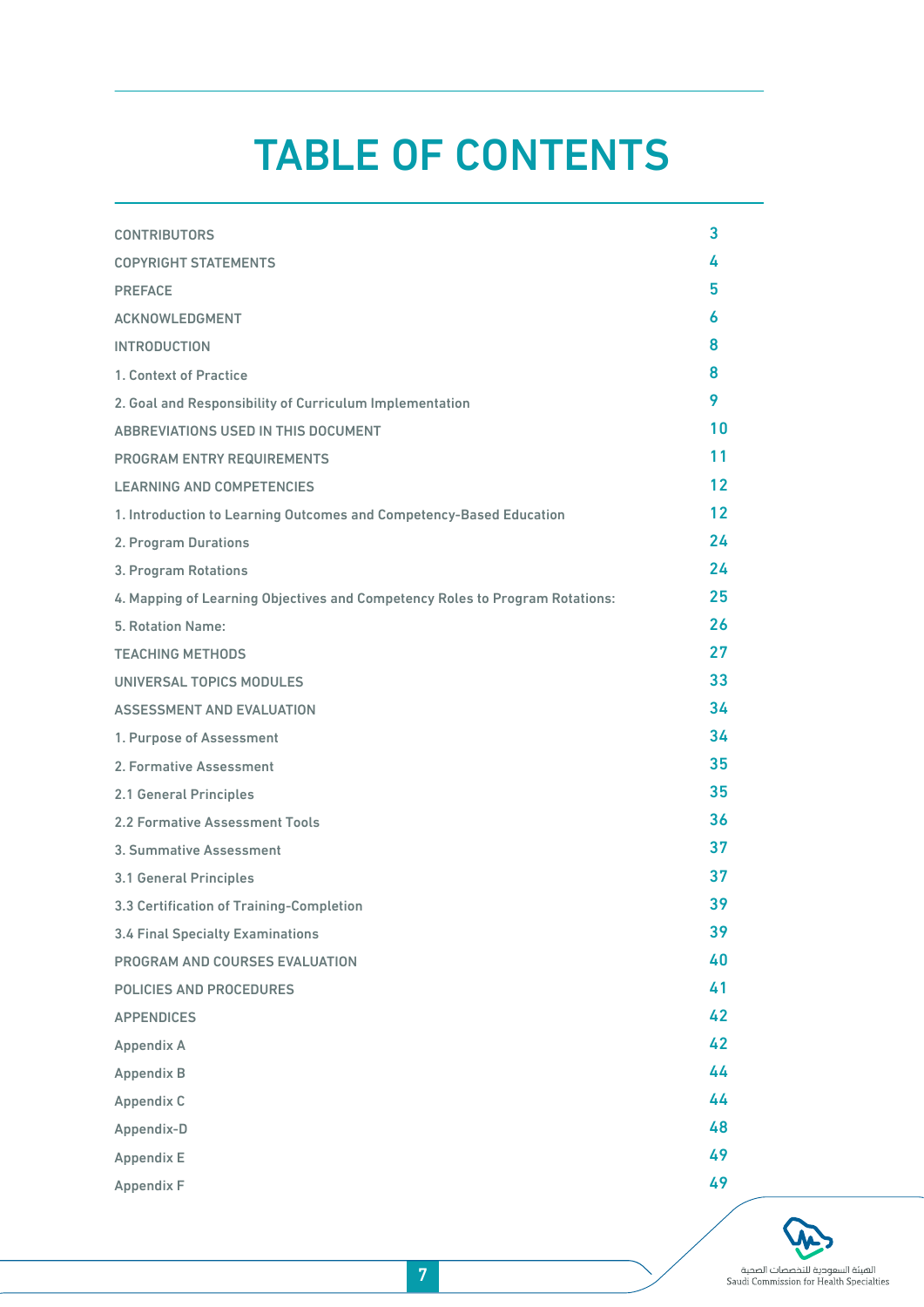# INTRODUCTION

## 1. Context of Practice

With an increase in both the prevalence and complexity of congenital cardiac diseases in the pediatric population, there is a growing awareness among stakeholders in many developed countries of the need for more pediatric cardiac intensivists to collaborate with subspecialty medical providers in the management process for patients who are admitted to the pediatric cardiac ICU before or after cardiac surgery. The lack of experts and formally trained physicians who are dedicated to taking care of critically ill pediatric cardiac patients results in many potential concerns. For example, it is not clear to which degree general pediatric intensivists, especially those who have recently graduated from their fellowship programs, are comfortable and prepared to manage such complex cases within the medical healthcare system. Therefore, establishing a pediatric cardiac critical care fellowship (PCCCF) as a distinct subspecialty is recognized as one of the most critical recent interventions to be applied in the medical education field.

Practitioners within this subspecialty possess specific cognitive and procedural skills garnered from focused multidisciplinary training and experience with children with congenital and acquired heart disease (1), adhering to the highest standards of care with high-quality services provided for this growing category of patients.

The presence of qualified pediatric cardiac intensivists in Saudi Arabia is crucial; indeed, the need for such a clinical service may be higher than that in developed countries for two main reasons:

- a) An increase in the pediatric population in our community.
- b) A lack of well-established community services in Saudi Arabia.

There are currently more than 10 centers in the Kingdom that provide pre-

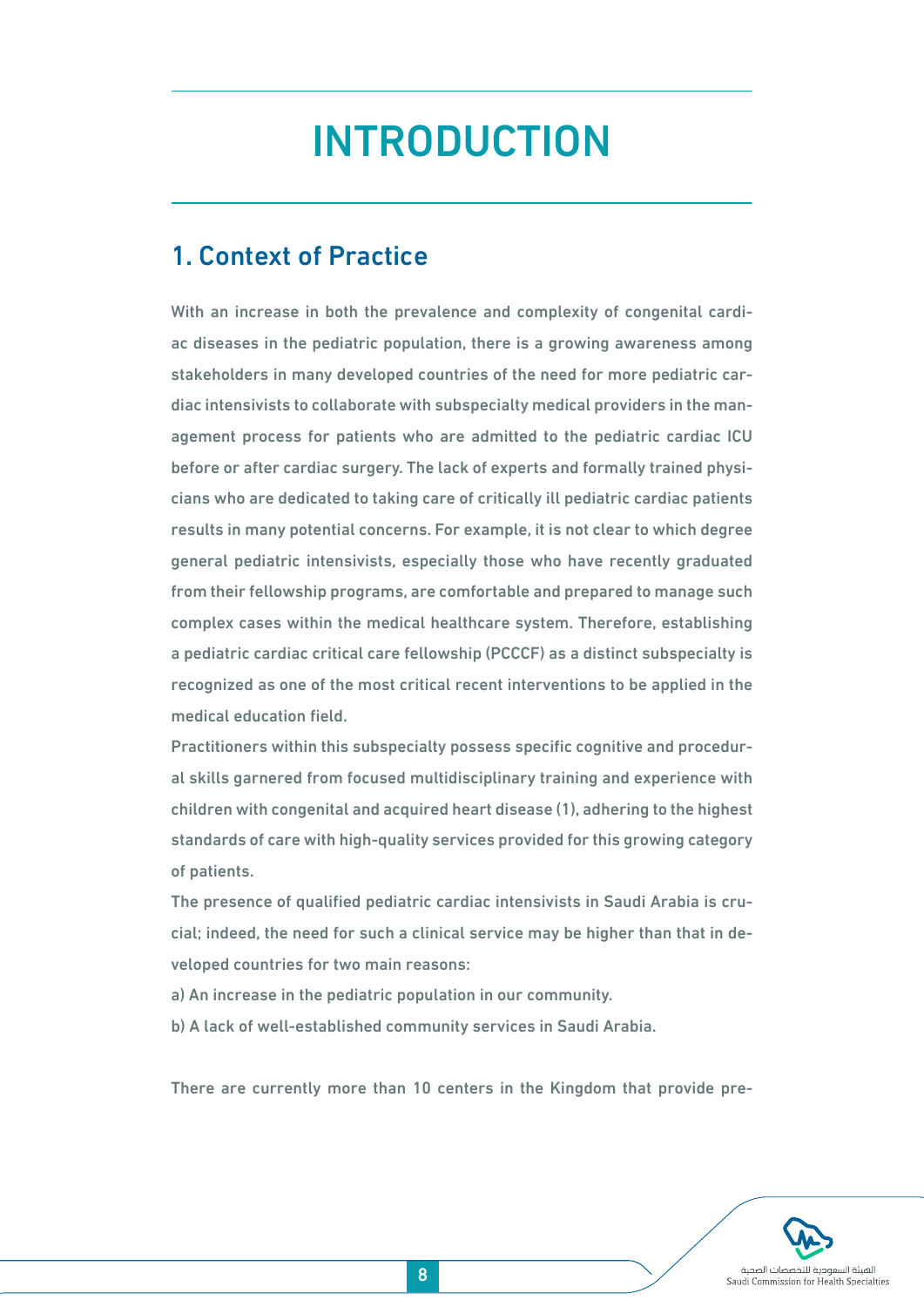and postoperative care for critically ill pediatric cardiac patients. In addition, to keep up with the increasing number of medical schools in Saudi Arabia, the SCF-HS are obligated to raise the number of available training seats in most training programs, including pediatric subspecialties. Subsequently, a higher number of trainees will graduate once they successfully complete their training programs. Developing a local fellowship program in pediatric cardiac critical care will help in accommodating these graduates.

Additionally, providing our country with highly trained Saudi pediatric cardiac intensivists is in line with the national transformation plan of the Ministry of Health and the 2030 vision.

## 2. Goal and Responsibility of Curriculum Implementation

The establishment of a fellowship in pediatric cardiac critical care is an important step in the development of our fellows' knowledge, skills, professional development, and research experience to become competent in this subspecialty. The fellowship curriculum includes teaching skills necessary to become effective clinicians, creative scientists, and knowledgeable teachers, who will be capable of conducting research in this field.

Taking all of these into consideration, there is a great need to develop a pediatric cardiac critical care fellowship, which will graduate pediatric cardiac intensivists who are equipped with the skills and attributes to meet the pediatric healthcare needs in our country.

The pediatric cardiac critical care fellowship (PCCCF) is an advanced subspecialty training program that aims to train a qualified competent pediatric intensivist or pediatric cardiologist who will have more advanced training to manage children with congenital heart disease before and after cardiac surgeries in the pediatric cardiac intensive care unit that could be separated from the general ICU or sharing the same physical space. The scientific committee of this fellowship program will be composed of the program directors from different centers and the founders of this fellowship and will follow the regulations of the SCFHS. This committee will be linked and supervised directly by the Scientific Board of Pediatrics.

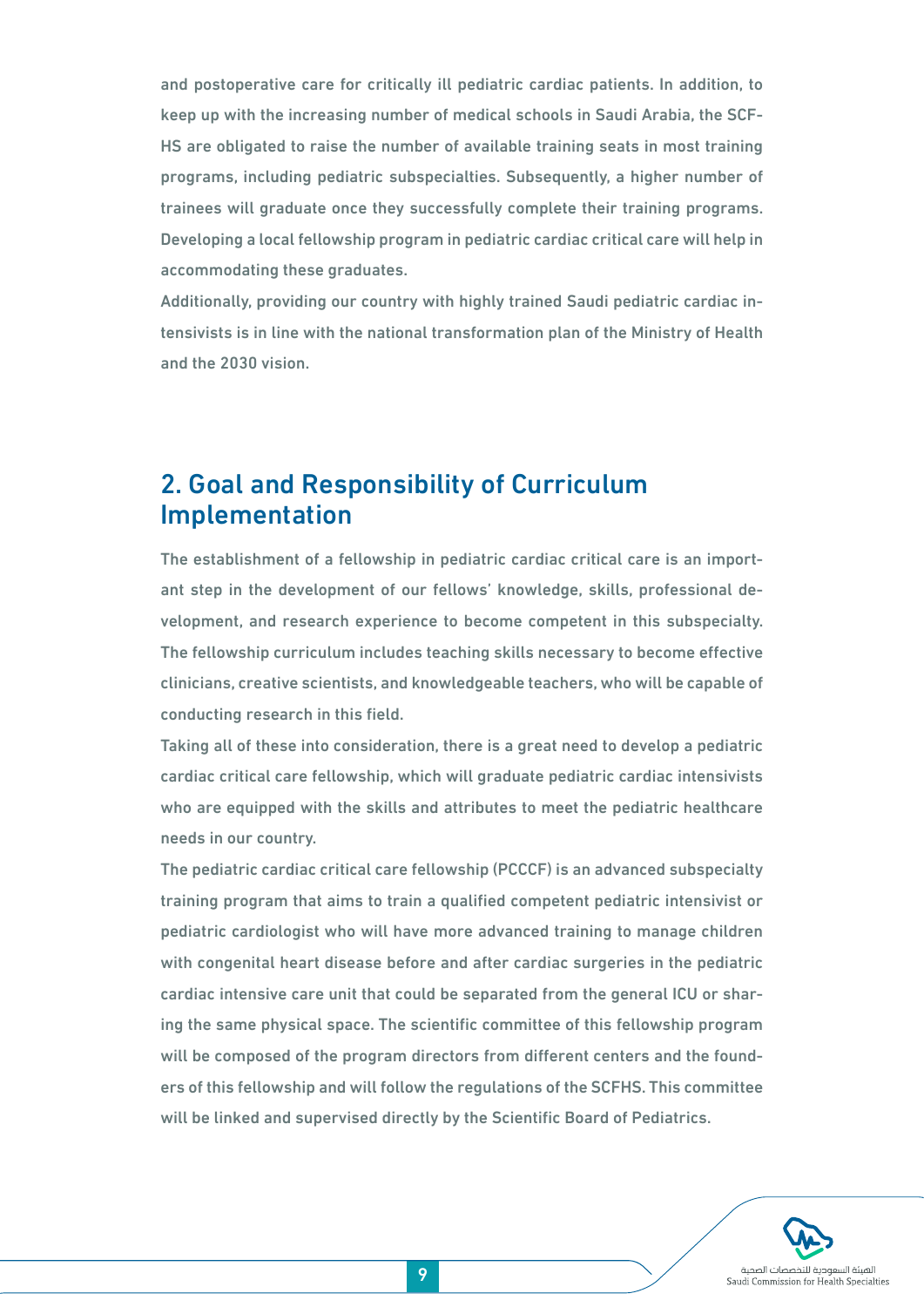## ABBREVIATIONS USED IN THIS DOCUMENT

| <b>Abbreviation</b> | <b>Description</b>                                    |
|---------------------|-------------------------------------------------------|
| <b>SCFHS</b>        | <b>Saudi Commission for Health Specialties</b>        |
| F(1)                | (First) year of Fellowship                            |
| <b>PT</b>           | Progress test                                         |
| <b>OSCE</b>         | <b>Objective Structured Clinical Examination</b>      |
| <b>OSPE</b>         | <b>Objective Structured Practical Examination</b>     |
| Mini-CEX            | <b>Mini-Clinical Experience report</b>                |
| <b>DOPS</b>         | <b>Direct Observation of Procedural Skills report</b> |
| <b>CBD</b>          | <b>Case-Based Discussion report</b>                   |
| <b>CBE</b>          | <b>Competency-Based Education</b>                     |
| <b>ITER</b>         | <b>In-Training Evaluation Report</b>                  |
| <b>COT</b>          | <b>Consultation Observation Tool</b>                  |
| <b>RTC</b>          | <b>Residency Training Committee</b>                   |
| <b>PCCCF</b>        | Pediatric cardiac critical care fellowship            |
| <b>PICU</b>         | Pediatric critical care unit                          |
| <b>ECHO</b>         | Echocardiography                                      |
| <b>ECG</b>          | Electrocardiogram                                     |
| EP                  | Electrophysiology                                     |

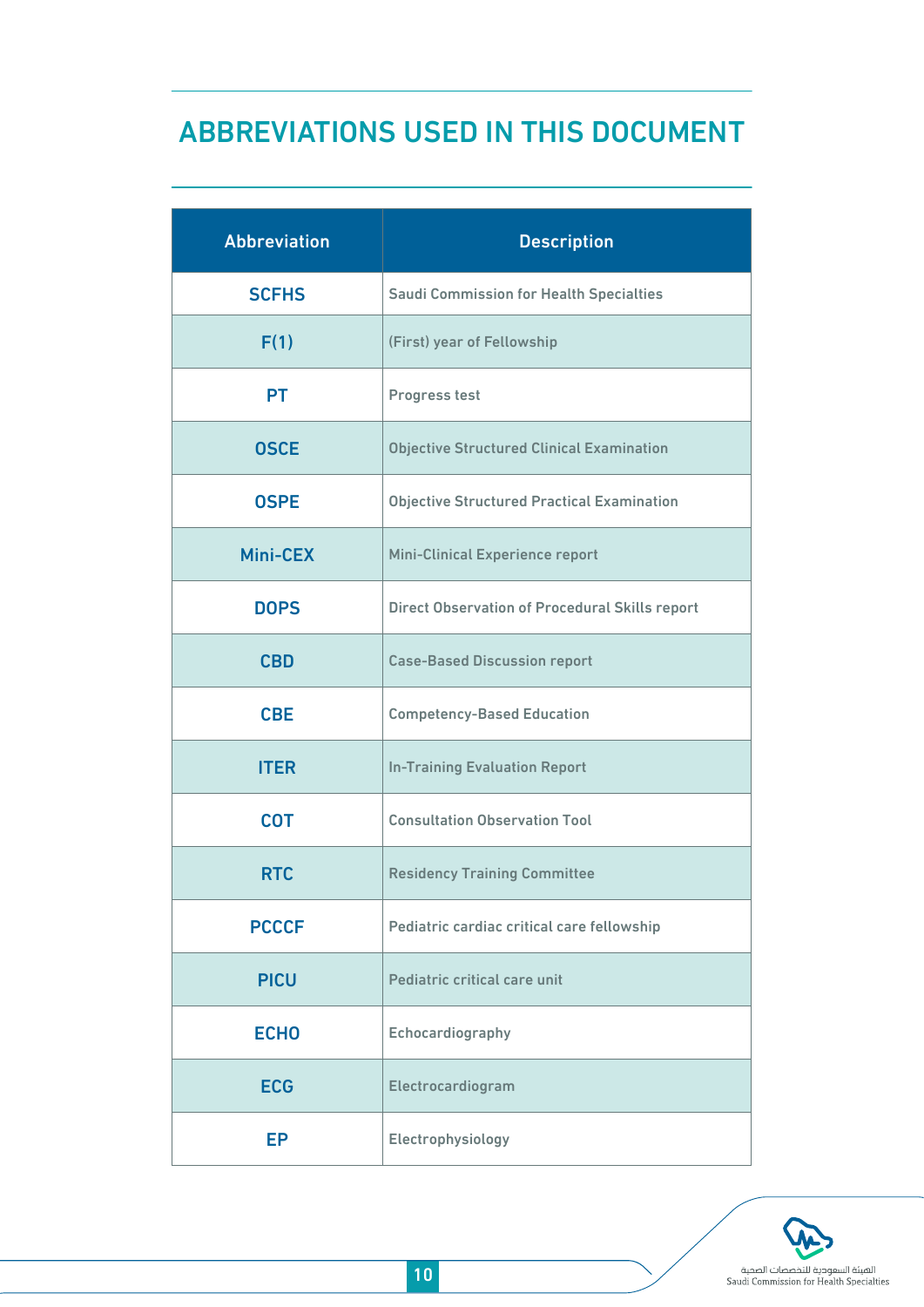## PROGRAM ENTRY REQUIREMENTS

## I. Pre-entry qualifications:

In order to be admitted to the program, the candidate should either: • Possess the certificate of fellowship in pediatric critical care from the SCFHS or equivalent qualifications recognized by the SCFHS.

OR

• Possess the certificate of fellowship in pediatric cardiology from the SCFHS or equivalent qualifications recognized by the SCFHS, including 6-month training in pediatric critical care in a training center recognized by the SCFHS. This 6-month training in general pediatric ICU can be completed either during pediatric cardiology fellowship training or before commencing the PCCC fellowship training program.

Both candidates have to pass the interview conducted by the selection committee.

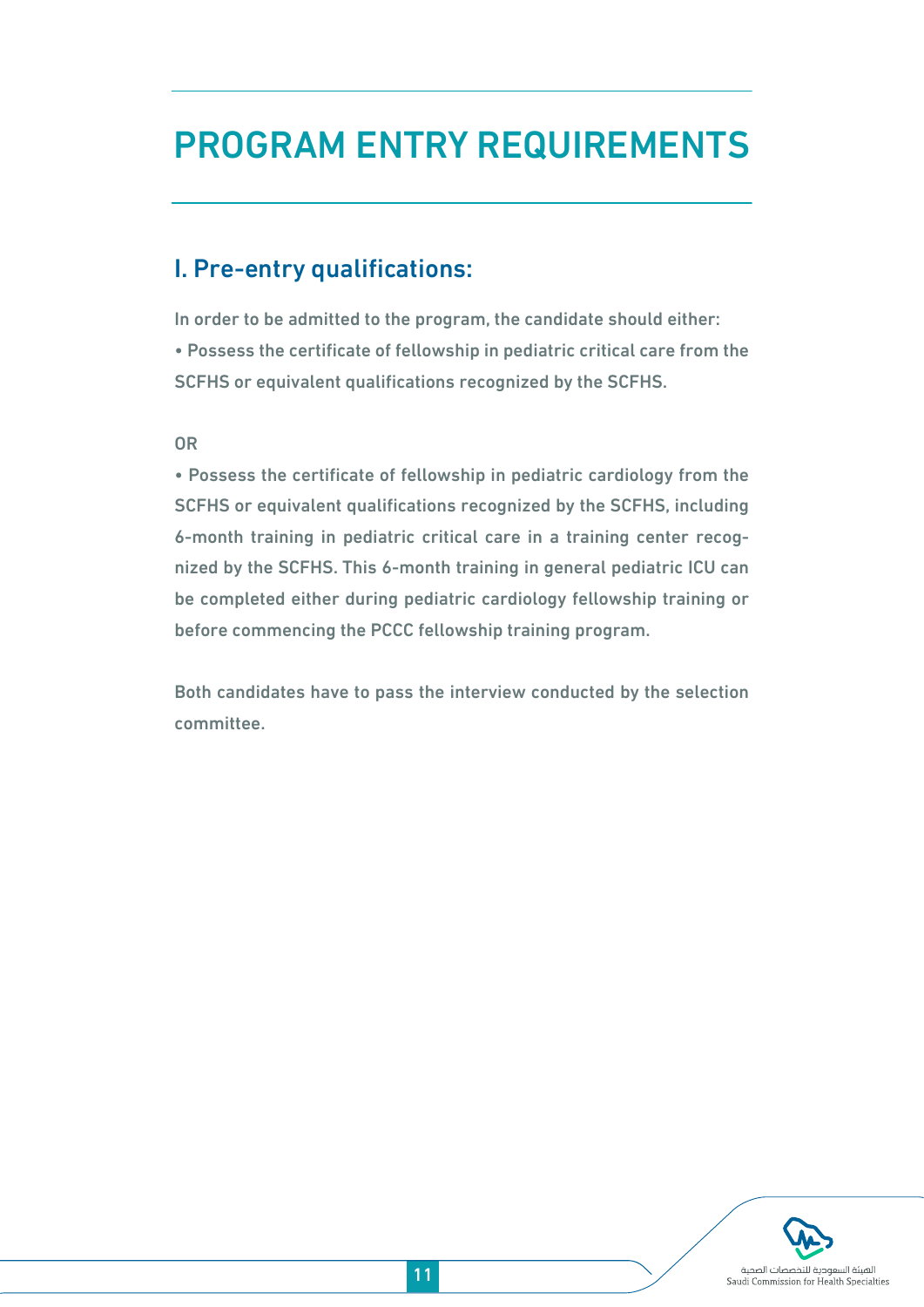## LEARNING AND COMPETENCIES

## 1. Introduction to Learning Outcomes and Competency-Based Education

### Learning Outcomes and Goals:

Upon completing the fellowship training program in pediatric cardiac critical care within one year, the candidate will have acquired the knowledge, skills, and competency to function at a consultant level with a solid academic background in pediatric cardiac critical care and will be able to diagnose and manage critical pediatric cardiac cases.

#### General Objectives:

• To train the physician to care for critically ill pediatric cardiac patients.

• To maintain a high-quality pediatric cardiac critical care service in an academic teaching environment.

Upon completion of training, the fellow should acquire the following CanMEDS competencies: (PCCCF learning outcomes are summarized in Appendix A)

## I. Core Rotations:

### I.I Cardiac Critical Care Rotation Objectives:

#### Role #1: Medical Expert

• Assess, diagnose, and manage congenital and acquired heart disease in neonates and infants.

• Demonstrate an understanding of the management of patients in the preoperative period.

• Demonstrate an understanding of the management and stabilization of patients with different congenital heart diseases in the immediate postoperative period.

• Recognize the pathophysiology and treatment of cardiogenic and permeability pulmonary edema.

• Describe the pathophysiology of pleural effusion.

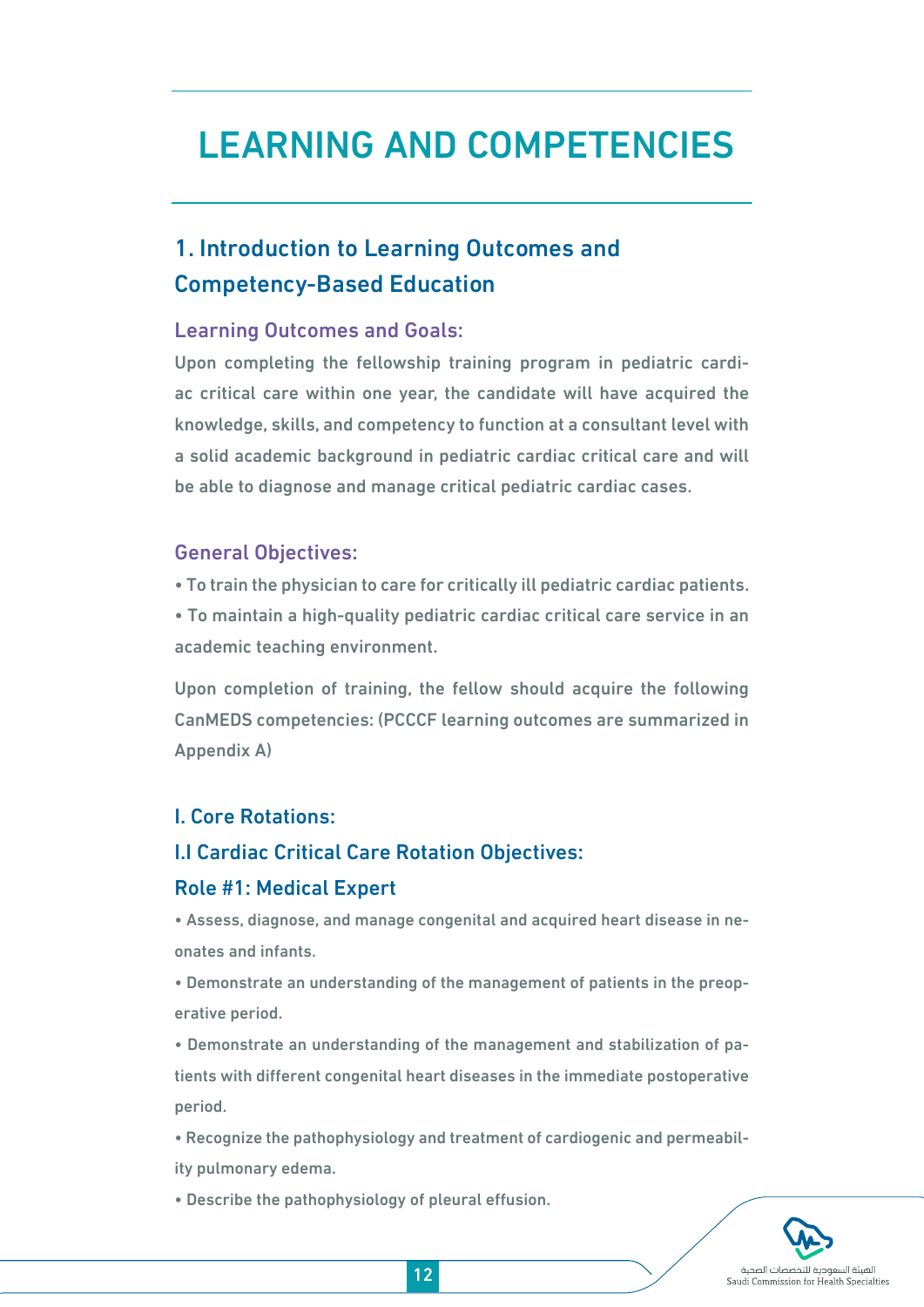- Interpret the different modalities for hemodynamic monitoring.
- Interpret the different modalities for monitoring tissue oxygenation.
- Demonstrate an understanding of the response of the ventricle to volume and pressure loading.
- Describe how respiratory disease impacts cardiovascular function.
- Describe how cardiovascular dysfunction impacts respiratory function.
- Demonstrate an understanding of the pathophysiology and treatment of low cardiac output syndrome (LCOS).
- Describe the pharmacologic approach to treating LCOS and shock.
- Describe the pharmacologic approach to treating congestive heart failure.
- Demonstrate an understanding of the pathophysiology and treatment of cardiomyopathies.
- Describe the clinical determinants of proceeding to mechanical circulatory support.
- Demonstrate an understanding of how the ECMO functions.
- Describe the different modalities for ventricular assist devices and how they function.
- Explain the pathophysiology and treatment of pulmonary hypertension and RV dysfunction.
- Explain the pathophysiology of diastolic and systolic ventricular interdependence.
- Describe and identify types of arrhythmias.
- Describe the pharmacologic treatment of common postoperative arrhythmias.
- Demonstrate an understanding of the use of pericardial pacing in the postoperative patient.
- Describe the neurologic injury associated with cardiac surgery for congenital heart disease.
- Describe the conduction of CPB, the inflammatory response to CPB, and its treatment.
- Describe the role of neurohormonal activation in the development of heart failure.
- Describe the response of the ventricle to volume and pressure loading.
- Describe the impact of heart failure on pulmonary vascular and RV functions.
- Describe the pathophysiology of dilated, hypertrophic, and restrictive cardiomyopathies.

## I.II General Pediatric Critical Care Rotation

### Role #1: Medical Expert

- Explain pharmacology as they pertain to pediatric cardiac critical care patients.
- Recognize the physiology of the airway, gas exchange unit, and lung and chest wall mechanics, including control of breathing.

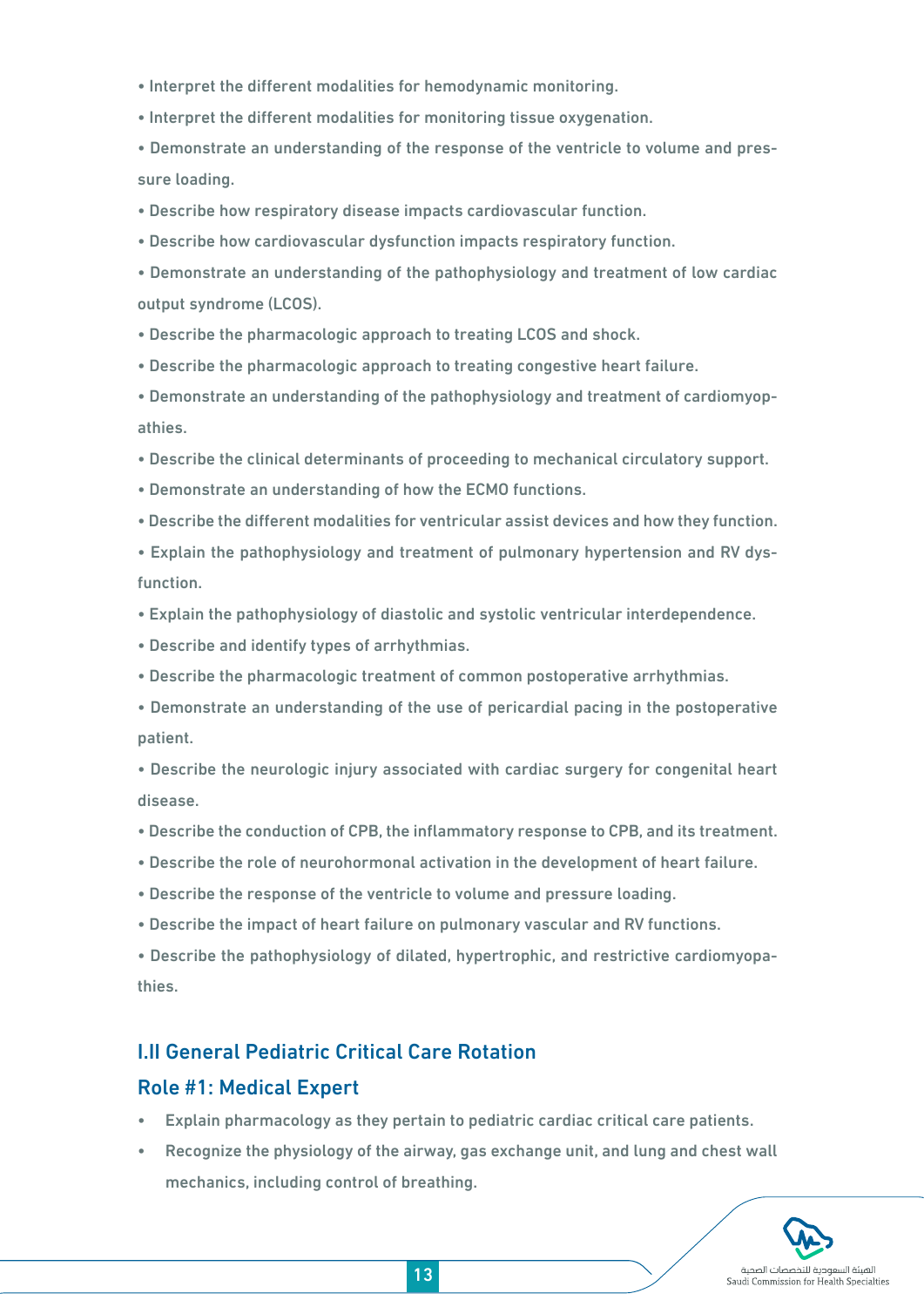## Describe and demonstrate knowledge in the following:

- Physiology, pathophysiology, and pharmacology as they pertain to critically ill pediatric patients.
- Normal anatomy and maturational variation in the respiratory system and disease processes related to the different stages of development of the pediatric respiratory system.
- Physiology of the airway, gas exchange unit, and lung and chest wall mechanics, including control of breathing.
- Principles of respiratory monitoring and diagnostic imaging of the respiratory system.
- Pathophysiology and treatment of lung diseases, including, but not limited to, acute lung injury, obstructive lung diseases, and pneumonia.
- Principles and theory of assisted ventilation and other methods of respiratory support.
- Weaning from assisted ventilation.
- Physiology of cerebral circulation.
- Physiology of the central and peripheral nervous systems.
- Normal anatomy and maturational differences and physiology of the genitourinary system.
- Principles of renal function monitoring.
- Pathophysiology, prevention, and management of acute kidney injury, including, but not limited to, renal replacement therapies.
- Normal anatomy and maturational variation and physiology of the gastrointestinal and hepatobiliary systems.
- Pathophysiology and treatment of gastrointestinal dysfunction, including, but not limited to, acute abdomen arising from obstruction, ischemia, perforation, and dysmotility.
- Upper and lower gastrointestinal bleeding.
- Acute and chronic hepatobiliary dysfunction, including, but not limited to, fulminant hepatic failure.
- Complications of abdominal surgery.
- Physiology of the hormones and regulatory cytokines involved in shock.
- Principles of invasive and non-invasive monitoring of shock.
- Pathophysiology and treatment of shock.
- Pathophysiology and treatment of disorders of red cells, white cells, and platelets.
- Pathophysiology and treatment of coagulation disorders.

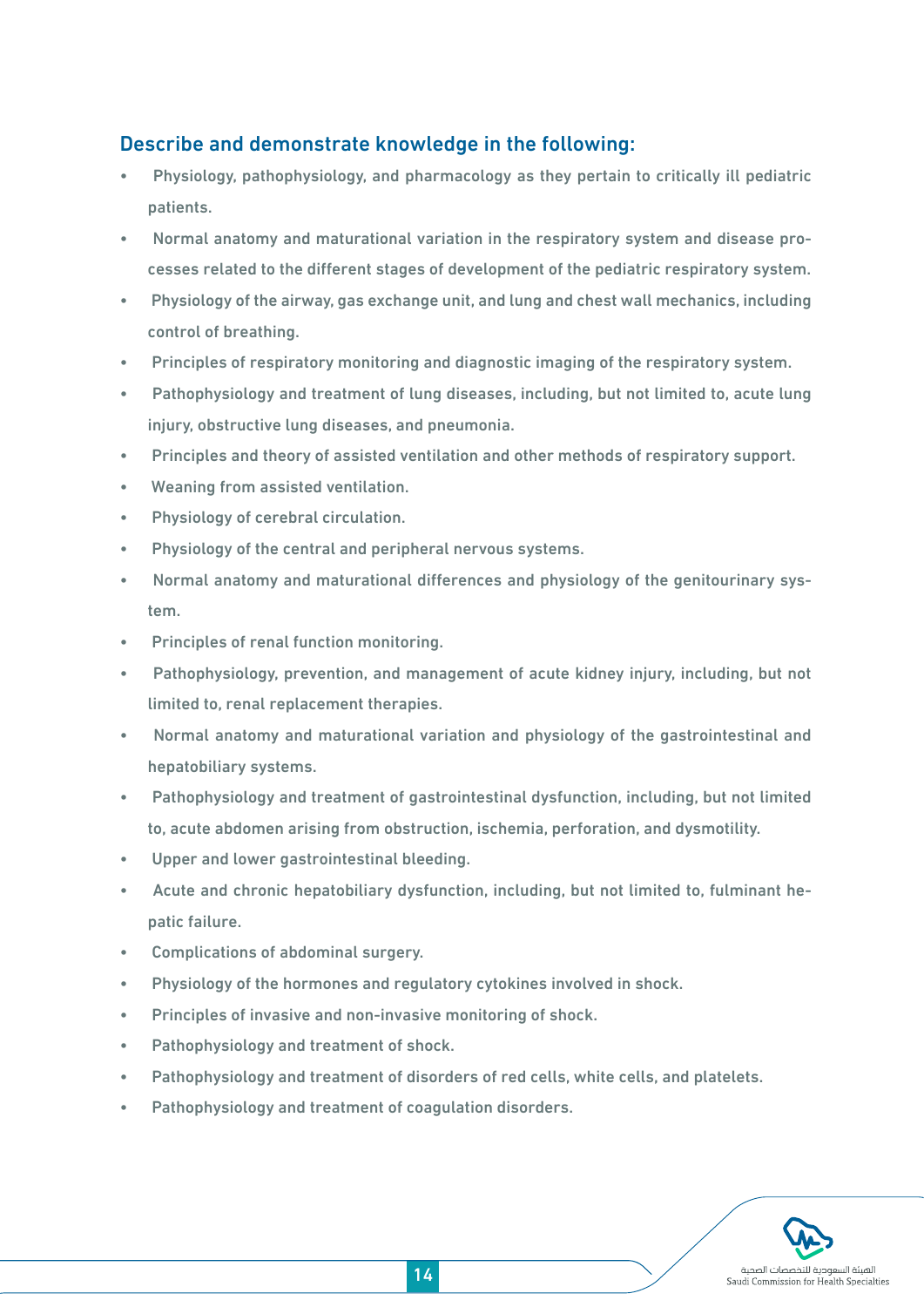- Blood component therapy and alternatives and principles of massive transfusion.
- Physiology of thermoregulation and metabolic, endocrine, fluid, and electrolyte homeostasis.
- Normal and abnormal body temperature regulation and associated disorders.
- Pathogenesis and diagnostic criteria for sepsis, severe sepsis, septic shock, systemic inflammatory response syndrome, and multi-organ dysfunction syndrome.
- Techniques for diagnosis of sepsis and occult indicators of sepsis.
- Epidemiology of host specific infectious diseases.
- Pharmacology, indications, complications, interactions, monitoring, and efficacy of usual antimicrobial agents.
- Fluid/caloric requirements in critically ill patients.
- Indications, limitations, methods, and complications of enteral and parenteral nutritional therapy.
- Indications for and use of vasoactive agents.
- Safe administration of therapeutic agents including, but not limited to, modification in the setting of organ dysfunction.
- Physiology associated with air and ground transportation.
- Equipment and monitoring methods specific to air and ground transportation.
- Patient preparation, transportation modes, and communication to facilitate safe patient transport.
- Withholding and/or withdrawing life sustaining therapies.
- Diagnosing and treating fluid and/or electrolyte disturbances, acid-base disorders, endocrine emergencies, abnormal body temperature, including, but not limited to, hyperthermia, rewarming for hypothermia, and therapeutic hypothermia.
- Assessing, optimizing, and minimizing the perioperative risk.
- Managing pain and sedation in the perioperative period.
- Practicing infection control measures.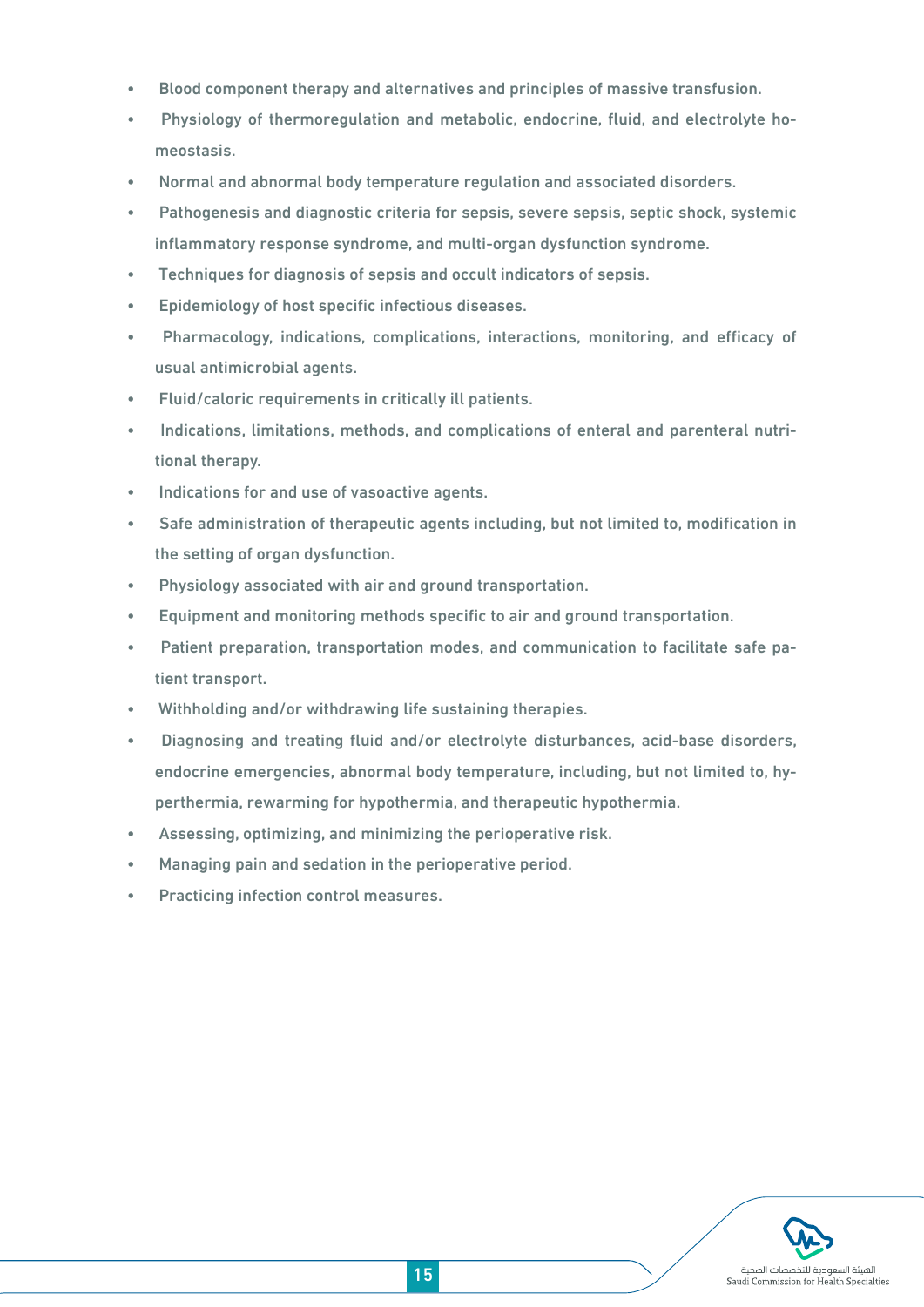## I.III Cardiac Anesthesia/Cardiac Theatre Rotation Objectives:

## Role#1: Medical Expert

The fellow will demonstrate knowledge of the basic sciences as applied to the preoperative, intraoperative, and postoperative periods of a cardiac surgery.

- Demonstrate an understanding of the common physiological changes occurring in the postoperative period and the impact they have on end-organ function.
- Describe the different congenital cardiac anomalies and their surgical management.
- Describe the altered respiratory physiology of immediate postoperative cardiac cases.
- Compare common medications for cardiac surgical patients, including anesthetic agents, vasodilators, vasoconstrictors, and inotropic agents.
- Apply the basics of transesophageal echocardiography (TEE), including techniques of probe insertion and several basic views and implications and applications in critical care patients.
- Recognize the significance of temperature management in the intraoperative period, including hypothermic techniques.
- Describe the indicators of volume status.
- Manage metabolic and electrolyte disturbances in the intraoperative period.
- Illustrate the basic principles of cardiac support devices, including the bypass machine and extracorporeal membrane oxygenation (ECMO).

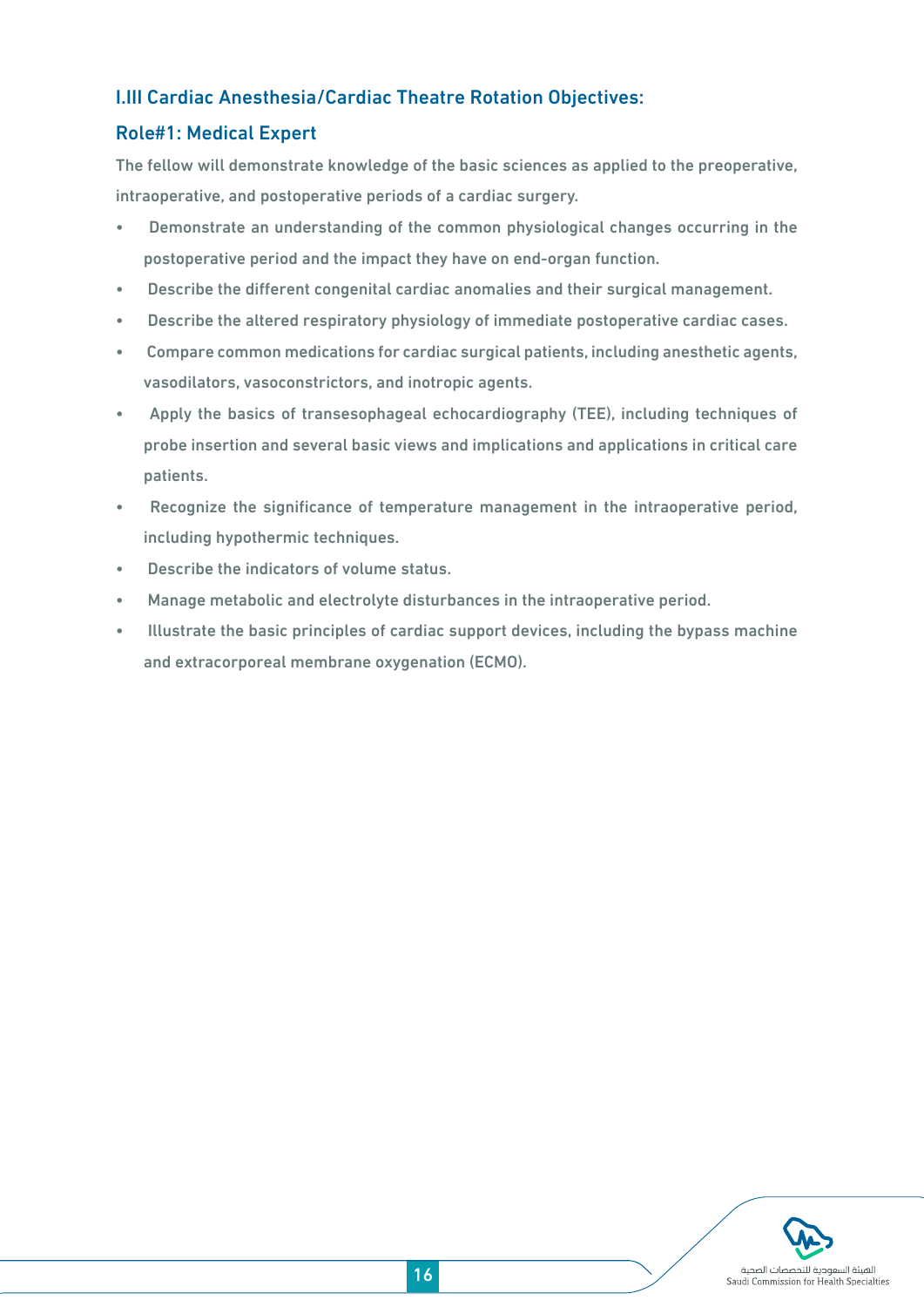The fellow is expected to acquire an understanding of the anatomic, physiologic, pharmacologic, and psychological concepts in relation to anesthesia practice.

### The Respiratory System

- Anatomic differences in the neonate and pediatric airway.
- Age differences in control of respiration, compliance, lung volumes, and oxygen consumption.

## The Cardiovascular System

- Anatomy and physiology of transitional circulation.
- Maturation of the myocardium and autonomic nervous system.

## The Central Nervous System

• Age differences: intracranial pressure, cerebral blood flow, and auto regulation.

### The Genitourinary System

- Renal maturation.
- Fluids and electrolytes, maintenance requirements, and hydration assessment.

### The Gastrointestinal/Hepatic System

- Feeding, fasting guidelines, and glucose control.
- Maturation of hepatic function.

### The Hematological System

- Normal values in infants and children.
- Natural history of fetal hemoglobin.
- Blood component therapy.

### The Hematological System

- Body surface area and heat loss.
- Differences in methods and ability to thermoregulate.
- Heat loss and prevention.
- Malignant hyperthermia.

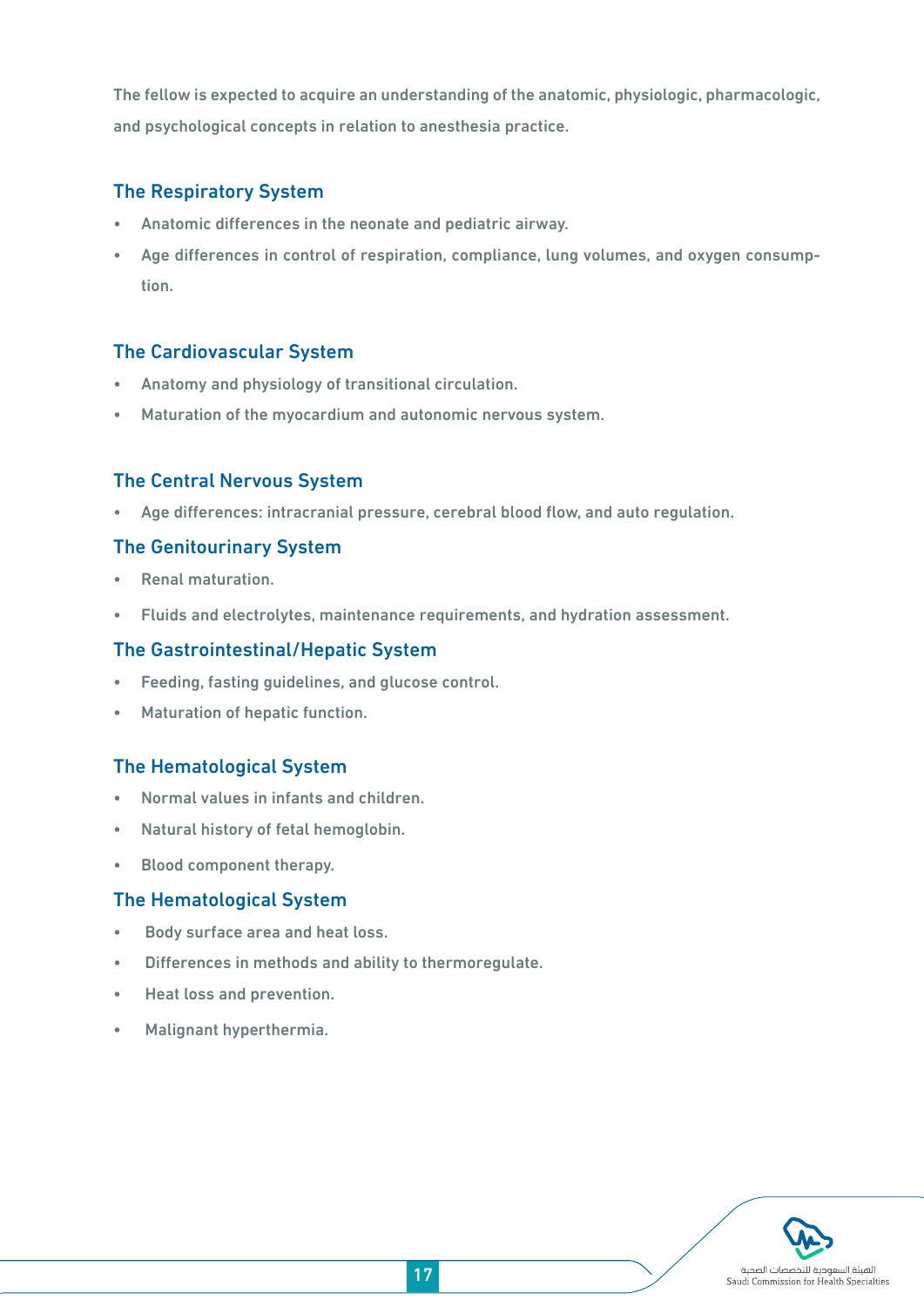## Psychological Issues

- Anxiety/fear at different ages.
- Separation anxiety and parental anxiety.
- Use of premeditations.

### Pharmacology

• Pediatric anesthesia induction techniques using inhalation, intravenous anesthetic agents.

#### Neuromuscular blockade

- Age differences in volume of distribution, pharmacokinetics, pharmacodynamics, and toxicity.
- Pain management.
- Use of muscle relaxants.

## Anesthesia Equipment

- Sizes of masks, endotracheal tubes, laryngeal mask airways, laryngoscopy blades, bronchoscopes, and glide scope.
- Vascular access and invasive monitoring.
- Warming devices.

## I.IV Echocardiography Rotation Objectives:

### Role#1: Medical Expert

- Identify the structures appreciated in the parasternal (long axis and short axis), subcostal, and apical views.
- Describe the assessment of LV systolic function using the modified Simpson rule method and its limitations.
- Describe the assessment of RV systolic function.
- Identify the pericardial effusion and the criteria for tamponed physiology.
- Identify normal chamber size for the right ventricle and left ventricle.
- Identify normal thickness for the RV free wall, IVS, and LV free wall.
- Describe the principles of Doppler in measuring the velocity of fluid and therefore pressure gradient (prograde and retrograde).
- Identify findings consistent with moderate and severe MR.
- Describe the assessment of aorta pulmonary shunt function.
- Describe the determination of RV systolic pressure based on TR jet.
- Describe the estimation of RV systolic pressure based on the position of IVS during systole.

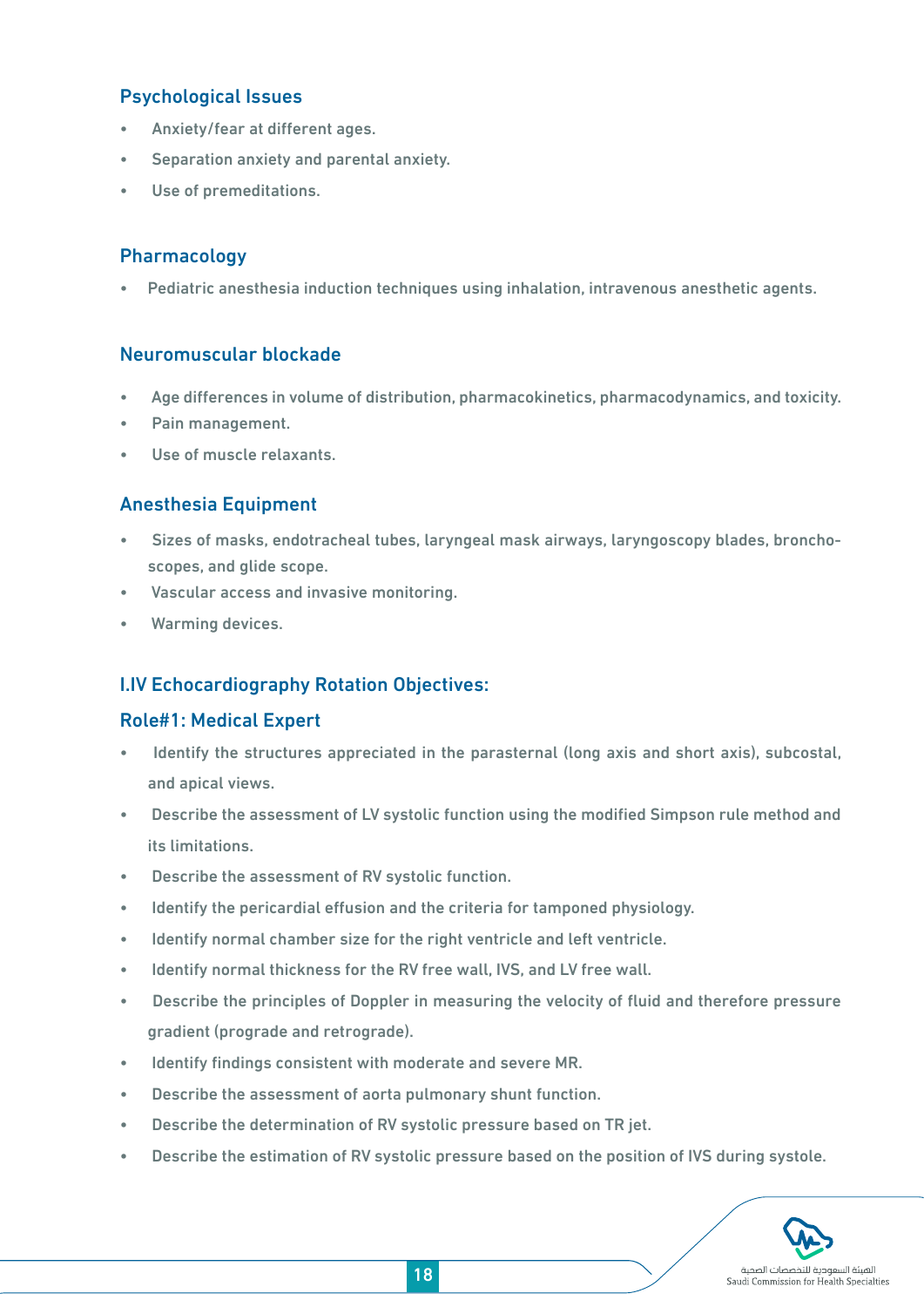- Describe the normal orientation and position of the IVS during diastole and systole.
- Describe the abnormal orientation and position of IVS during diastole and systole.

## I.V Cardiac Catheterization Rotation Objectives:

## Role#1: Medical Expert

- Differentiate between measured and calculated hemodynamic data.
- Demonstrate an understanding of normal hemodynamic data for the atria, ventricles, and pulmonary vasculature.
- Identify the methods available to determine CO and pulmonary and systemic vascular resistance.
- Describe the limitations of using an assumed VO2 for determining flow and resistance.
- Describe the assessment of valvular and septal defect pressure gradients.
- Describe the hemodynamic evaluation of congenital heart disease, including the evaluation of shunt percentages.
- Describe the catheter interventions utilizing balloon angioplasty and valvotomy.
- Describe the catheter intervention for defect closure, coil embolization, and stent placement.

## I.VI Electrophysiology Rotation Objectives: Role#1: Medical Expert

- Be able to read normal and abnormal pediatric electrocardiograms and demonstrate a solid understanding of age-related changes in ECG.
- Determine the value of normal conduction intervals and how they can be obtained.
- Describe the differential diagnosis of different types of arrhythmia.
- Illustrate the common anti-arrhythmic medications and their uses and contraindications; know the ECG changes happening with treatment.
- Order, apply, and perform Holter tests.
- Recognize and apply the indications for and appropriate doses of transthoracic pacing, cardioversion, and defibrillation.
- Manage temporary pacemakers and different modes of pacing.
- Recognize and apply the loss of capture and inappropriate sensing.
- Describe catheter ablation and its indications.
- Describe the pacemaker and ICD devices: Their indications and common complications of implantation in children or adults with congenital heart disease, basic device functions, and ICD implantation (primary vs. secondary indications).

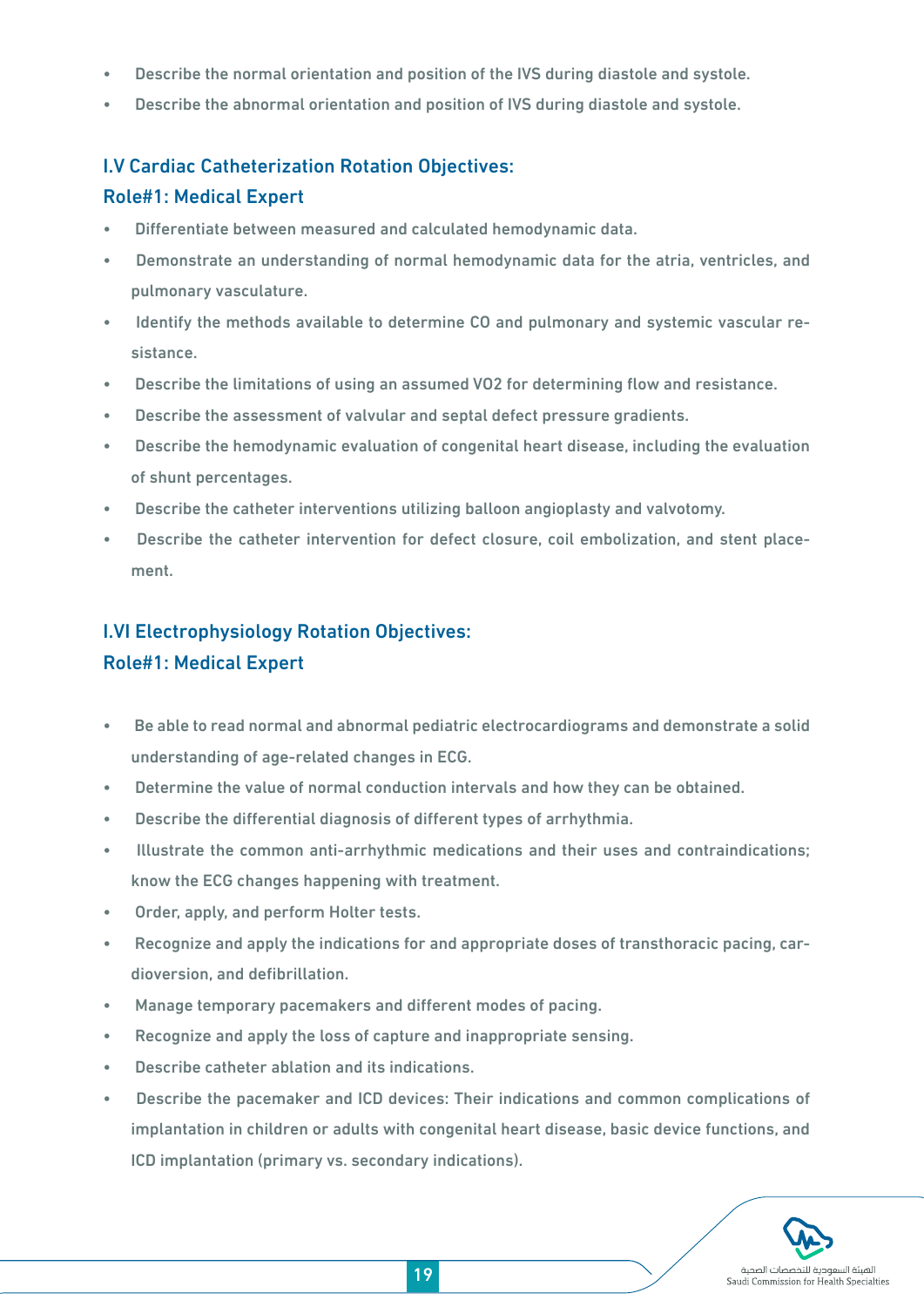### II. Elective Rotation

The objectives of the elective experience are to provide flexibility and opportunities to explore career possibilities, gain experience in critical care medicine beyond the core curriculum, and study certain areas in greater depth. Fellows are free to identify and choose specific electives in keeping with their individual training objectives, subject to approval by the program director.

## Role #1: Medical Expert

The fellow should acquire knowledge to:

- Provide optimal ethical and patient-centered medical care.
- Acquire clinical knowledge, skills, and attitudes appropriate to the rotation subject.
- Use preventive and therapeutic interventions effectively.
- Demonstrate proficient and appropriate use of procedural skills, both diagnostic and therapeutic.
- Seek appropriate consultation from other health professionals, recognizing the limits of their expertise.
- Elective rotation includes but is not limited to:
- Medical imaging and echocardiography.
- Pediatric cardiology.
- Cardiac anesthesia and operating room.

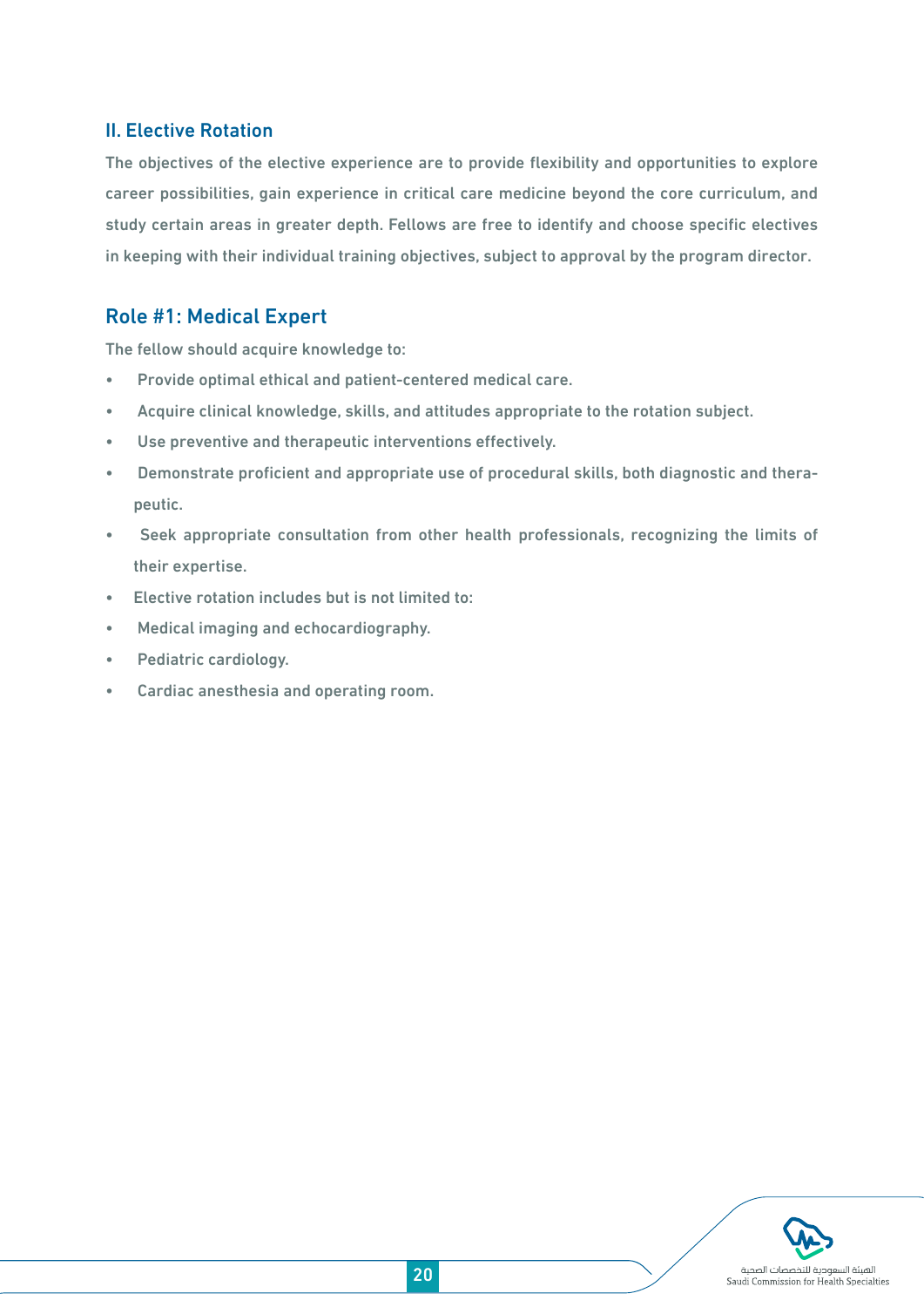## Competencies under the following roles are expected in all rotations:

### Role #2: Communicator

CanMEDS key competencies methods to achieve competencies

- Provide educational and supportive learning from a role model.
- Counsel patients and their families in simple terms.
- Show empathy through verbal and non-verbal communication.
- Identify barriers to effective communication and modify approaches to minimize those barriers.
- Provide succinct and clear explanation of life resuscitative measures for the patient's family.
- Demonstrate effective communication skills in dealing with terminally ill patients and breaking bad news.
- Resolve conflicts between the family and healthcare professionals.
- Document properly the patient's medical record.
- Respect the role of each member of the multidisciplinary PICU team in maintaining a good teamwork spirit in the unit.
- Demonstrate effective communication skills in other subspecialties.
- Counsel junior trainees about their performance in a constructive manner.
- Make simulation-based scenarios.
- Communicate with family under the supervision of senior fellows and consultants.
- Organize case conference meetings for complex cases.
- Make rounds under the supervision of consultants.
- Monitor the fellow's performance when consulted outside the unit.
- Review by the consultant of the fellow note in the medical record.
- Supervise junior residents and fellows.
- Present at national and international conferences.
- Present at journal clubs.

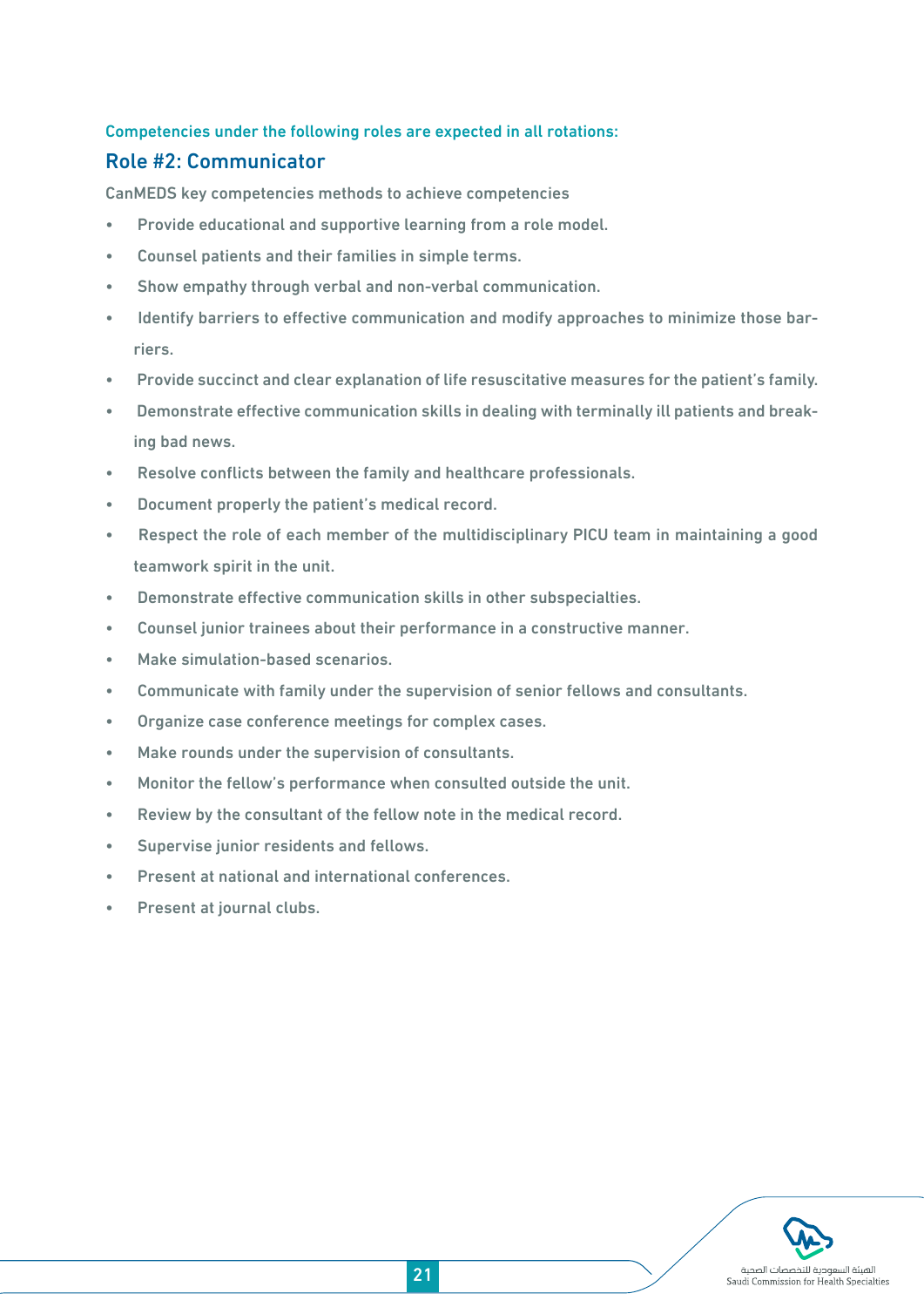## Role #3: Collaborator

CanMEDS key competencies methods to achieve competencies

- Realize the importance of collaboration and assess the stages of team formation.
- Recognize the unique roles of members of the interdisciplinary PICU team.
- Demonstrate effective collaboration among members of the interdisciplinary team and other healthcare professionals.
- Discuss management plans with team members and ensure that they are well understood and carried out.
- Demonstrate integration and responsibility as a team member.
- Organize case conference meetings for complex cases.
- Facilitate simulation-based learning.
- Participate in morbidity discussions.
- Participate in mortality discussions.
- Collaborate as a team member for quality performance indicator web- based programs.

## Role #4: Health Advocate

CanMEDS key competencies methods to achieve competencies

- Demonstrate an understanding of the long-term consequences of disease in critically ill children.
- Demonstrate an understanding of the impact of disease on family dynamics.
- Apply severity-of-illness measurement scores.
- Discuss case scenarios with the members of the multidisciplinary team.
- Apply quality improvement measures.
- Discuss patterns of the disease in critically ill children in relation to the society
- Define the sociocultural and spiritual preferences in the society.
- Coordinate social and financial support for families.
- Implement various ethical and legal issues such as informed consent, end-of-life care, and beneficence.
- Consider appropriate utilization of resources to avoid futility of care, including nurses, respiratory therapists, dietitians, occupational therapists, social workers, clinical psychologists, home healthcare providers, and spiritual counselors.
- Collaborate in creating support groups for patients and their families.
- Obtain detailed informed consent under direct supervision.
- Conduct seminars on ethics.
- Conduct patient-centered discussions.

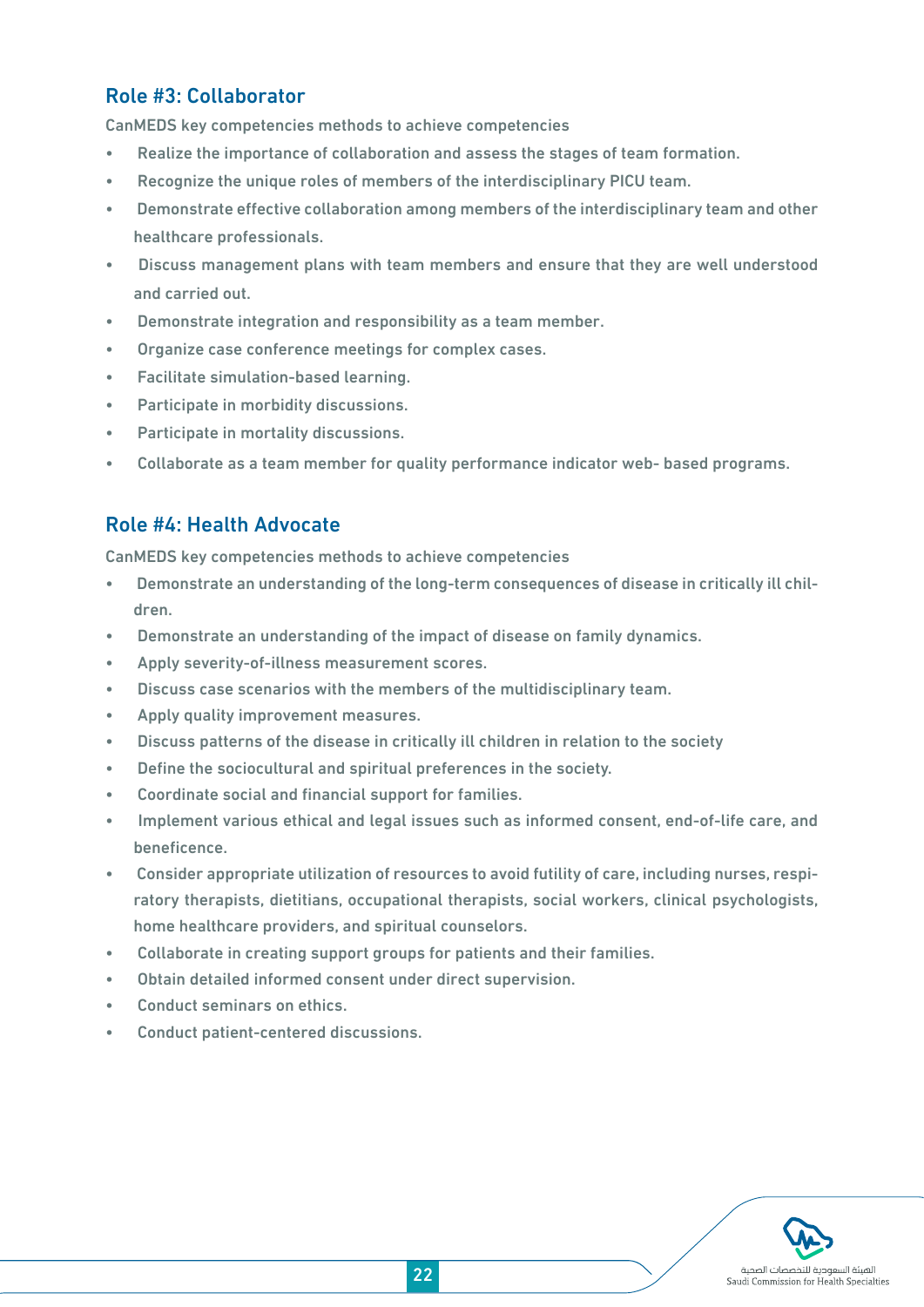## Role #5: Leader

CanMEDS key competencies methods to achieve competencies

- Run the unit in an efficient and smooth manner.
- Demonstrate the ability to make independent decisions related to patients.
- Demonstrate skills in time management.
- Demonstrate the ability to function under stress.
- Acknowledge signs of burnout.
- Recognize signs of burnout of other members in the team.
- Demonstrate skills in triage, transfer, and bed allocations.
- Recognize the importance of resource allocations.
- Directly talk with the consultant after taking decisions related to patients.
- Directly supervise junior colleagues and give them feedback.
- Make rounds as a leader once per week or as requested.
- Conduct the monthly mortality and morbidity meeting of the unit.
- Collaborate as a team leader for quality performance indicators.
- Share administrative responsibilities.
- Write policies and procedures.
- Get involved in ordering and purchasing equipment.
- Get involved in planning the unit expansion.

## Role #6: Scholar

CanMEDS key competencies methods to achieve competencies

- Make evidence-based decisions.
- Review the literature on solving clinical problems.
- Apply critical appraisal skills to the literature.
- Provide clinical teaching and mentoring for juniors.
- Describe the unique challenges of intensive care research and strategies to overcome them.
- Apply the principles of qualitative and participate in all academic activities.
- Perform clinical research/quality projects supervised by senior staff.
- Publish papers.
- Understand and utilize biostatistics.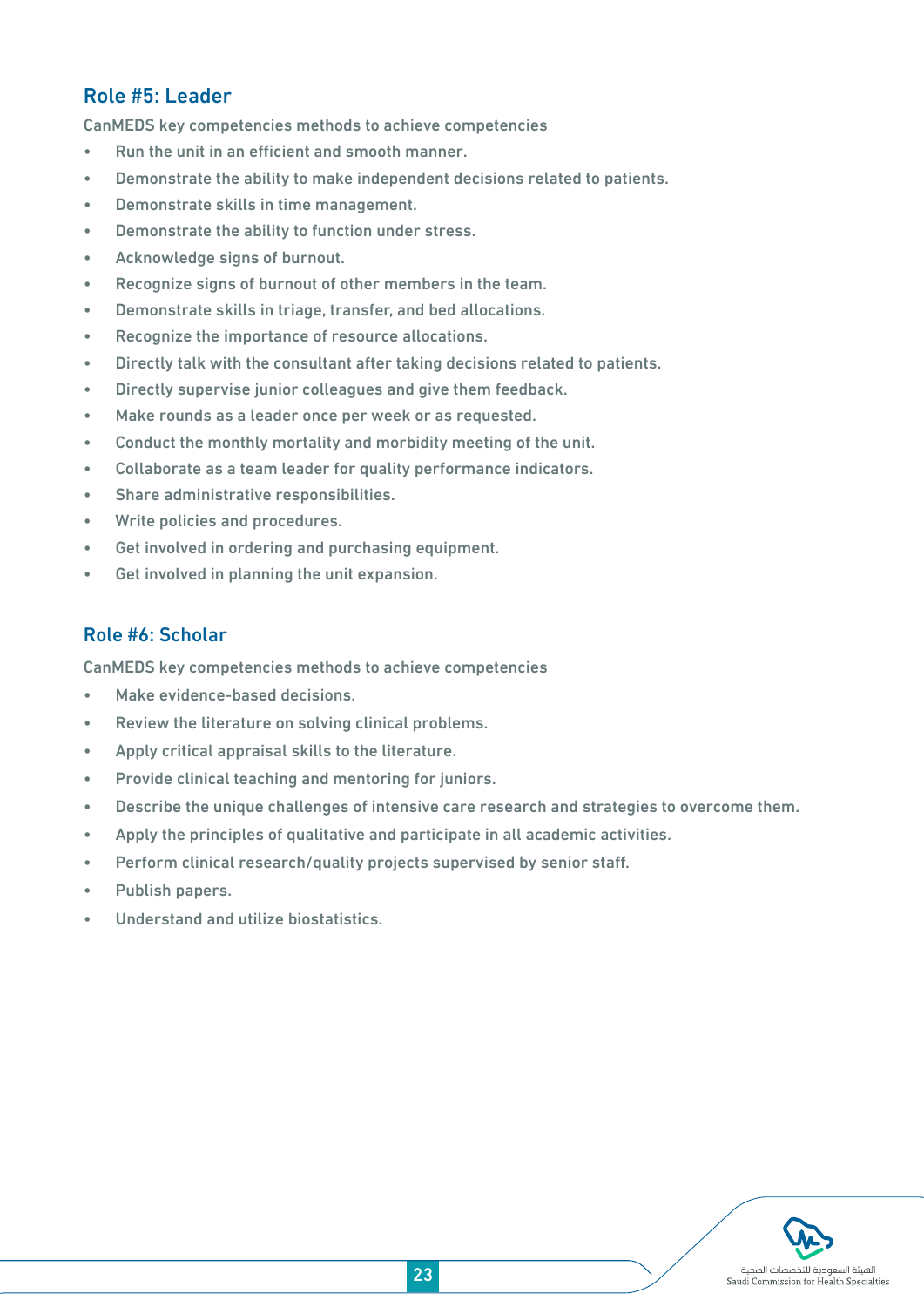## Role #7: Professional

CanMEDS key competencies methods to achieve competencies

- Demonstrate integrity, honesty, and compassion in the care of patients.
- Demonstrate accountability and punctuality.
- Guarantee continuity of patient care.
- Practice the principles of bioethics on daily basis.
- Develop skills in resolving conflicts.
- Practice the legal and ethical aspects of informed consent.
- Adhere to hospital policies and procedures.
- Doing a comprehensive handover when transferring patients.
- Getting a comprehensive handover when receiving patients to the unit.
- Organizing case conference meetings for complex cases.
- Provide simulation-based teaching.

The PCCCF curriculum applies principles of competency-based medical education. CanMEDS/AC-GME/OTHER represents a globally accepted framework outlining competency roles. "CanMEDS 2015/ACGME 2018 framework" has been adopted in this section. AGME reference and link: https:// www.acgme.org/Portals/0/MilestonesGuidebook.pdf

This reference is an example of the general outline of the CanMEDS competency (Frank JR, Snell L, Sherbino J, editors. CanMEDS 2015 Physician Competency Framework. Ottawa: Royal College of Physicians and Surgeons of Canada, 2015).

## 2. Program Durations

The total length of the program will be 1 year of full-time teaching and training on the principles and practice of pediatric cardiac critical care.

## 3. Program Rotations

#### Rotations (4 weeks for each block):

#### Candidates with a PICU background will have rotations containing thirteen (13) blocks:

- 9 blocks of PCCC (including one block at the end of training as an acting consultant).
- 4-week vacation.
- 1 block of ECHO rotation.
- 1 block of pediatric cardiac catheterization/pediatric cardiac electrophysiology.
- 1 block of related electives (examples: cardiac anesthesia/cardiac theater).

#### Candidates with a Pediatric Cardiology background will have rotations containing 13 blocks:

- 1 block of anesthesia.
- 9 blocks of PCCC (including one block at the end of training as an acting consultant).
- 4-week vacation.
- 2 blocks of general PICU.

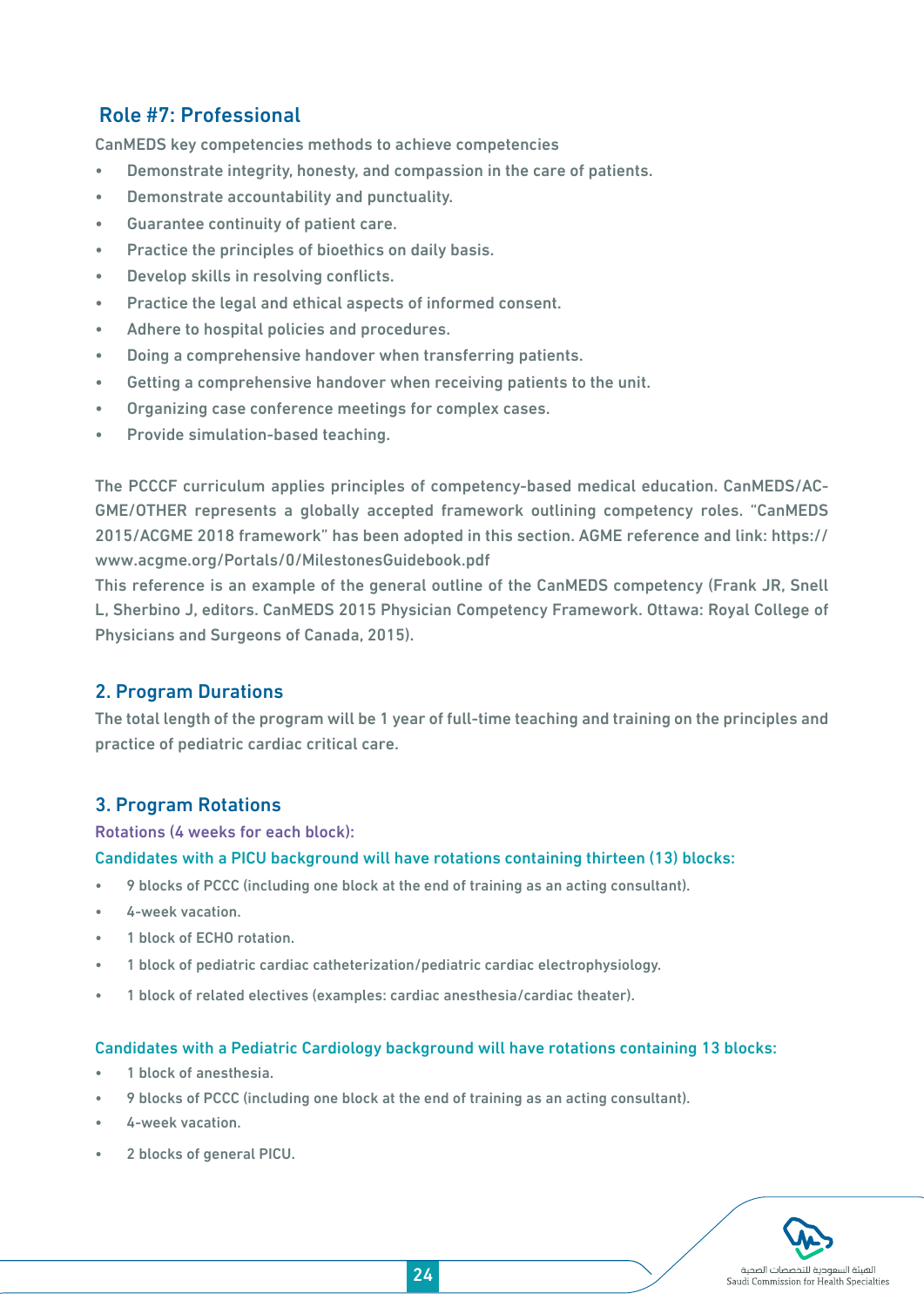| <b>Training Year</b>             |                                                                                                                       | Mandatory core rotations*                 | <b>Elective rotations**</b>                                 |                 |  |
|----------------------------------|-----------------------------------------------------------------------------------------------------------------------|-------------------------------------------|-------------------------------------------------------------|-----------------|--|
|                                  | <b>Rotation name</b>                                                                                                  | <b>Duration</b>                           | <b>Rotation name</b>                                        | <b>Duration</b> |  |
| F1 with PICU<br>background       | <b>PCCC</b><br>$\bullet$<br><b>ECHO</b><br>$\bullet$<br>Cath lab/EP<br>$\bullet$<br>Vacation<br>$\bullet$             | 9 Blocks<br>1 Block<br>1 Block<br>4 Weeks | Cardiac<br>$\bullet$<br>anesthesia and<br><b>Cardiac OR</b> | 1 Block         |  |
| F1 with cardiology<br>background | <b>PCCC</b><br>$\bullet$<br>Cardiac<br>٠<br>anesthesia and<br>cardiac OR<br><b>PICU</b><br>٠<br>Vacation<br>$\bullet$ |                                           |                                                             |                 |  |

\*Mandatory core rotation: Set of rotations that represent program core components and are mandatory to do. \*\*Elective rotation: Set of rotations that are related to the specialty, as determined by the scientific council/ committee, and the trainee is required to do some of them.

## 4. Mapping of Learning Objectives and Competency Roles to Program Rotations:

This section aims to match the competencies and objectives related to each rotation. Trainees and trainers should work together to achieve these objectives during teaching and formative assessment. Expectations should evolve as the training level progresses (training stage; milestones).

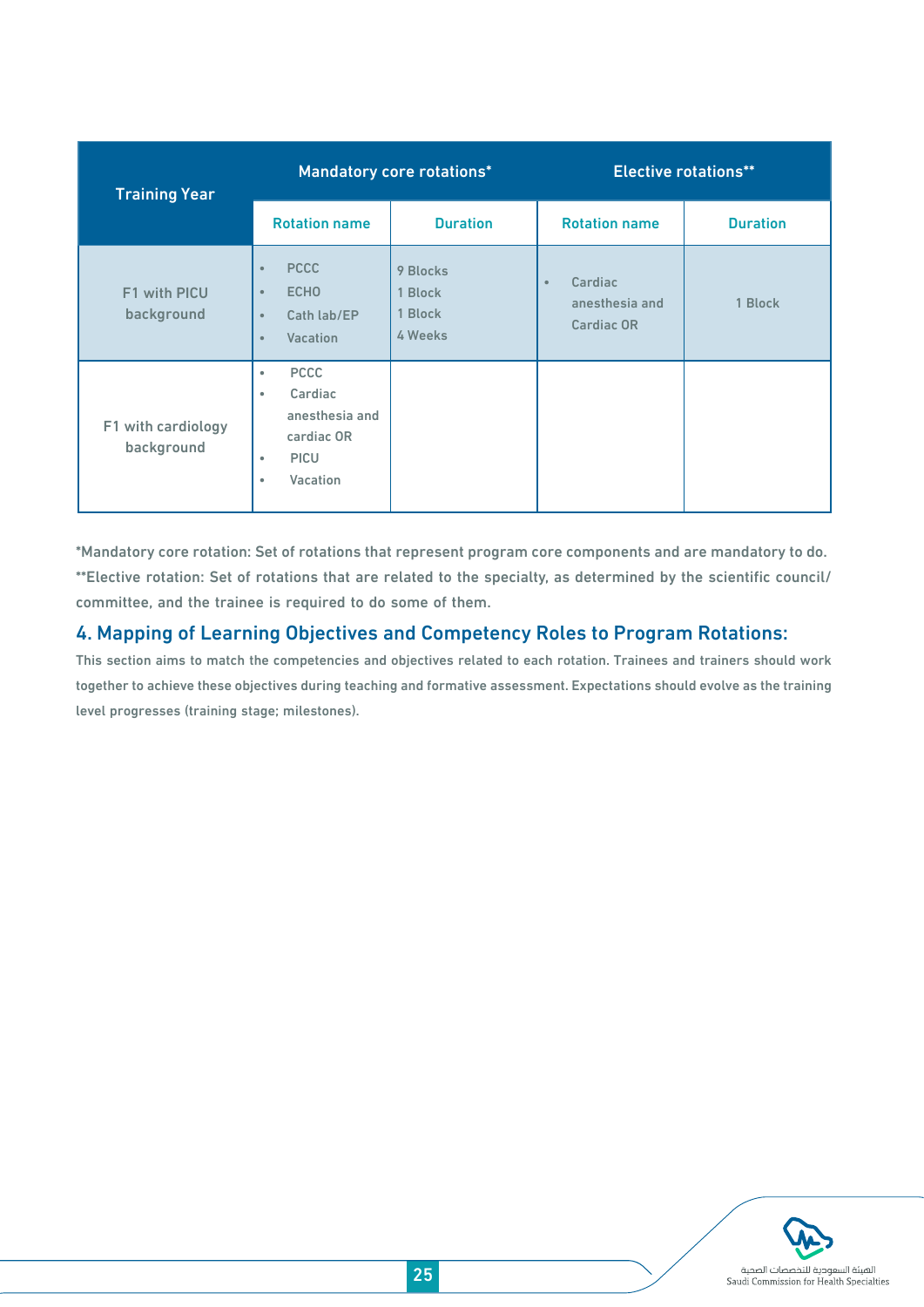## 5. Rotation Name:

| <b>Rotation Sitting</b>                                    | <b>Training stage</b>                                                                                                                                      | 1-year<br>training    | <b>Duration of</b><br>rotations<br>(months/<br>weeks/<br>blocks) | <b>Rotation specific</b><br>objectives (SMART)*<br>(To describe the purposed<br>outcomes in the form of<br>KSA) | <b>Competency</b><br>roles**                                                  |
|------------------------------------------------------------|------------------------------------------------------------------------------------------------------------------------------------------------------------|-----------------------|------------------------------------------------------------------|-----------------------------------------------------------------------------------------------------------------|-------------------------------------------------------------------------------|
| Pediatric cardiac<br>critical care                         | Pediatric cardiac<br>critical care fellows<br>with both backgrounds                                                                                        | F1                    | 9 Blocks                                                         | Please refer to Appendix A                                                                                      | CanMEDS (ME, COM,<br>COL, L, HA, P, S)<br>ACGME (PC, MK, COM,<br>P, SBP, PBL) |
| <b>Pediatric critical care</b>                             | Pediatric cardiac<br>critical care fellows<br>with pediatric<br>cardiology background                                                                      | F1<br><b>Blocks 2</b> |                                                                  | Please refer to Appendix A                                                                                      | CanMEDS (ME, COM,<br>COL, L, HA, P, S)<br>ACGME (PC, MK, COM,<br>P, SBP, PBL) |
| <b>Cardiac anesthesia</b><br>and cardiac operation<br>room | Pediatric cardiac<br>critical care fellows<br>with pediatric<br>cardiology background<br>(mandatory) or as<br>elective for fellows<br>with PICU background | F1                    | Block 1                                                          | Please refer to Appendix A                                                                                      | CanMEDS (ME, COM,<br>COL, HA, S, S)<br>ACGME (PC, MK, COM,<br>P, PBL)         |
| <b>Echocardiography</b><br>rotation                        | Pediatric cardiac<br>critical care fellows<br>with PICU background                                                                                         | F1<br><b>Block 1</b>  |                                                                  | Please refer to Appendix A                                                                                      | CanMEDS (ME, COL,<br>HA, P, S)<br>ACGME (PC, MK, COM,<br>$P$ , $PBL$ )        |
| <b>Cardiac catheterization</b><br>rotation                 | Pediatric cardiac<br>critical care fellows<br>with PICU background                                                                                         | F1                    | Block 1                                                          | Please refer to Appendix A                                                                                      | CanMEDS (ME, COM,<br>COL, HA, S)<br>ACGME (PC, MK, COM,<br>P, SBP)            |
| Electrophysiology<br>rotation                              | Pediatric cardiac<br>critical care fellows<br>with PICU background                                                                                         | F1                    | <b>Block 1</b>                                                   | Please refer to Appendix A                                                                                      | CanMEDS (ME, COM,<br>HA, S)<br>ACGME (PC, MK, COM,<br>P, SBP, PBL)            |

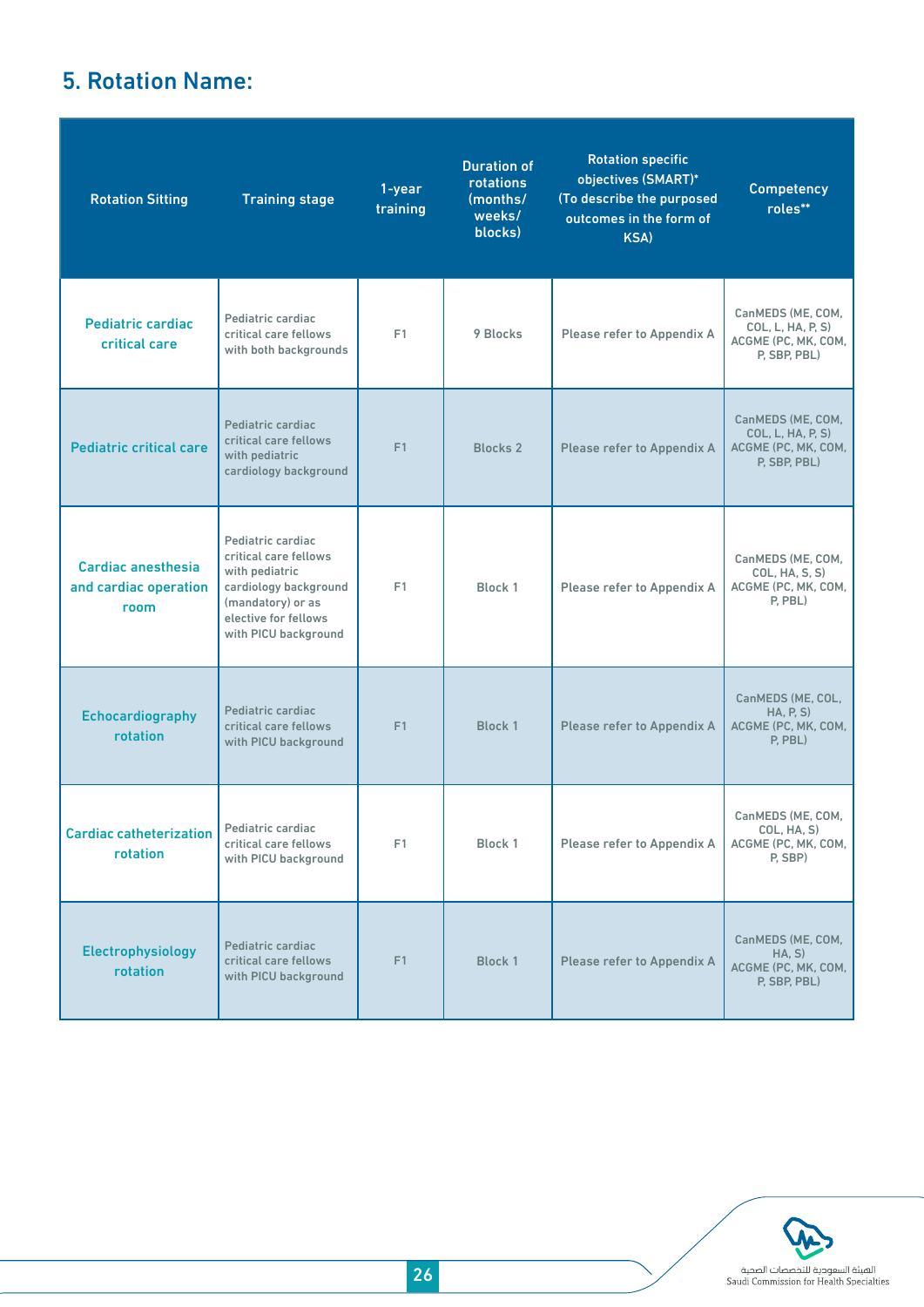## TEACHING METHODS

The pediatric cardiac critical care fellowship training pogroms implement the adult learning concept in each feature of the activities where fellows are responsible for their own learning requirements. The formal training time should include the following three formal teaching activities:

- Program-specific learning activities
- Universal topics
- General learning opportunities

## 1. Program-specific learning activities

The program-specific learning activities are educational activities specifically designed and intended for teaching trainees during their training time. Trainees are required to participate in these activities, and non-compliance can subject trainees to disciplinary actions. It is advisable to link attendance and participation in these activities to the continuous assessment tools (see the formative assessment section below). Program administration should support these activities by providing protected time for trainees to participate in such activities.

## 2. Program academic half-day

Every week, at least 2-4 hours of formal training time (commonly referred to as academic half day) should be reserved. Formal teaching time is an activity that is planned in advance with an assigned tutor, time slots, and venue. Formal teaching time excludes bedside teaching, clinic postings, and so on. The academic half day covers the core specialty topics that are determined and approved by the specialty's scientific council aligned with specialty-defined competencies and teaching methods. The core specialty topics will ensure that important clinical problems of the specialty are well taught. It is recommended that lectures are delivered in an interactive, case-based discussion format. The learning objectives of each core topic need to be clearly defined, and it is preferable to use pre-learning materials. Whenever applicable, core specialty topics should include workshops, team-based learning (TBL), and simulations to develop skills in core procedures. Regional supervisory committees should work in coordination with academic and training affairs, program directors, and chief fellows to ensure the planning and implementation of academic activities as indicated in the curriculum. The trainee should be actively involved in the development and delivery of topics under faculty supervision. Involvement might be in the form of delivery, content development, research, and so on. The supervisor's educator should make sure that the discussion of each topic is stratified into the three categories of the learning domain: knowledge, skills, and attitudes (see Appendix C for table of knowledge topic-list). The recommended number of half-days conducted annually is 40 sessions per training academic year, reserving time for other forms of teaching methods such as journal clubs and clinical/practical teaching. Through the fellowship training committee, program directors and chief fellows should work in coordination with academic and training affairs and regional supervisory committees to ensure the planning and implementation of academic activities as indicated in the curriculum. This should aim for the efficient use of available resources and the optimization of the exchange of expertise (see Appendix C).

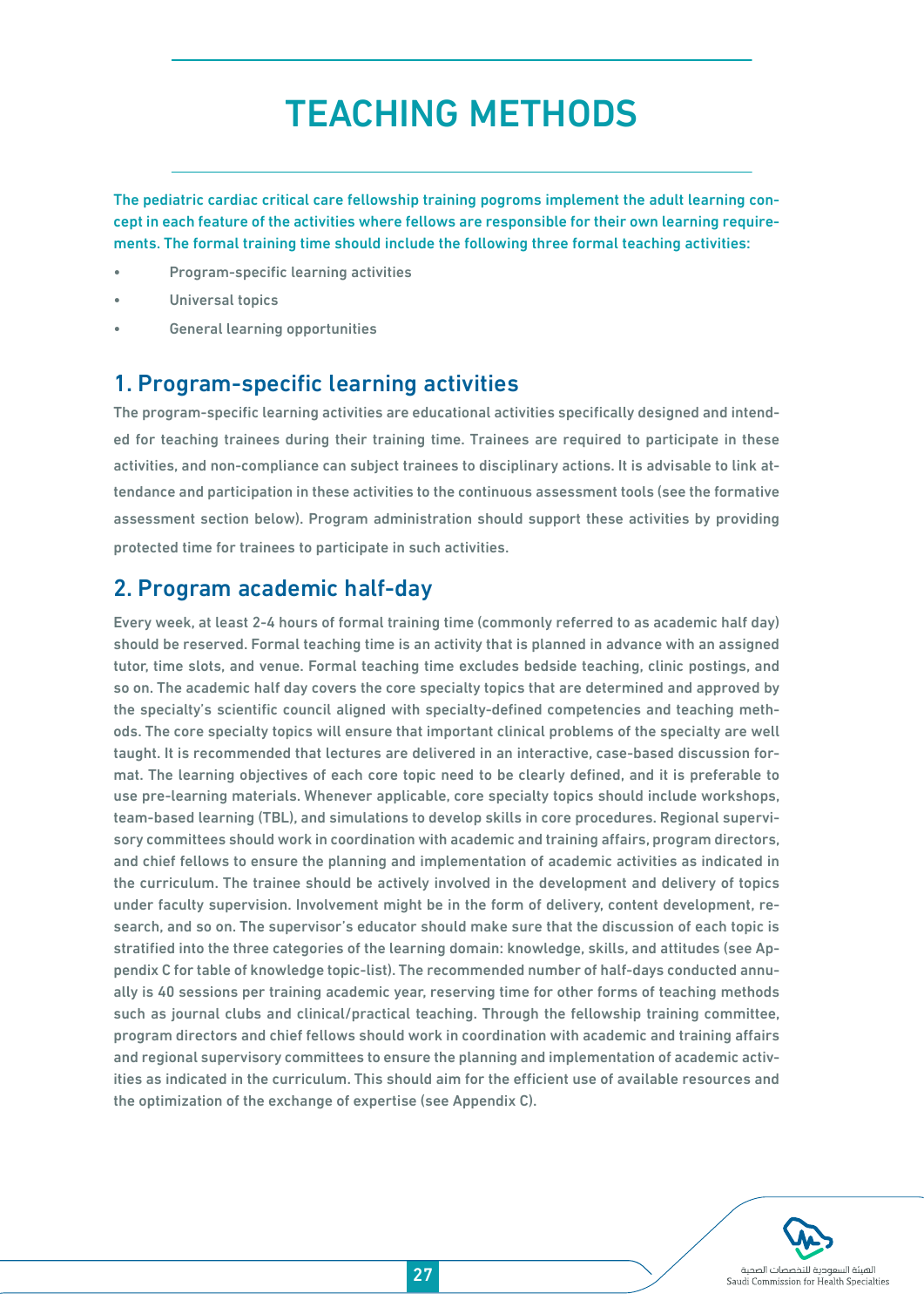## 3. Clinical/practical teaching

This includes attending courses and workshops (e.g., simulations, standardized patient programs, bedside teaching, research methodology courses, and evidence-based medicine courses). This will allow each program to describe the required courses or workshops in detail, including the objectives of the course or the workshop, the teaching methods, the expected time to complete the course/workshop during training, and the assessment methods applied for each activity. It is highly advisable to integrate these activities with relevant formative assessment tools (e.g., DOPS, mini-CES, logbook, etc.).

## 4. Practice-based learning

Training exposures during bedside, Lab, OR, and other work-related activities represent excellent targets for learning. Trainees are expected to build their capacity based on self-directed learning. On the other hand, practice-based learning allows the educator to supervise trainees to become competent in the required program practical skills that ensure fulfilling knowledge, psychomotor, and/or attitude learning domains. Each trainee needs to maintain a logbook documenting the procedures observed, performed either under supervision or independently (refer to Appendix C). It would be prudent to determine the minimum number of procedures to be performed before training completion and the minimum number needed to maintain competency after certification.

## 5. Universal Topics (UT)

Universal topics are educational activities developed by the SCFHS and are intended for all specialties. Priority is given to topics that:

- Are of high value
- Are interdisciplinary and integrated
- Require expertise that might be beyond the availability of the local clinical training sites

Universal topics have been developed by the SCFHS and are available, as e-learning via personalized access for each trainee (to access the online modules). Each universal topic will include a self-assessment at the end of the module. As indicated in the "executive policies of continuous assessment and final completion," universal topics are a mandatory component of the criteria for program completion. Universal topics will be distributed throughout the entire training period. Please refer to Table XX for the universal topics modules assigned to the training year/stage of your program.

### Module 1 – Introduction

- 1. Safe drug prescription
- 2. Hospital-acquired infections (HAIs)
- 3. Antibiotic stewardship
- 4. Blood transfusion

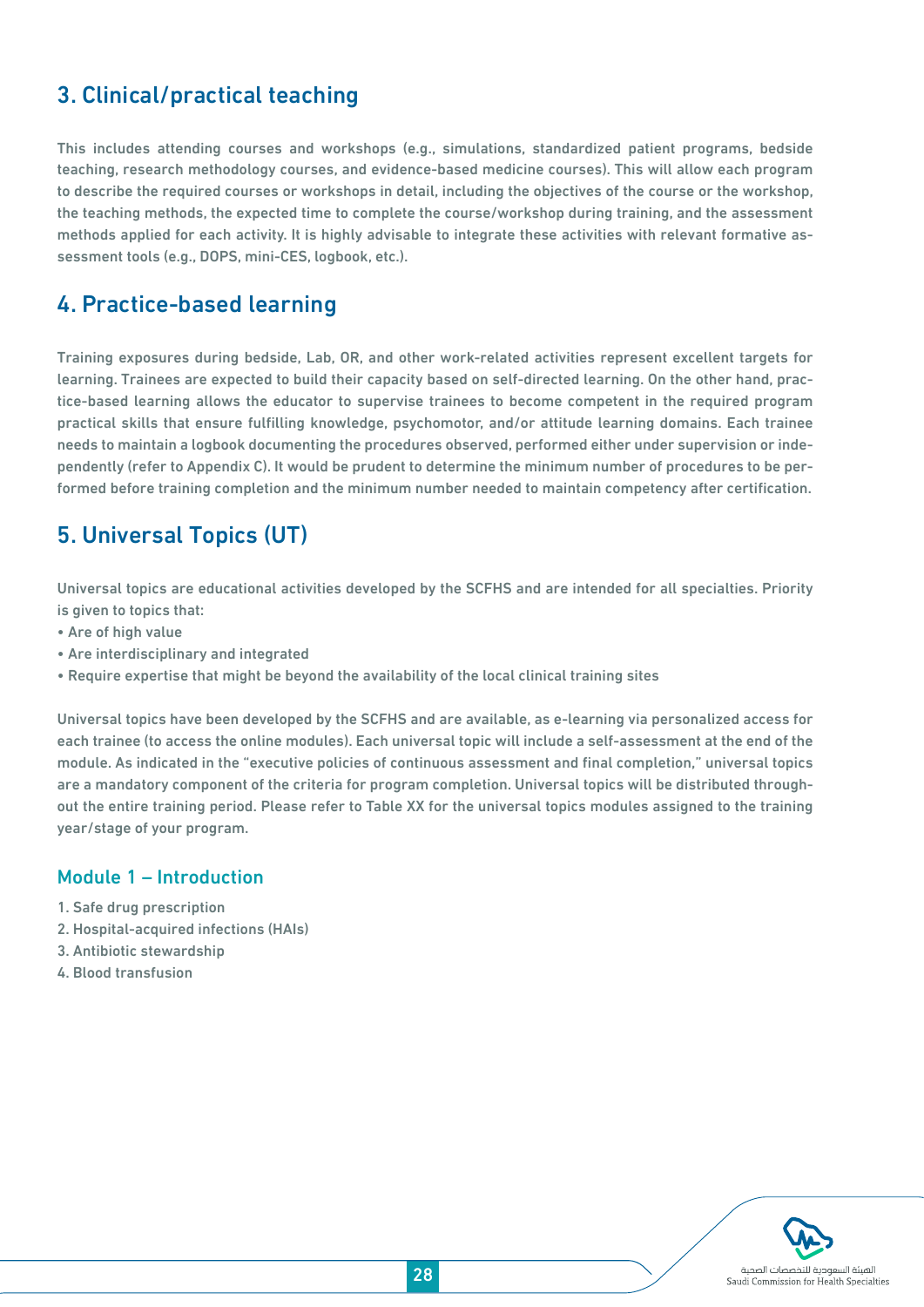#### 1. Safe drug prescription:

At the end of the learning unit, fellows should be able to:

• Recognize the importance of safe drug prescription in healthcare.

• Describe various adverse drug reactions with examples of commonly prescribed drugs that can cause such reactions.

- Apply the principles of drug–drug, drug–disease, and drug–food interactions in common situations.
- Apply the principles of prescribing drugs in special situations such as renal failure and liver failure.
- Apply the principles of prescribing drugs for the elderly, children, and pregnant or lactating women.
- Promote evidence-based, cost-effective prescription.
- Discuss the ethical and legal framework governing safe drug prescription in Saudi Arabia.

#### 2. Hospital acquired infections (HAIs):

At the end of the learning unit, fellows should be able to:

- Discuss the epidemiology of HAIs with special reference to HAIs in Saudi Arabia.
- Recognize HAIs as one of the major emerging threats in healthcare.
- Identify the common sources and set-ups of HAIs.

• Describe the risk factors of common HAIs such as ventilator-associated pneumonia, methicillin-resistant Staphylococcus aureus, central line-associated bloodstream infections, and vancomycin-resistant enterococcus.

• Identify the role of HCWs in the prevention of HAIs.

• Determine appropriate pharmacological (e.g., selected antibiotic) and non-pharmacological (e.g., removal of indwelling catheter) measures in the treatment of HAIs.

• Propose a plan to prevent HAIs in the workplace.

#### 3. Antibiotic stewardship:

At the end of the learning unit, fellows should be able to:

- Recognize antibiotic resistance as one of the most pressing public health threats globally.
- Describe the mechanism of antibiotic resistance.
- Determine what constitutes appropriate and inappropriate use of antibiotics.

• Develop a plan for safe and proper antibiotic usage, including indications, duration, types of antibiotics, and discontinuation.

• Appraise local guidelines on the prevention of antibiotic resistance.

#### 4. Blood transfusion:

At the end of the learning unit, fellows should be able to:

- Demonstrate knowledge of the different components of blood products available for transfusion.
- Recognize the indications and contraindications of blood product transfusion.
- Discuss the benefits and risks of transfusion and alternatives.
- Obtain consent for specific blood product transfusion.
- Perform steps necessary for safe transfusion.

• Develop an understanding of special precautions and procedures necessary during massive transfusions.

• Recognize transfusion-associated reactions and provide immediate management.

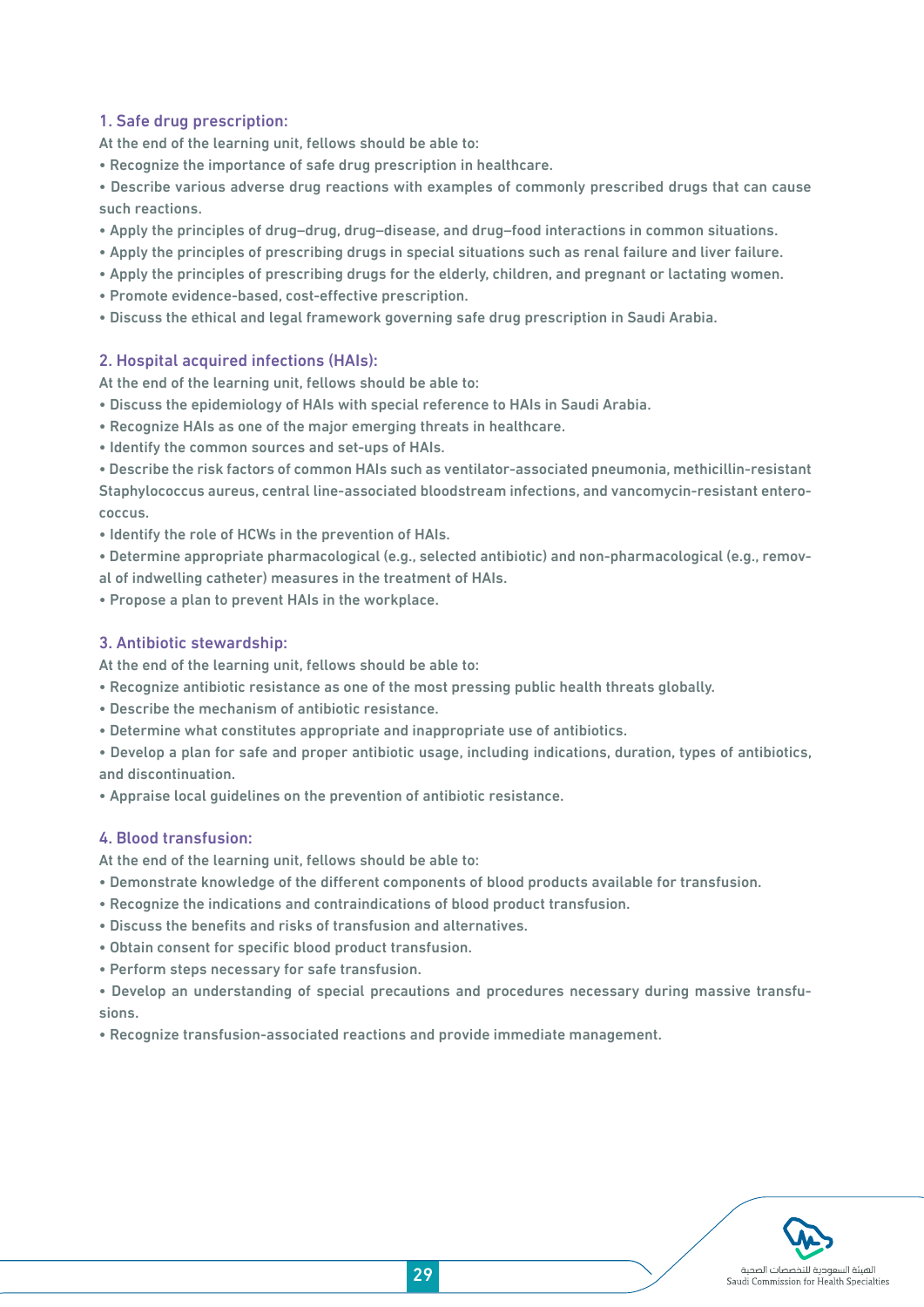## Module 4 – Medical and Surgical Emergencies

- Management of the altered level of sensorium.
- Management of hypotension and hypertension.
- Management of GI bleeding.
- Management of arrhythmia.
- Management of pulmonary hypertension.

For all the above, following learning outcomes apply.at the end of the learning unit, fellows should be able to:

- Triage and categorize patients.
- Identify patients who need prompt medical and surgical attention.
- Make preliminary diagnoses based on history and physical examination.
- Order and interpret urgent investigations.
- Provide appropriate immediate management to patients.
- Refer the patients to the next level of care, if needed.

#### Module 5 – Acute Care

- 1. Postoperative care.
- 2. Acute pain management.
- 3. Chronic pain management.
- 4. Management of fluids in the hospitalized patient.
- 5. Management of electrolyte imbalances.

#### 1. Postoperative care:

At the end of the learning unit, fellows should be able to:

• Devise a postoperative care plan including monitoring of vitals, pain management, fluid management, medications, and laboratory investigations.

- Hand patients over properly to appropriate facilities.
- Demonstrate knowledge of the process of postoperative recovery in a patient.
- Identify common postoperative complications.
- Monitor patients for possible postoperative complications.
- Institute immediate management of postoperative complications.

#### 2. Acute pain management:

At the end of the learning unit, fellows should be able to:

- Demonstrate knowledge of the physiological basis of pain perception.
- Proactively identify patients who might be in acute pain.
- Assess patients with acute pain.
- Apply various pharmacological and non-pharmacological modalities available for acute pain management.
- Provide adequate pain relief for uncomplicated patients with acute pain.
- Identify and refer patients with acute pain who can benefit from specialized pain services.
- Identify and refer patients with chronic pain who can benefit from specialized pain services.

#### 3. Chronic pain management:

At the end of the learning unit, fellows should be able to:

- Demonstrate knowledge of the bio-psychosocial and physiological basis of chronic pain perception.
- Discuss various pharmacological and non-pharmacological options available for chronic pain management.
- Provide adequate pain relief for uncomplicated patients with chronic pain.

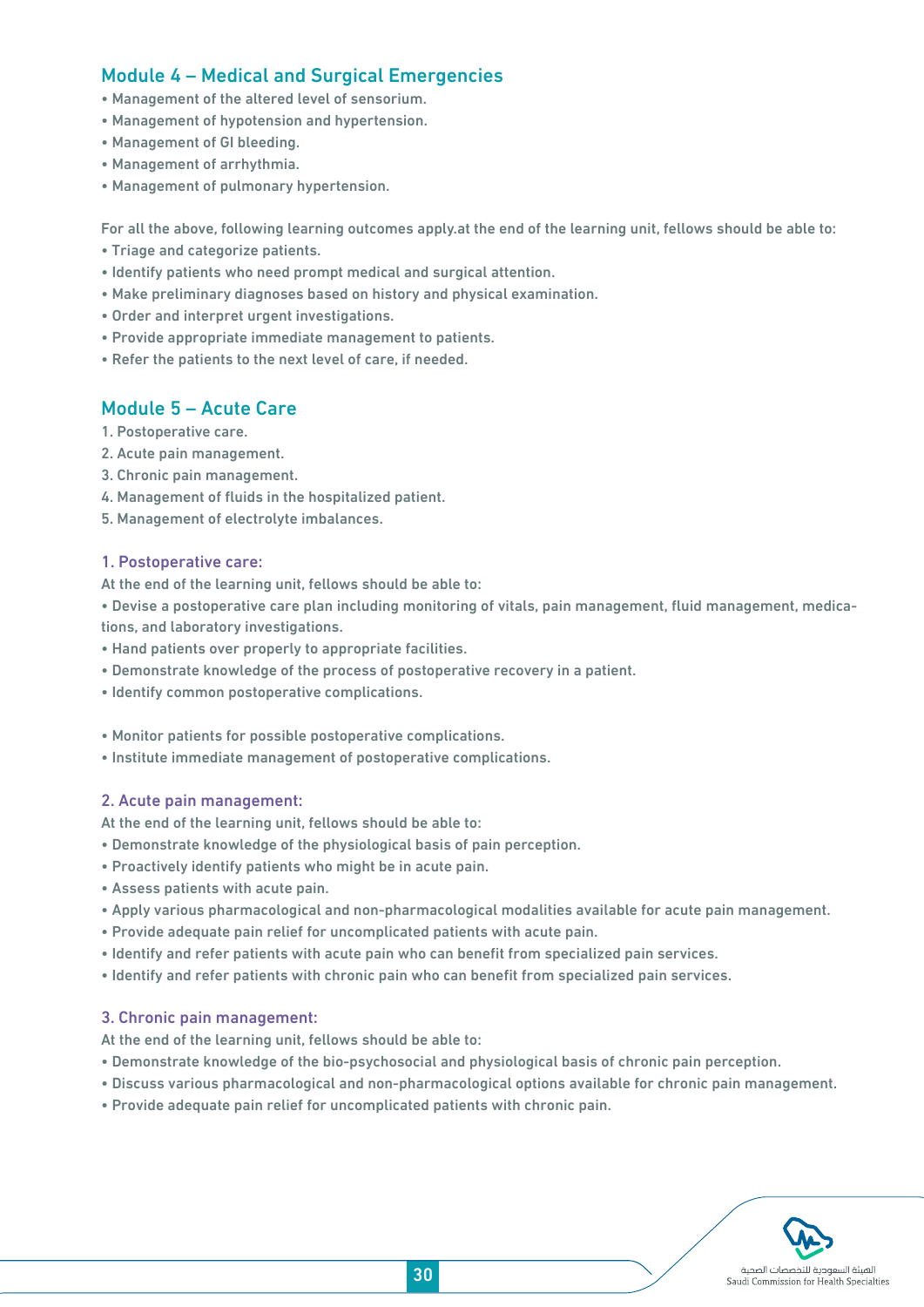#### 4. Management of fluids in hospitalized patients:

At the end of the learning unit, fellows should be able to:

- Review the physiological basis of water balance in the body.
- Assess a patient's hydration status.
- Recognize a patient with over- and under-hydration.
- Order fluid therapy (oral as well as intravenous) for a hospitalized patient.

• Monitor fluid status and response to therapy through history, physical examination, and selected laboratory investigations.

#### 5. Management of acid-base and electrolyte imbalances:

At the end of the learning unit, fellows should be able to:

- Review the physiological basis of electrolyte and acid-base balance in the body.
- Identify diseases and conditions that are likely to cause or are associated with acid-base and electrolyte imbalances.
- Correct electrolyte and acid-base imbalances.

• Perform careful calculations, checks, and other safety measures while correcting acid-base and electrolyte imbalances.

• Monitor response to therapy through history, physical examination, and selected laboratory investigations.

## Module 7 – Ethics and Healthcare

- 1. Occupational hazards among healthcare workers.
- 2. Patient advocacy.
- 3. Ethical issues: transplantation/organ harvesting and withdrawal of care.
- 4. Ethical issues: treatment refusal and patient autonomy.
- 5. Role of doctors in death and dying.

#### 1. Occupational hazards among healthcare workers (HCWs):

At the end of the learning unit, fellows should be able to:

- Recognize the common sources and risk factors of occupational hazards among HCWs.
- Describe common occupational hazards in the workplace.
- Develop familiarity with the legal and regulatory frameworks governing occupational hazards among HCWs.
- Develop a proactive attitude toward promoting workplace safety.
- Protect themselves and colleagues against potential occupational hazards in the workplace.

#### 2. Patient advocacy:

At the end of the learning unit, fellows should be able to:

- Define patient advocacy.
- Recognize patient advocacy as a core value governing medical practice.
- Describe the role of patient advocates in the care of patients.
- Demonstrate a positive attitude toward patient advocacy.
- Be a patient advocate in conflicting situations.
- Demonstrate knowledge of local and national patient advocacy groups.

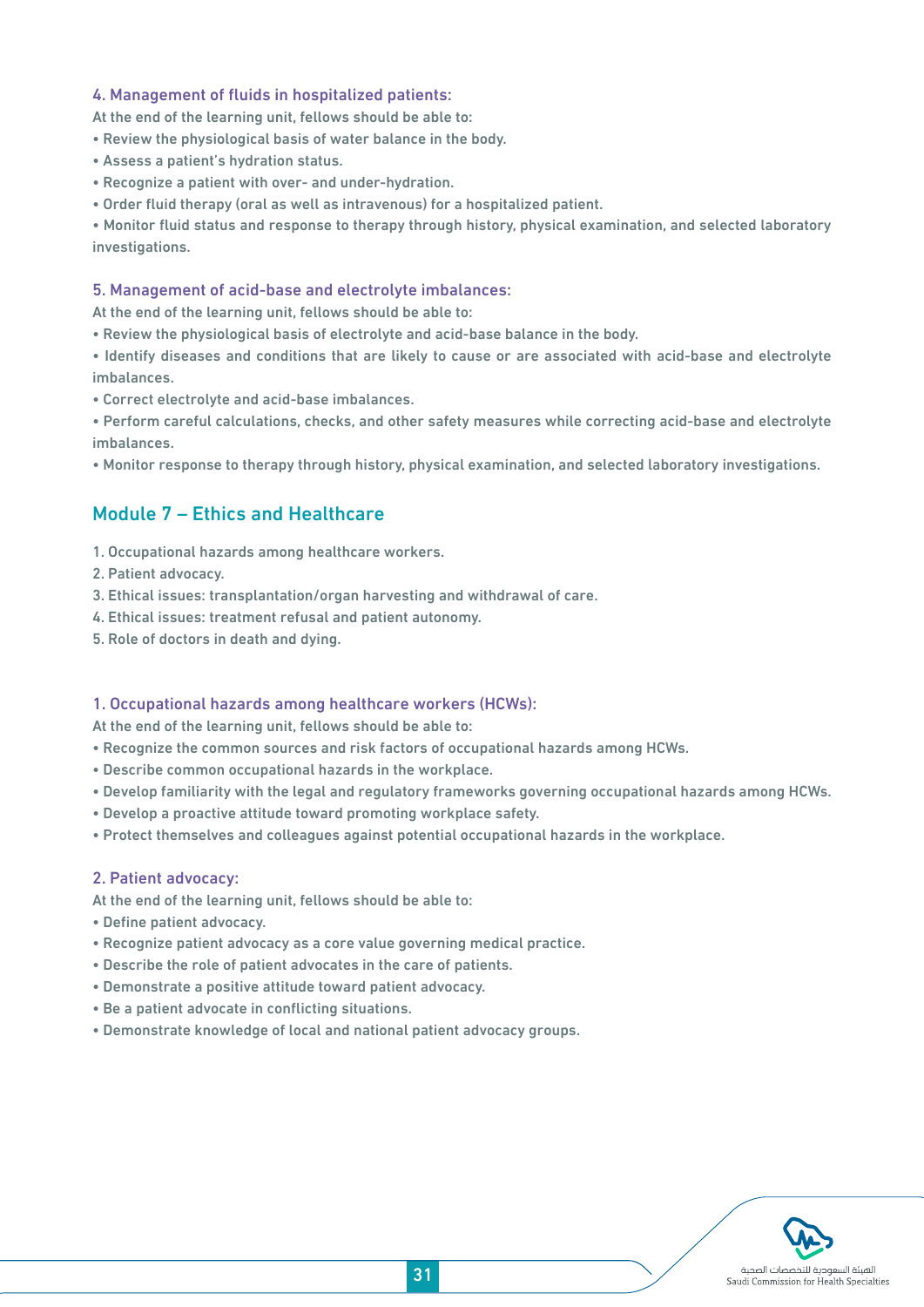#### 3. Ethical issues: transplantation/organ harvesting and withdrawal of care:

At the end of the learning unit, fellows should be able to:

- Apply key ethical and religious principles governing organ transplantation and withdrawal of care.
- Be familiar with the legal and regulatory guidelines about organ transplantation and withdrawal of care.
- Counsel patients and families in the light of applicable ethical and religious principles.
- Guide patients and families to make informed decisions.

#### 4. Ethical issues: treatment refusal and patient autonomy:

At the end of the learning unit, fellows should be able to:

- Predict situations where a patient or family is likely to decline the prescribed treatment.
- Describe the concept of a "rational adult" in the context of patient autonomy and treatment refusal.
- Analyze key ethical, moral, and regulatory dilemmas in case of treatment refusal.
- Recognize the importance of patient autonomy in the decision-making process.
- Counsel patients and families who decline medical treatment in light of the patient's best interests.

#### 5. Role of doctors in death and dying:

At the end of the learning unit, fellows should be able to:

- Recognize the importance of doctors' roles in the dying process.
- Provide emotional and physical care to a dying patient and his/her family.
- Provide appropriate pain management to a dying patient.
- Identify and refer suitable patients to palliative care services.

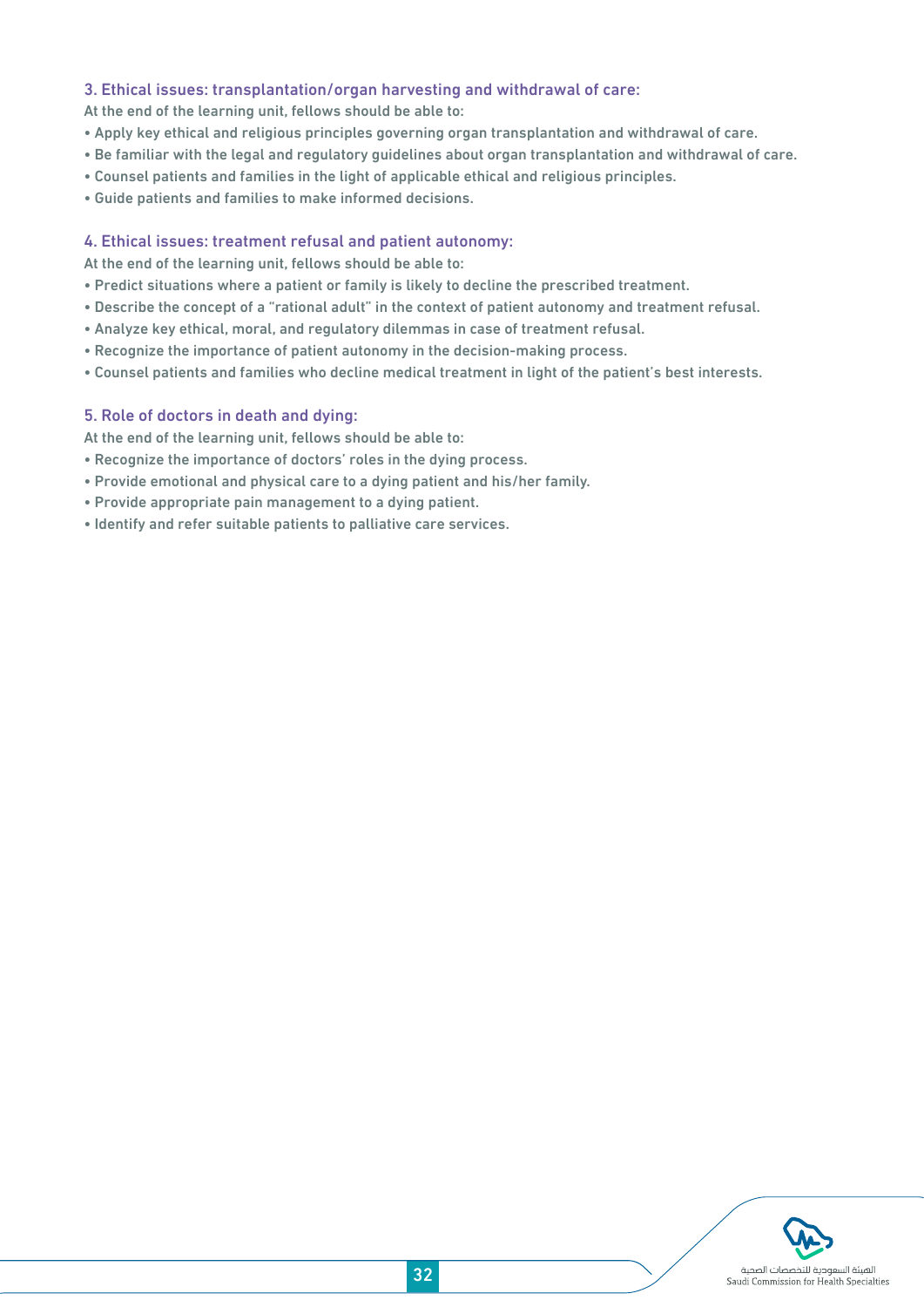## UNIVERSAL TOPICS MODULES

Topics to be completed by the end of the fellowship program if not completed prior to joining the program:

## Universal Topics Module 1 – Introduction

Safe drug prescription Hospital-acquired infections (HAIs) Antibiotic stewardship Blood transfusion

## Module 4 – Medical and Surgical Emergencies

Management of the altered level of sensorium Management of hypotension and hypertension Management of upper GI bleeding

## Module 5 – Acute Care

Postoperative care Acute pain management Chronic pain management Management of fluids in the hospitalized patient Management of electrolyte imbalances

## Module 6 – Ethics and Healthcare

Occupational hazards among healthcare workers Patient advocacy Ethical issues: transplantation/organ harvesting and withdrawal of care Ethical issues: treatment refusal and patient autonomy Role of doctors in death and dying

### General Learning Opportunities:

A formal training time should be supplemented by other practice-based learning (PBL) such as:

- Journal clubs
- Grand rounds
- Involvement in quality improvement committees and meetings
- Continuous professional activities (CPD) relevant to specialty
- Morbidity and Mortality (M&M)

The M&M conference offers trainees an opportunity to discuss patient cases where adverse effects had occurred due to errors or complications. The goal of this resource is to refocus the content of morbidity and mortality and transform it into a platform for teaching patient safety principles and emphasizing error reduction strategies.

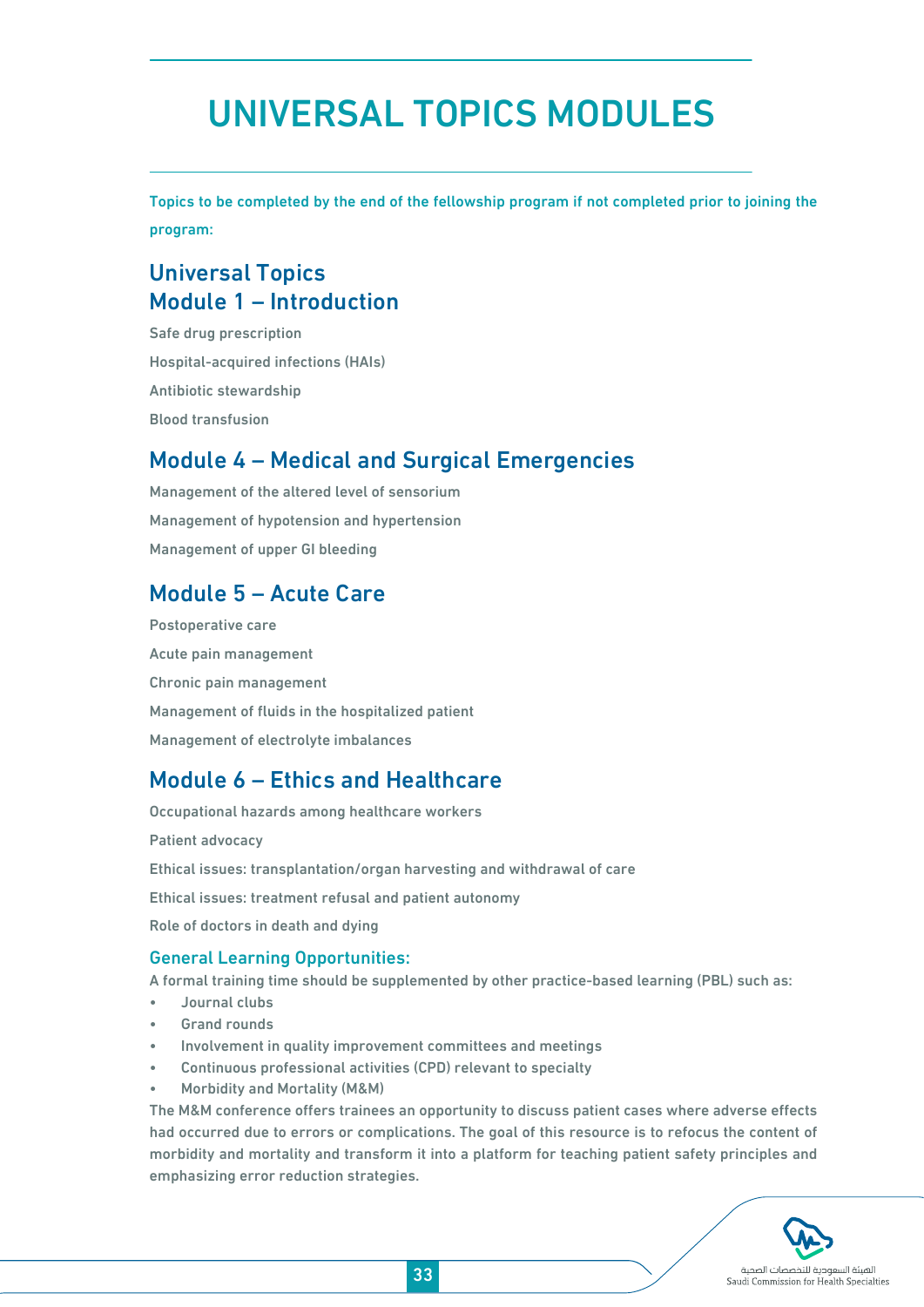## ASSESSMENT AND EVALUATION

Topics to be completed by the end of the fellowship program if not completed prior to joining the program:

## 1. Purpose of Assessment

Assessment plays a vital role in the success of postgraduate training. Assessment will guide trainees and trainers to achieve defined standards, learning outcomes, and competencies. On the other hand, the assessment will provide feedback to learners and faculty regarding curriculum development, teaching methods, and quality of the learning environment. A reliable and valid assessment is an excellent tool to assess the curriculum alignments between the objectives, learning methods, and assessment methods. Finally, assessment assures patients and the public that health professionals are safe and competent to practice their profession. Assessment can serve the following purposes:

a. Assessment for learning: Trainers will use information about trainees' performance to inform their learning for improvement. It enables educators to use information about trainees' knowledge, understanding, and skills to provide feedback to trainees about learning and how to improve.

b. Assessment as learning: It involves trainees in the learning process, which enables them to monitor their own progress. Trainees use self-assessment and educators' feedback to reflect on their progression. It develops and supports trainees' metacognitive skills. Assessment as learning is crucial for helping fellows become lifelong learners.

c. Assessment of learning: It is used to demonstrate achievement of your learning. This is a graded assessment, and it usually counts toward the trainee's end-of-training degree.

d. Feedback and evaluation: Assessment outcomes will represent quality metrics that can improve learning experience.

Miller's Pyramid of Assessment provides a framework for assessing the trainees' clinical competences, which acts a road map for trainers to select the assessment methods that target different clinical competencies including "knows," "knows how," "shows how," and "does," as shown in Appendix D.

For the sake of organization, assessment will be further classified into two main categories: formative and summative.

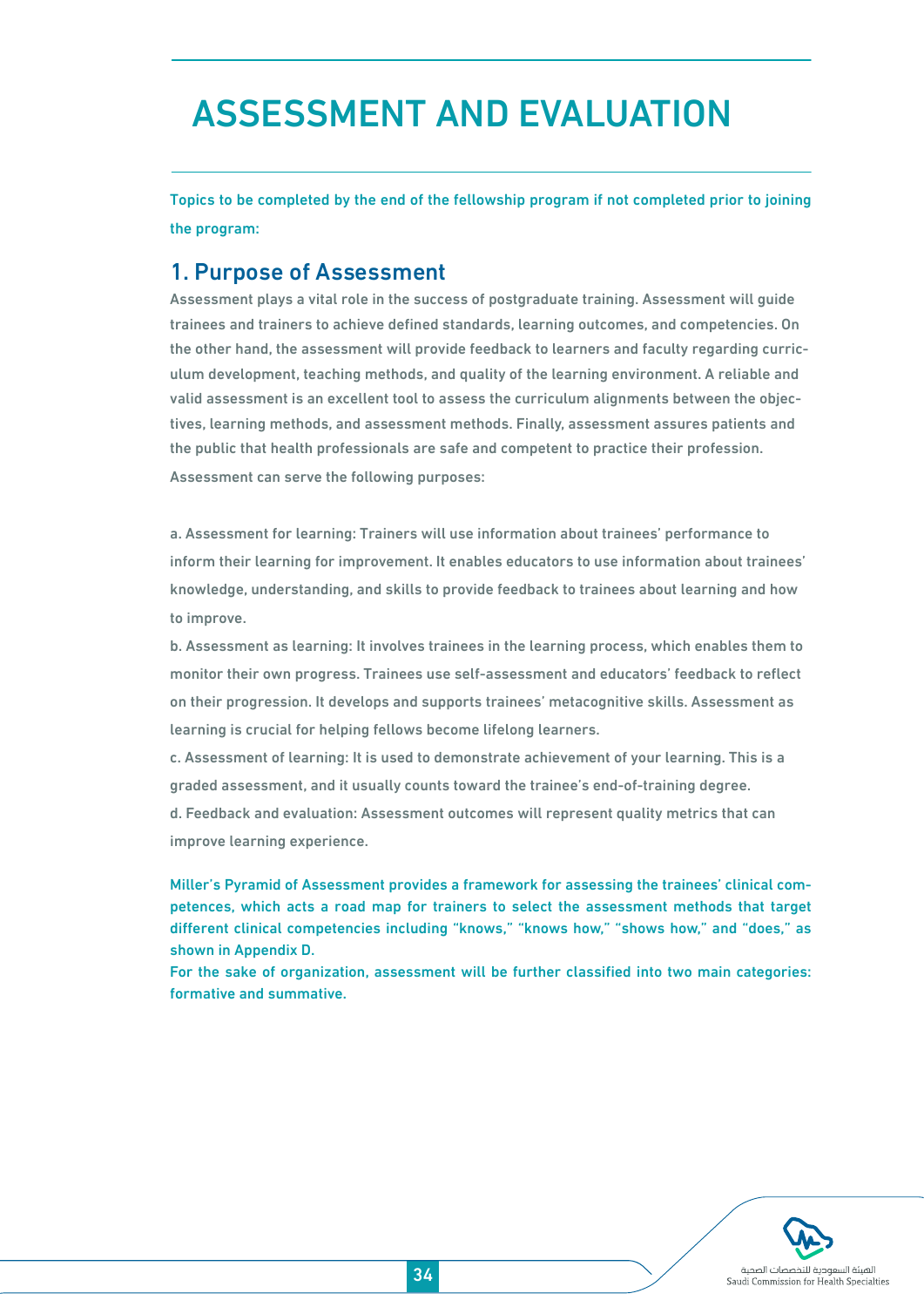## 2. Formative Assessment

## 2.1 General Principles

Trainees, as adult learners, should strive for feedback throughout their journey of competency from "novice" to "mastery" levels. Formative assessment (also referred to as continuous assessment) is the component of assessment that is distributed throughout the academic year, aiming primarily to provide trainees with effective feedback. Every two weeks, trainees should allocate at least 1 hour to meet with their mentors, in order to review performance reports (e.g., ITER, e-portfolio, etc.). Input from the overall formative assessment tools will be utilized at the end of the year to make a decision on promoting each individual trainee from current-to-subsequent training level. Formative assessment will be defined based on the scientific (council/ committee) recommendations (usually updated and announced for each individual program at the start of the academic year). According to the executive policies on continuous assessment (available online: www. scfhs.org), formative assessment will have the following features that will be used based on Miller's pyramid (Appendix D):

- Multisource: a minimum of four tools.
- Comprehensive: covering all learning domains (knowledge, skills, and attitudes).
- Relevant: focusing on workplace-based observations.

• Competency-milestone oriented: reflecting trainees' expected competencies that match their developmental level.

Trainees should play an active role in seeking feedback during their training. On the other hand, trainers are expected to provide timely and formative assessments. The SCFHS will introduce an e-portfolio system to enhance communication and analysis of data arising from formative assessment.

Trainers and trainees are directed to follow the recommendations of the scientific council regarding the updated forms, frequency, distribution, and deadlines related to the implementation of evaluation forms.

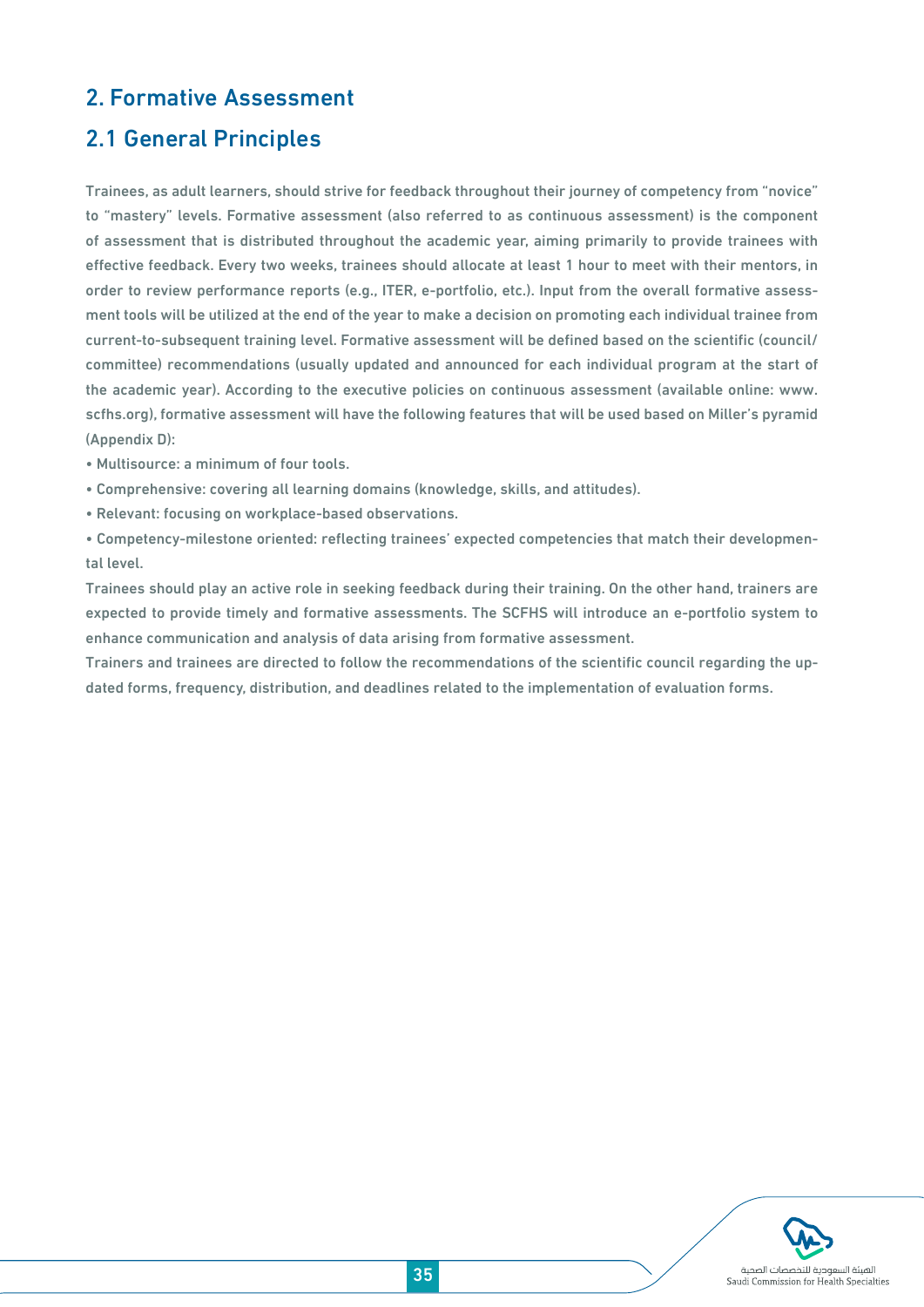## 2.2 Formative Assessment Tools

| <b>Learning Domain</b> | <b>Formative Assessment Tools</b>                                            | Important details (e.g., frequency, specifications<br>related to the tool)                                                                                |  |
|------------------------|------------------------------------------------------------------------------|-----------------------------------------------------------------------------------------------------------------------------------------------------------|--|
|                        | Structured Oral Exam (SOE)                                                   | Midyear assessment                                                                                                                                        |  |
| Knowledge              | <b>Final Written Exam</b>                                                    | At the End of the F1 year<br>The number of exam items, eligibility, and passing<br>scores will be the responsibility of the PCCCF<br>scientific committee |  |
|                        | <b>OSCE: Objective structured</b><br>$\bullet$<br>clinical examination       | Fellows are required to pass the final written exam in<br>order to be eligible to sit for the final clinical/practical<br>exam.                           |  |
| <b>Skills</b>          | <b>DOPS: Direct Observation for</b><br>$\bullet$<br><b>Procedural Skills</b> | Every 3 months                                                                                                                                            |  |
|                        | Logbook<br>$\bullet$                                                         | Once every 3 months and at the end of a given<br>rotation.                                                                                                |  |
| Attitude               | <b>ITER: In-Training Evaluation</b><br>$\bullet$<br>Report                   | For PCCC rotation every 3 months and for other<br>rotations at the end of rotation                                                                        |  |

#### 1. In-Training Evaluation Rotation (ITER)

To achieve the CanMEDS competencies based on the end of the rotation evaluation, the fellow's performance (F1) will be evaluated by PCCC consultants for the following competencies:

• Performance of the trainee during daily work.

Performance and participation in academic activities.

• Trainers should provide timely and specific feedback to the trainee after each assessment of a trainee-patient encounter.

• Performance of diagnostic and therapeutic procedural skills by the trainee. Timely and specific feedback for the trainee after each procedure is mandatory.

• The CanMEDS-based competencies end-of-rotation evaluation form must be completed within two weeks following the end of each rotation (preferably in an electronic format) by at least two consultants.

• The fellow's in-training evaluation should be signed by the program director who will discuss it with the fellow.

The fellow should sign the evaluation form.

• The evaluation form will be submitted to the PCCC fellowship committee at the SCFHS within four weeks following the end of the rotation.

#### 2. Structured Oral Examination (SOE)

• A performance assessment method using case scenarios with PCCC consultants questioning a candidate in a structured and standardized manner.

• This exam format assesses the "know how" of clinical decision-making and the application or use of medical knowledge using realistic patient scenarios.

It will be considered as a midyear assessment.

#### 3. Logbook

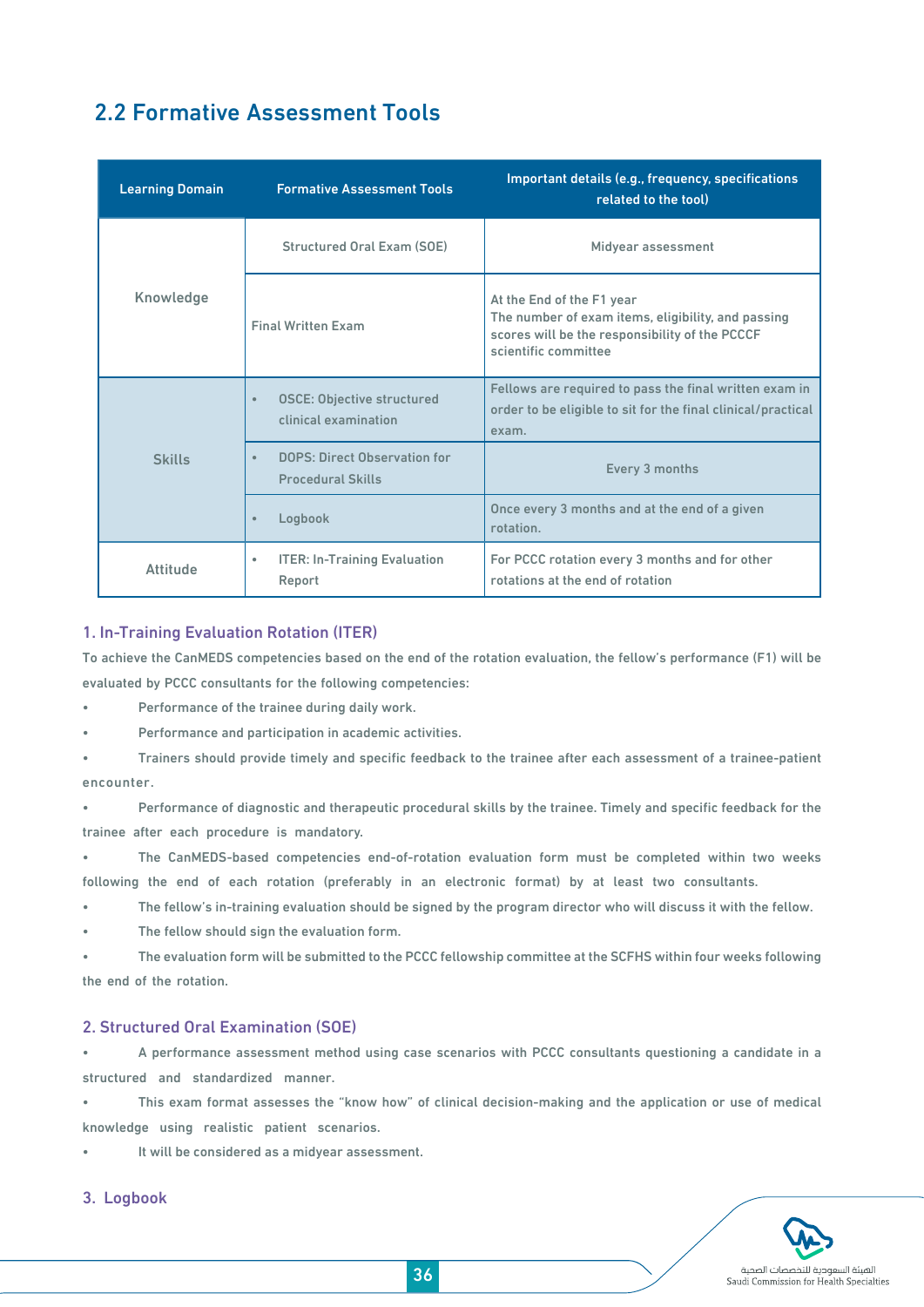- The logbook will be electronically filled and monitored to assess the performance of the procedures for F1.
- Trainees and faculty must meet to review the portfolio and logbook once every three months and at the end of a given rotation.
- The purposes of the logbook are as follows:
- Monitor trainees' performance on a continual basis
- Maintain a record of procedures and technical interventions performed
- Enable the trainee and supervisor to determine the learning gaps
- Provide a basis for feedback to the trainee

#### 4. Final Written Exam

- To be eligible for this exam, trainees are required to have "Certification of Training-Completion."
- The number of exam items, eligibility, and passing scores are the responsibility of the PCICU scientific committee.

#### The evaluation of each component will be based on the following equation:

| <b>Percentage</b>  | < 50%             | 50%-59.4%              | 60%-69.4%              | >70%              |
|--------------------|-------------------|------------------------|------------------------|-------------------|
| <b>Description</b> | <b>Clear fail</b> | <b>Borderline fail</b> | <b>Borderline pass</b> | <b>Clear pass</b> |

• To achieve unconditioned promotion, the candidate must score a minimum of "borderline pass" in all five components.

• The program director can still recommend the promotion of candidates if the above is not met in some situations:

• In case the candidate scored "borderline failure" in a maximum of one or two components, and these scores should not belong to the same area of assessment (for example, both borderline failures should not belong to skills).

• The candidate must have passed all other components and scored a minimum of clear pass in at least two components.

## 3. Summative Assessment

## 3.1 General Principles

Summative assessment is the component of assessment that aims primarily to make informed decisions on trainees' competency. In comparison to the formative one, summative assessment does not aim to provide constructive feedback. For further details on this section, please refer to general bylaws and executive policies of assessment (available online: www.scfhs.org). To be eligible for the final exams, a trainee should be granted "Certification of Training-Completion".

Blueprint Outlines: The content of the following table is for demonstration only; please refer to the most updated version published on the SCFHS website.

Blueprint of the final exam is shown in the following table: Example of a Written Exam Blueprint

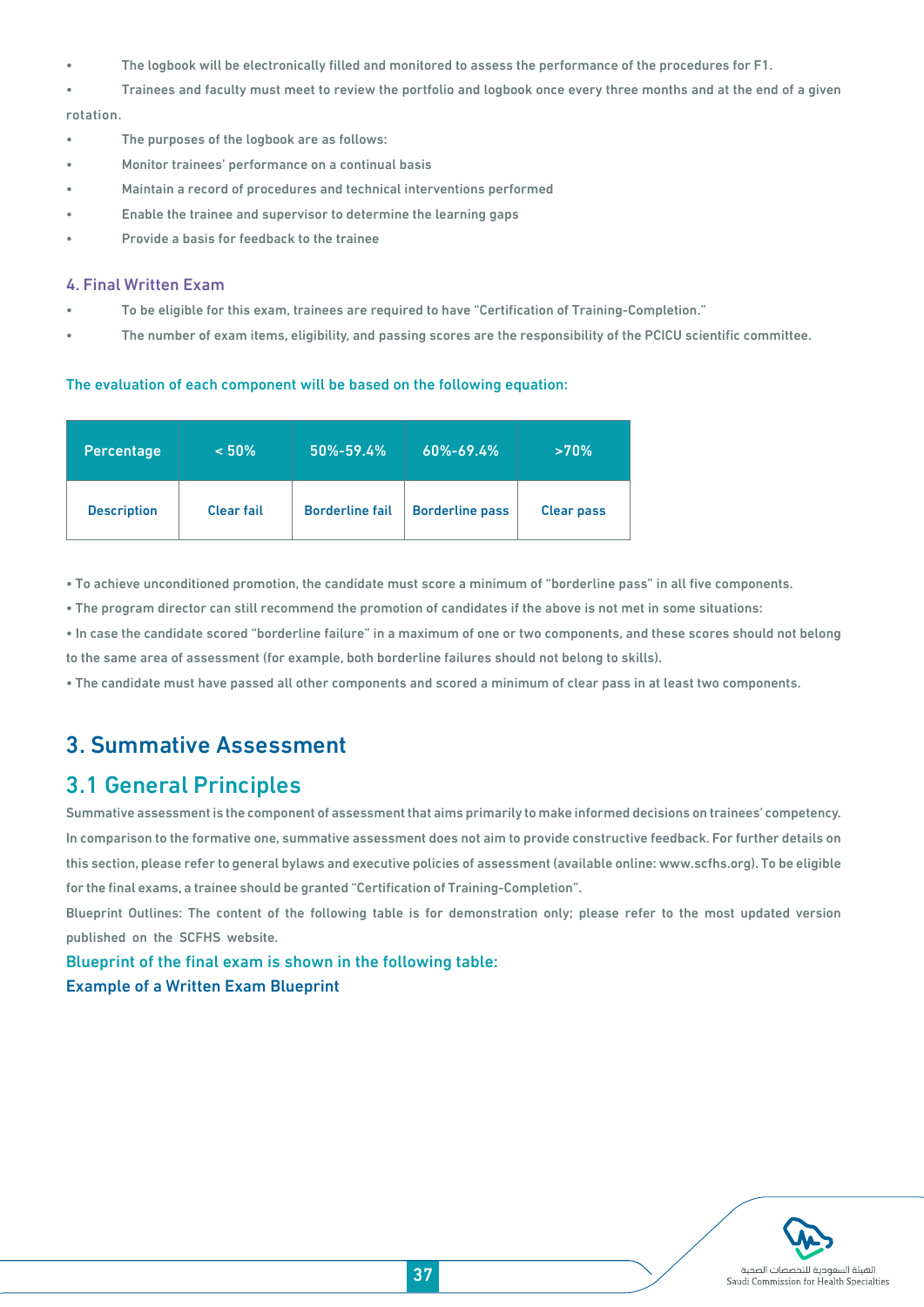| <b>Sections Acute Subsec-</b><br>tion:                                     | <b>MCQs percent-</b><br>age for each<br>subsection | Domain 1:<br>Pathophysiology &<br><b>Etiology</b> | Domain 2:<br><b>Investigation &amp;</b><br><b>Diagnosis</b> | Domain 3:<br><b>Management</b> | Domain 4:<br><b>Outcome</b> |
|----------------------------------------------------------------------------|----------------------------------------------------|---------------------------------------------------|-------------------------------------------------------------|--------------------------------|-----------------------------|
| <b>Cardiovascular (Preop-</b><br>erative and postopera-<br>tive care)      | 17                                                 | 5                                                 | 4                                                           | 5                              | $\overline{\mathbf{3}}$     |
| <b>Respiratory</b>                                                         | 10                                                 | $\overline{\mathbf{3}}$                           | $\overline{2}$                                              | $\overline{3}$                 | $\overline{2}$              |
| <b>Neurology</b>                                                           | 5                                                  | 1                                                 | 1                                                           | $\overline{2}$                 | $\mathbf{1}$                |
| <b>Infectious Diseases</b><br>inflammation                                 | 5                                                  | 1                                                 | 1                                                           | $\overline{2}$                 | 1                           |
| <b>Renal and Electrolyte</b>                                               | $\boldsymbol{6}$                                   | 1                                                 | $\mathbf{1}$                                                | 3                              | $\mathbf{1}$                |
| <b>Endocrinology</b>                                                       | $\overline{\mathbf{3}}$                            | 1                                                 |                                                             | $\overline{2}$                 |                             |
| <b>Hematology</b>                                                          | $\overline{7}$                                     | 1                                                 | $\mathbf{1}$                                                | 5                              |                             |
| Gastroenterology/<br><b>Nutrition</b>                                      | 5                                                  | 1                                                 | 1                                                           | $\overline{2}$                 | 1                           |
| Pharmacology                                                               | 10                                                 | 1                                                 | $\overline{2}$                                              | $\overline{7}$                 |                             |
| <b>Anesthesia Cardiac</b><br>surgery                                       | 14                                                 | $\overline{\mathbf{3}}$                           | $\overline{\mathbf{3}}$                                     | $5\phantom{.0}$                | $\overline{\mathbf{3}}$     |
| <b>Procedures Monitoring</b><br>and other cardiac ICU<br><b>issues</b>     | $\overline{7}$                                     | $\overline{2}$                                    | $\overline{\mathbf{3}}$                                     | $\overline{2}$                 |                             |
| <b>Research and ethics</b>                                                 | 5                                                  | 1                                                 | $\mathbf{1}$                                                | $\overline{2}$                 | $\mathbf{1}$                |
| <b>Mechanical Cardiovas-</b><br>cular support and heart<br>transplantation | $\boldsymbol{6}$                                   | 1                                                 | $\mathbf{1}$                                                | 2 <sup>1</sup>                 | $\overline{2}$              |
| <b>TOTAL</b>                                                               | 100                                                | 22                                                | 21                                                          | 42                             | 15 <sub>1</sub>             |

\*Main blueprint framework adapted from the American Board of Pediatrics.

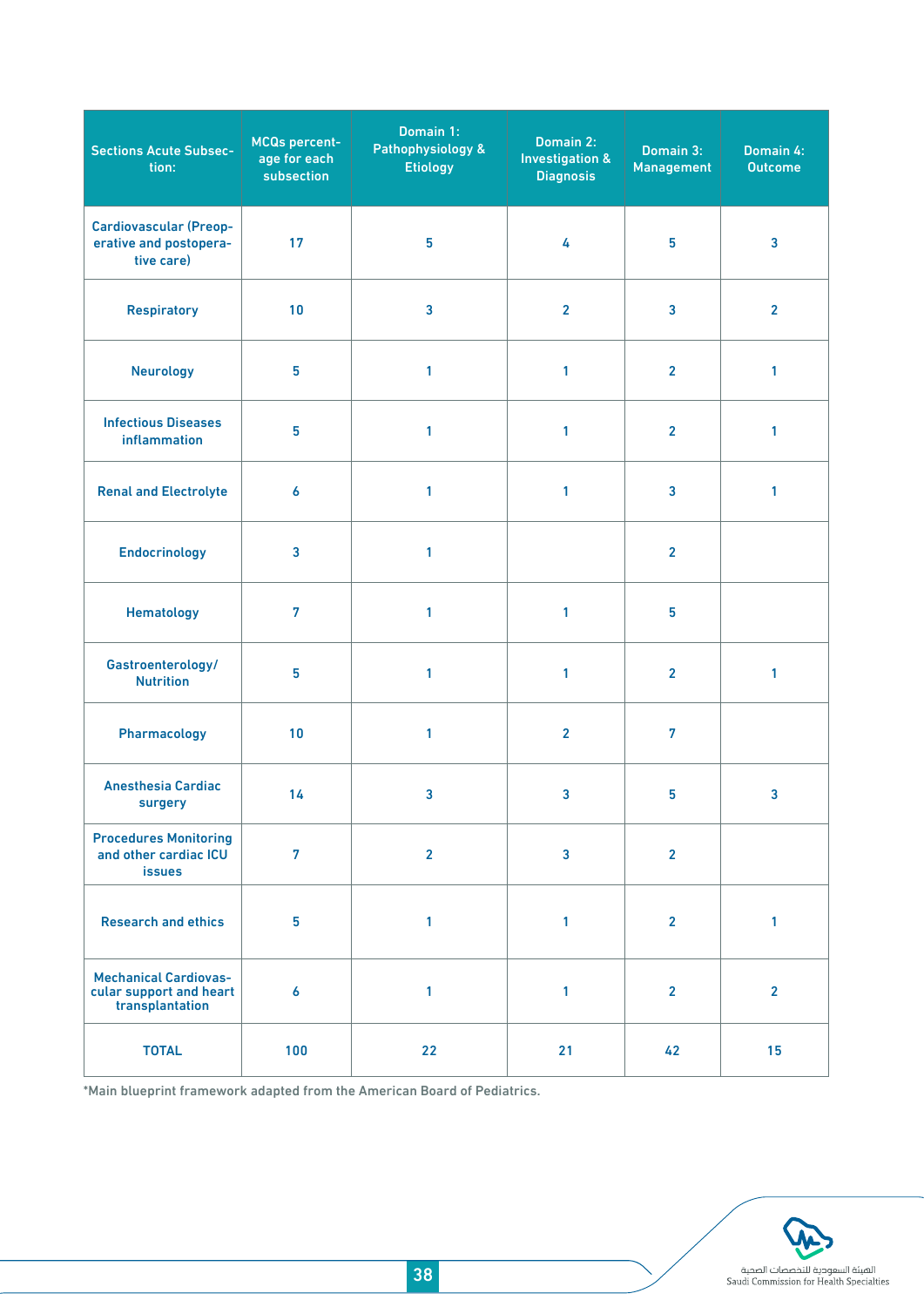## 3.3 Certification of Training-Completion

In order to be eligible for the final specialty examinations, each trainee should be granted "Certification of Training-Completion." Based on the training bylaws and executive policies (please refer to www.scfhs.org), trainees will be granted "Certification of Training-Completion" once the following criteria are fulfilled:

Successful completion of all training rotations.

• Completion of training requirements (e.g., logbook, others) as outlined in FITER that is approved by the scientific council/committee of the specialty.

• Clearance from the SCFHS training affairs that ensures compliance with tuitions payment and completion of universal topics.

"Certification of Training-Completion" will be issued and approved by the supervisory committee or its equivalent according to the SCFHS policies.

## 3.4 Final Specialty Examinations

• Final specialty examination is the summative assessment component that grants trainees the specialty's certification. It is composed of two elements:

• Final written exam: to be eligible for this exam, trainees are required to have "Certification of Training-Completion."

• Final clinical/practical exam: Trainees will be required to pass the final written exam to be eligible for the final clinical/practical exam.

• Blueprint Outlines: The content of the following table is for demonstration only; please refer to the most updated version published on the SCFHS website.

• The blueprint of the final written and clinical/practical exams is shown in the following table:

#### Example of a Final Clinical Exam Blueprint

| Domain for in-<br>tegrated clinical<br>encounter | <b>Patient</b><br>management | <b>Procedure</b><br>and technical<br><b>skills</b> | <b>Communication</b><br>and professional<br>behavior | #station       |
|--------------------------------------------------|------------------------------|----------------------------------------------------|------------------------------------------------------|----------------|
| <b>Central nervous</b><br>system                 |                              |                                                    |                                                      |                |
| <b>Respiratory system</b>                        |                              |                                                    |                                                      | $\overline{2}$ |
| <b>Cardiovascular</b><br>system                  | 3                            | 2                                                  |                                                      | 5              |
| Infectious and he-<br>matology system            |                              |                                                    |                                                      |                |
| <b>Psychosocial as-</b><br>pects                 |                              |                                                    |                                                      |                |
| <b>Total station</b>                             | 6                            | 3                                                  |                                                      | 10             |

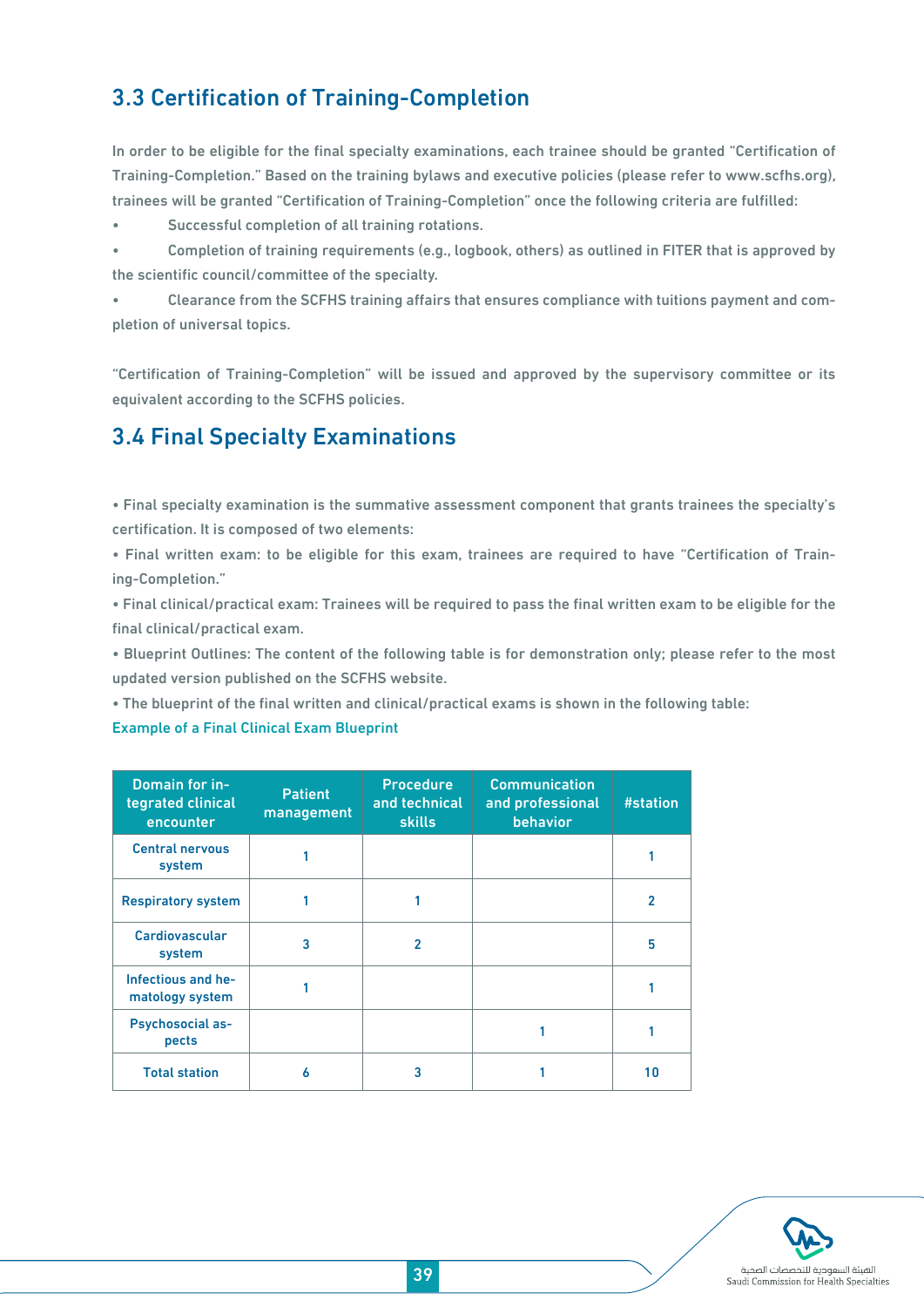## PROGRAM AND COURSES EVALUATION

The SCFHS will take variable measures to evaluate the implementation of this curriculum. The training outcomes of this program will undergo the quality assurance framework endorsed by the Central Training Committee at the SCFHS. Trainees' assessment (both formative and summative) results will be analyzed and mapped on to the curriculum content. Other indicators that will be incorporated are:

- Reports on the annual trainees' satisfaction survey.
- Reports on trainees' evaluation of faculty members.
- Reports on trainees' evaluation of rotations.
- Reports on the annual survey of program directors.
- Data available from program accreditations.
- Reports on direct field communication between trainees and trainers.

Goal Based Evaluation: The intended milestones achievement will be evaluated at the end of each stage to assess the progress of the curriculum delivery, and any deficiency will be addressed in the following stage utilizing the time devoted to trainee-selected topics and professional sessions.

In addition to subject-matter opinion, best practices from benchmarked international programs, the SCFHS will adopt a robust method to ensure that this curriculum will utilize all the data that will be available when revising this curriculum in the future.

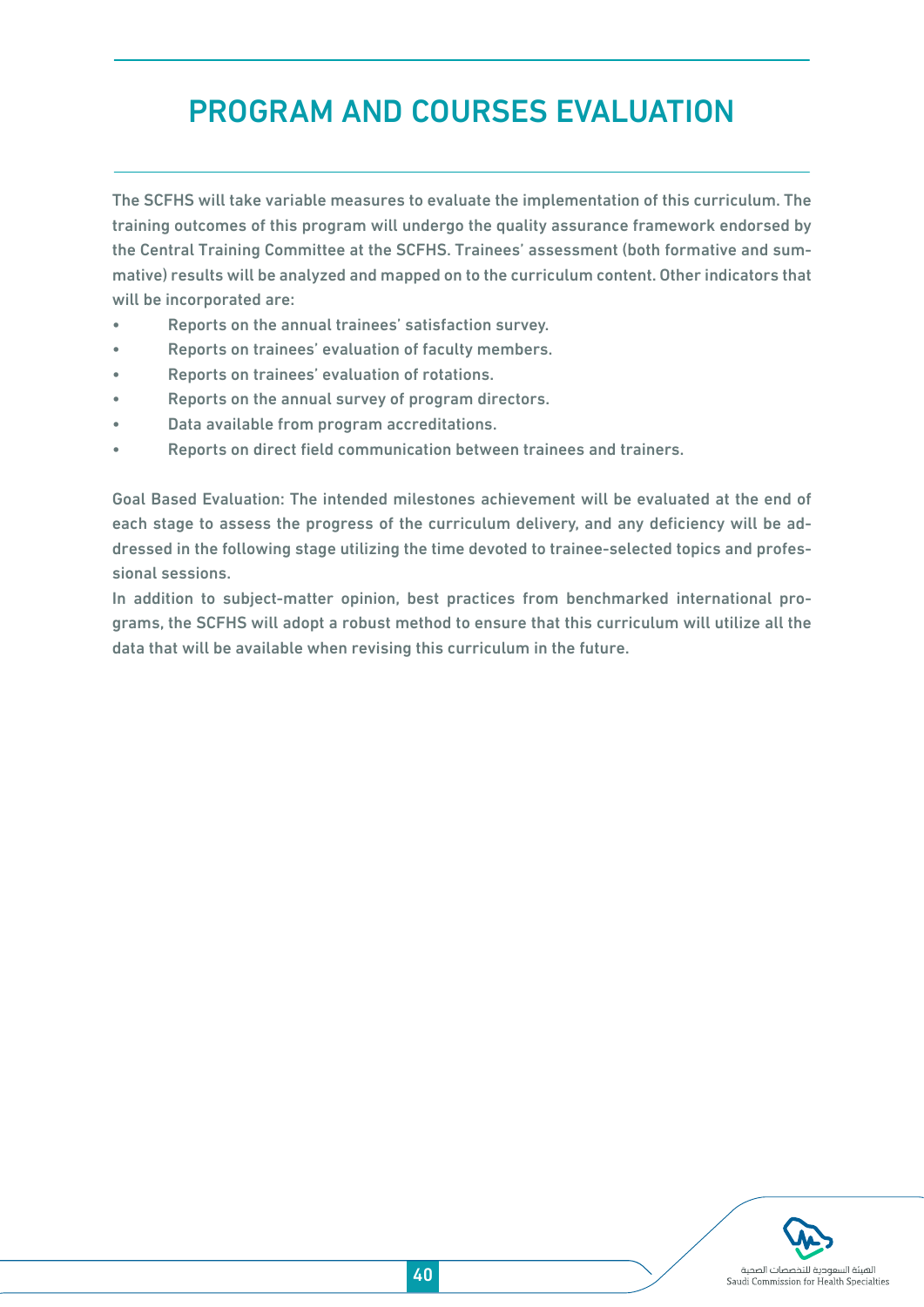## POLICIES AND PROCEDURES

This curriculum represents the means and materials outlining learning objectives with which trainees and trainers will interact for the purpose of achieving the identified educational outcomes. The SCFHS has a full set of "General Bylaws" and "Executive Policies" (published on the official SCFHS website) that regulate all processes related to training. General bylaws regarding training, assessment, and accreditation as well as executive policies on admission, registration, continuous assessment and promotion, examination, trainees' representation and support, duty hours, and leaves are examples of regulations that need to be enforced. Trainees, trainers, and supervisors need to apply this curriculum in compliance with the most updated bylaws and policies accessible online via the official SCFHS website.

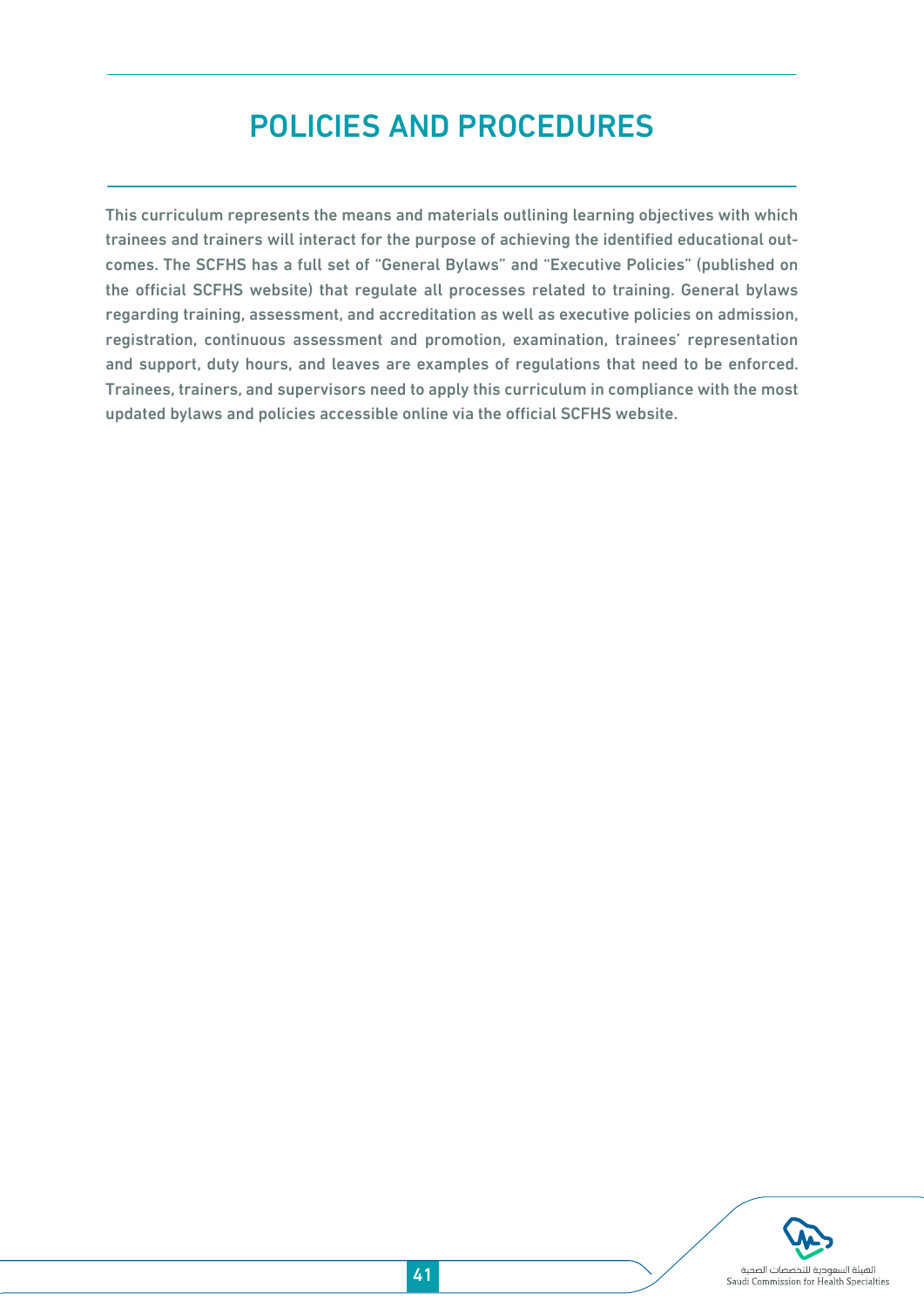## APPENDICES

- A. Fellow competency
- B. Top procedures
- C. Top core topics and simulation
- D. Glossary
- E. References

## Appendix A

Fellow Competency: Competency, Learning Domain, and Milestones

Upon completing the fellowship training program in pediatric cardiac critical care within one year, the candidate will have acquired the knowledge, skills, and competency to function at a consultant level with a solid academic background in pediatric cardiac critical care and will be able to diagnose and manage

pediatric cardiac critical cases.

|                                                                    | Competen-<br>cy-Roles with                                                                 | <b>Professional Activities Related to Specialty</b>                                 |                                                                                           |                                                                                                                                                       |                                                                                                                                                                                            |                                                                                                                                                                   |                                                                                                                |  |
|--------------------------------------------------------------------|--------------------------------------------------------------------------------------------|-------------------------------------------------------------------------------------|-------------------------------------------------------------------------------------------|-------------------------------------------------------------------------------------------------------------------------------------------------------|--------------------------------------------------------------------------------------------------------------------------------------------------------------------------------------------|-------------------------------------------------------------------------------------------------------------------------------------------------------------------|----------------------------------------------------------------------------------------------------------------|--|
| <b>Training</b><br>year level:<br>first year<br><b>PCICU fello</b> | annotation of<br>learning domains<br>involved: K:<br>knowledge, S:<br>skills, A: attitude) | Conductina<br>full patient<br>clinical as-<br>sessment                              | Managing high<br>risk pediat-<br>ric cardiac<br>patients with<br>medical prob-<br>lems or | Managing pa-<br>tients before<br>and after car-<br>diac surgery                                                                                       | Managing pe-<br>diatric cardiac<br>patients with<br>other medical<br>problems                                                                                                              | Managing<br>unstable<br>children with<br>known cardiac<br>conditions                                                                                              | Compliance<br>with docu-<br>mentation and<br>proper report-<br>ing standards                                   |  |
|                                                                    | <b>Professional</b><br><b>Expert</b>                                                       | Mastering<br>history<br>taking and<br>physical<br>examina-<br>tion<br>K.S           | High risk<br>children with<br>cardiac condi-<br>tions, medical<br>or surgical<br>K, S, A  | Clinical and<br>laboratory<br>evaluation rel-<br>evant to crit-<br>ical children<br>with cardiac<br>conditions K.S.                                   | Assessing<br>and managing<br>heart failure<br>K, S                                                                                                                                         | Evaluating and<br>managing un-<br>stable children<br>with cardiac<br>diseases<br>K.S                                                                              | Relevant<br>documenta-<br>tion of daily<br>patient care,<br>prescriptions,<br>discharge<br>summaries K.<br>S.A |  |
|                                                                    | Communicator                                                                               | Effectively<br>communi-<br>cating with<br>the patient<br>and<br>quardian<br>K, S, A | Effectively<br>communicat-<br>ing with par-<br>ents and team<br>members<br>K, S, A        | Obtaining<br>informed<br>consent.<br>Developing<br>a trusting<br>and ethical<br>therapeutic<br>relationship<br>with patients<br>and families.<br>K, S | Accurately<br>eliciting and<br>synthesizing<br>relevant in-<br>formation and<br>perspectives<br>of patients<br>and families,<br>colleagues,<br>and other<br>profession-<br>als.<br>K, S, A | Accurately<br>conveying<br>relevant in-<br>formation and<br>explanations<br>to patients<br>and families.<br>colleagues,<br>and other<br>professionals.<br>K, S, A | Writing,<br>dictation, and<br>presentation<br>skills<br>K.S                                                    |  |
|                                                                    | <b>Collaborator</b>                                                                        |                                                                                     | Multidis-<br>ciplinary,<br>teamwork<br>S.A                                                | Participating<br>effectively<br>and appro-<br>priately in an<br>inter-profes-<br>sional health-<br>care team.<br>S.A                                  | Seeking<br>support from<br>senior phy-<br>sicians when<br>needed.<br>K, S, A                                                                                                               | Effectively<br>working with<br>other health<br>professionals<br>to prevent,<br>negotiate.<br>and resolve<br>inter-pro-<br>fessional<br>conflicts.<br>K, S, A      | Inter-profes-<br>sional com-<br>munication.<br>A                                                               |  |

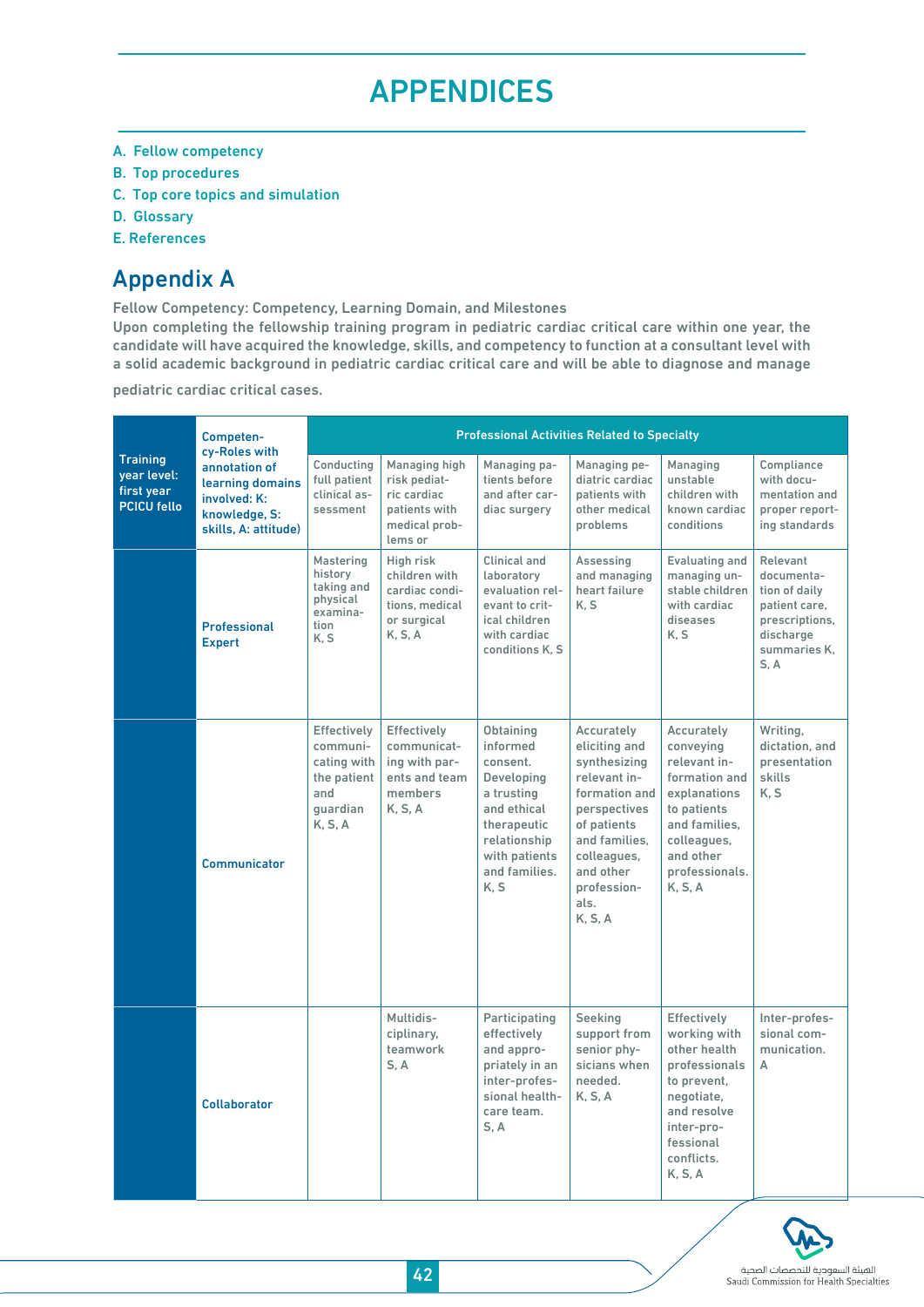| <b>Advocate</b>     | Applying<br>a holistic<br>approach<br>and<br>preventive<br>medicine.<br>K, S, A                                                              | Responding<br>to individual<br>patient health<br>needs and is-<br>sues as part of<br>patient care.                                | Responding<br>to the health<br>needs of the<br>communities<br>that they<br>serve.<br>K, S, A         | Maintaining<br>patient safety.<br>K, S, A                                                                                                                                          | Identifying<br>the deter-<br>minants of<br>health within<br>the popula-<br>tions that they<br>serve.<br>K, S, A | Quality<br>improvement<br>and promot-<br>ing the health<br>of individual<br>patients, com-<br>munities, and<br>populations.<br>K, S, A             |
|---------------------|----------------------------------------------------------------------------------------------------------------------------------------------|-----------------------------------------------------------------------------------------------------------------------------------|------------------------------------------------------------------------------------------------------|------------------------------------------------------------------------------------------------------------------------------------------------------------------------------------|-----------------------------------------------------------------------------------------------------------------|----------------------------------------------------------------------------------------------------------------------------------------------------|
| <b>Leader</b>       | Manage<br>time effi-<br>ciently.                                                                                                             | Lead the team.<br>S, A                                                                                                            |                                                                                                      | Lead the sit-<br>uation for the<br>patient's best<br>interests.<br>S, A                                                                                                            | Lead the sit-<br>uation for the<br>patient's best<br>interests<br>S, A.                                         | Quality assur-<br>ance.<br>K, S, A                                                                                                                 |
| <b>Scholar</b>      | Maintain-<br>ing and<br>enhancing<br>profes-<br>sional<br>activities<br>through<br>ongoing<br>learning                                       | Critically eval-<br>uating infor-<br>mation and its<br>sources and<br>applying this<br>appropriately<br>to practice<br>decisions. | Applying evi-<br>dence-based<br>practices.<br>K, S                                                   | Facilitating<br>the learning<br>of patients,<br>families.<br>students, res-<br>idents, other<br>health pro-<br>fessionals,<br>the public,<br>and others as<br>appropriate.<br>K, S | Applying evi-<br>dence-based<br>practices.<br>K, S                                                              | Contribut-<br>ing to the<br>creation,<br>dissemina-<br>tion, appli-<br>cation, and<br>translation of<br>new medical<br>knowledge<br>and practices. |
| <b>Professional</b> | Demon-<br>strating<br>a com-<br>mitment<br>to their<br>patients,<br>profes-<br>sion, and<br>society<br>through<br>ethical<br>practices.<br>A | Maintain<br>confidential-<br>ity and good<br>inter-pro-<br>fessional<br>relations.<br>A                                           | Demonstrat-<br>ing com-<br>mitment to<br>physicians'<br>health and<br>sustainable<br>practices.<br>Α |                                                                                                                                                                                    |                                                                                                                 |                                                                                                                                                    |

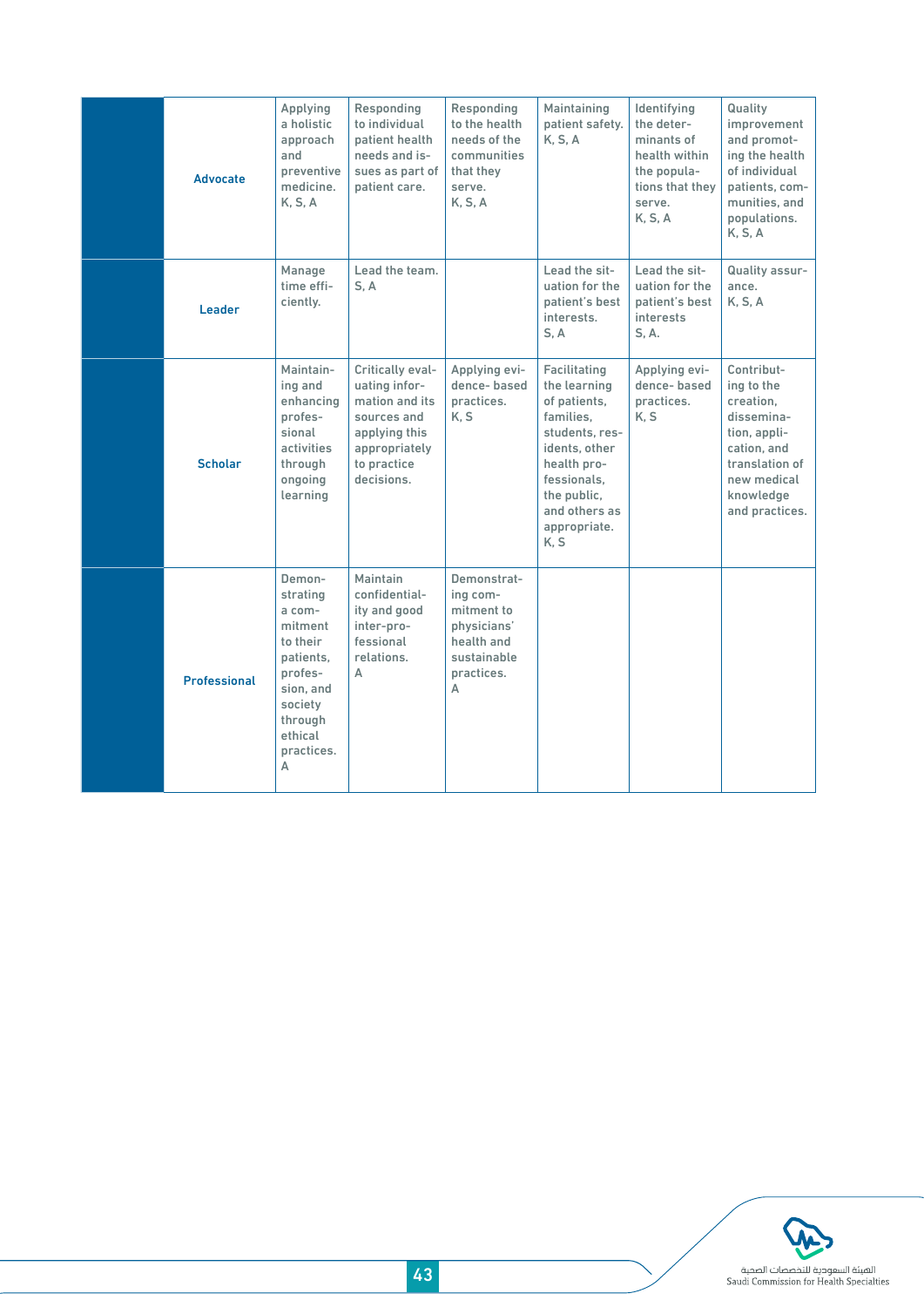## Appendix B

| <b>Procedures</b>                                                                   | Minimum number required |
|-------------------------------------------------------------------------------------|-------------------------|
| 1. Intubation                                                                       | 20                      |
| 2. Central Venous Access<br>a. Femoral<br>b. Internal Jugular<br>c. Subclavian      | 20                      |
| 3. Arterial Line Insertion<br>a. Radial<br>b. Femoral<br>c. Axillary<br>d. Brachial | 10                      |
| 4. Chest tube insertion/pleural drain                                               | 5                       |
| 5. Percutaneous peritoneal drainage                                                 | $\overline{2}$          |
| 6. Critical ultrasound for intensivists                                             | 20                      |

## Appendix C

Top topics and simulations

| <b>Examples of Core Specialty Topics: Case Discussions; Interactive Lectures</b>                                                                                                                                                                                                                                                                                                                                                                                                                                                                                                                                                                                                                                                                                                                                                                                                                                                                                                                                                         |                                           |  |  |  |  |  |
|------------------------------------------------------------------------------------------------------------------------------------------------------------------------------------------------------------------------------------------------------------------------------------------------------------------------------------------------------------------------------------------------------------------------------------------------------------------------------------------------------------------------------------------------------------------------------------------------------------------------------------------------------------------------------------------------------------------------------------------------------------------------------------------------------------------------------------------------------------------------------------------------------------------------------------------------------------------------------------------------------------------------------------------|-------------------------------------------|--|--|--|--|--|
| <b>Topics</b>                                                                                                                                                                                                                                                                                                                                                                                                                                                                                                                                                                                                                                                                                                                                                                                                                                                                                                                                                                                                                            | <b>Comments</b>                           |  |  |  |  |  |
| 1. Cardiopulmonary physiology:<br>a) Determinants of, and means of influencing, oxygen de-<br>livery, cardiac output, and vascular resistance.<br>b) The physiology of the patient with a single ventricle,<br>including determinants of, and means of influencing, sys-<br>temic arterial oxygen saturation, systemic perfusion, and<br>myocardial work.<br>c) The physiology of the patient with a ductal-dependent<br>left-sided obstructive lesion, including determinants of,<br>and means of influencing, systemic arterial oxygen satu-<br>ration, systemic perfusion, and myocardial work.<br>d) The physiology of the patient with a fixed restriction<br>of pulmonary blood flow, including determinants of, and<br>means of influencing, systemic arterial oxygen saturation,<br>systemic perfusion, and myocardial work.<br>e) The physiology associated with d-transposition of the<br>great arteries.<br>f) The physiology of cardiopulmonary interaction, including<br>how mechanical ventilation affects cardiac output. | Case discussion & interactive<br>lectures |  |  |  |  |  |

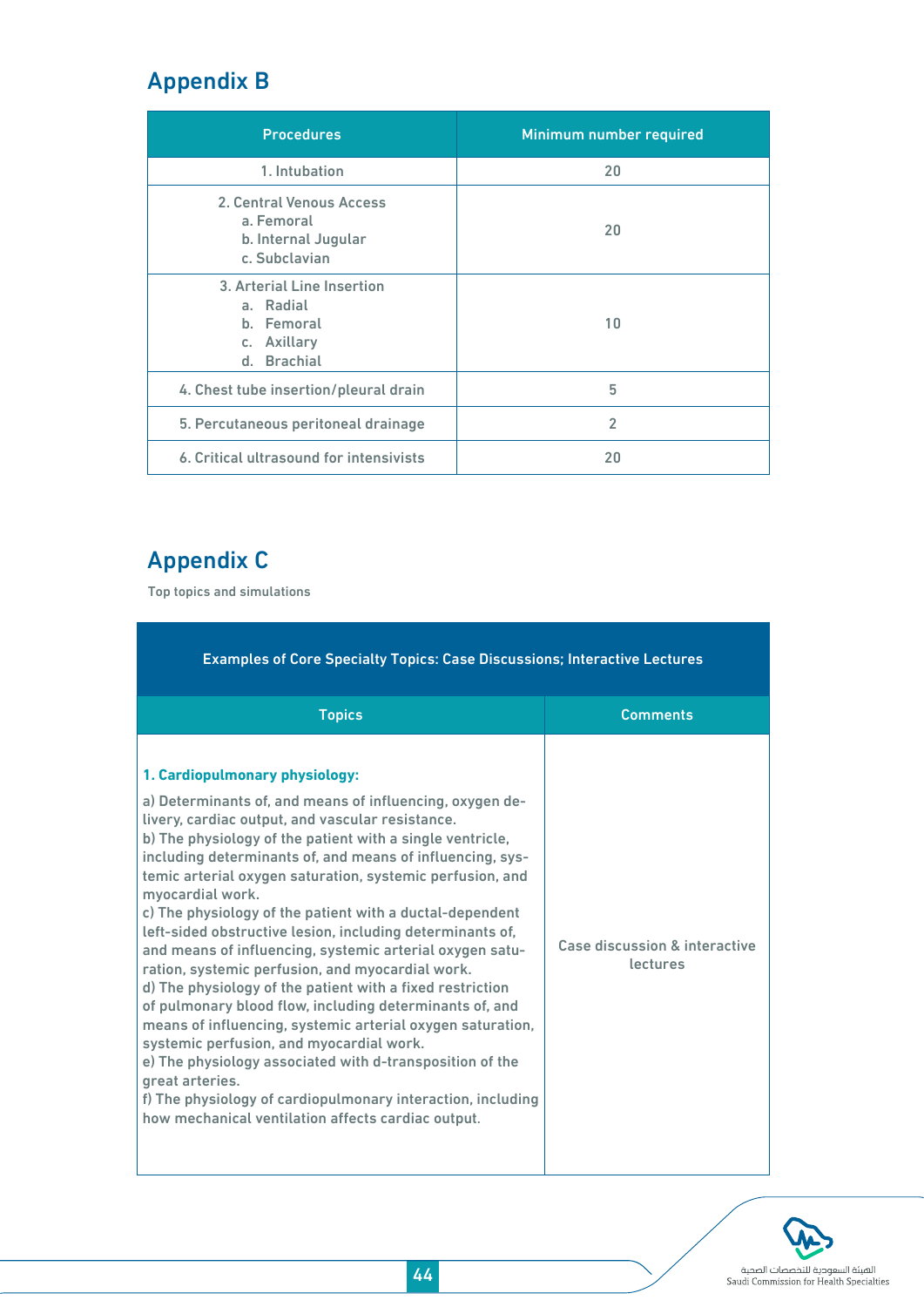| 2. Cardiovascular pharmacology:                                                                                                                                                                                                                                                                                                                                                                                                                                                                                                                                                                                                                                                                                                                                                                                                                                                                                                                 |                                           |  |  |
|-------------------------------------------------------------------------------------------------------------------------------------------------------------------------------------------------------------------------------------------------------------------------------------------------------------------------------------------------------------------------------------------------------------------------------------------------------------------------------------------------------------------------------------------------------------------------------------------------------------------------------------------------------------------------------------------------------------------------------------------------------------------------------------------------------------------------------------------------------------------------------------------------------------------------------------------------|-------------------------------------------|--|--|
| The trainee should learn the actions, mechanisms of ac-<br>tion, side effects, and clinical use of:<br>a) Inotropic agents (e.g., digoxin, adrenergic agonists, and<br>phosphodiesterase inhibitors).<br>b) Vasodilators/antihypertensive agents (e.g., alpha adren-<br>ergic antagonists, angiotensin-converting enzyme inhib-<br>itors, calcium channel antagonists, and beta-adrenergic<br>antagonists).<br>c) Commonly used antiarrhythmic drugs (e.g., digoxin,<br>procainamide, lidocaine, and amiodarone).<br>d) Inhaled nitric oxide.<br>e) Prostaglandin E1.<br>f) Neuromuscular blocking agents (e.g., pancuronium,<br>succinylcholine).<br>g) Analgesics and sedatives (e.g., morphine, fentanyl, ket-<br>amine, and benzodiazepines).<br>h) Anticoagulants (unfractionated and low molecular<br>weight heparin, warfarin).<br>i) Diuretics (e.g., furosemide, chlorothiazide).<br>j) Prostacyclin and other pulmonary vasodilators. | Case discussion & interactive<br>lectures |  |  |
| 3. The relationship between cardiac structure, function,<br>and clinical state:                                                                                                                                                                                                                                                                                                                                                                                                                                                                                                                                                                                                                                                                                                                                                                                                                                                                 |                                           |  |  |
| The trainee should learn:<br>a) How cardiac structural abnormalities (e.g., obstruction<br>of the atrial septum in hypoplastic left heart syndrome)<br>affect the cardiopulmonary function, physiology, and hence<br>clinical state of the patient.<br>b) Methods (e.g., echocardiography, invasive pressure<br>measurements, arterial blood gas analysis, and magnetic<br>resonance imaging) to determine and measure cardiac<br>structure, function, and physiology in the ICU patient and<br>the limitations of these techniques.<br>c) Indications for remedy of structural lesions (in both<br>unoperated and operated patients) and appropriate means<br>of therapy (surgical, catheter-based intervention).                                                                                                                                                                                                                              | Case discussion & interactive<br>lectures |  |  |
| 4. Diagnosis and therapy of arrhythmias:<br>Especially those occurring in ICU patients. In particular,<br>the trainee should be familiar with the use of atrial and<br>ventricular pacing leads or transesophageal electrocardi-<br>ography for diagnosing and treating arrhythmias and the                                                                                                                                                                                                                                                                                                                                                                                                                                                                                                                                                                                                                                                     | Case discussion & interactive<br>lectures |  |  |
| diagnosis and therapy of junctional ectopic tachycardia.                                                                                                                                                                                                                                                                                                                                                                                                                                                                                                                                                                                                                                                                                                                                                                                                                                                                                        |                                           |  |  |

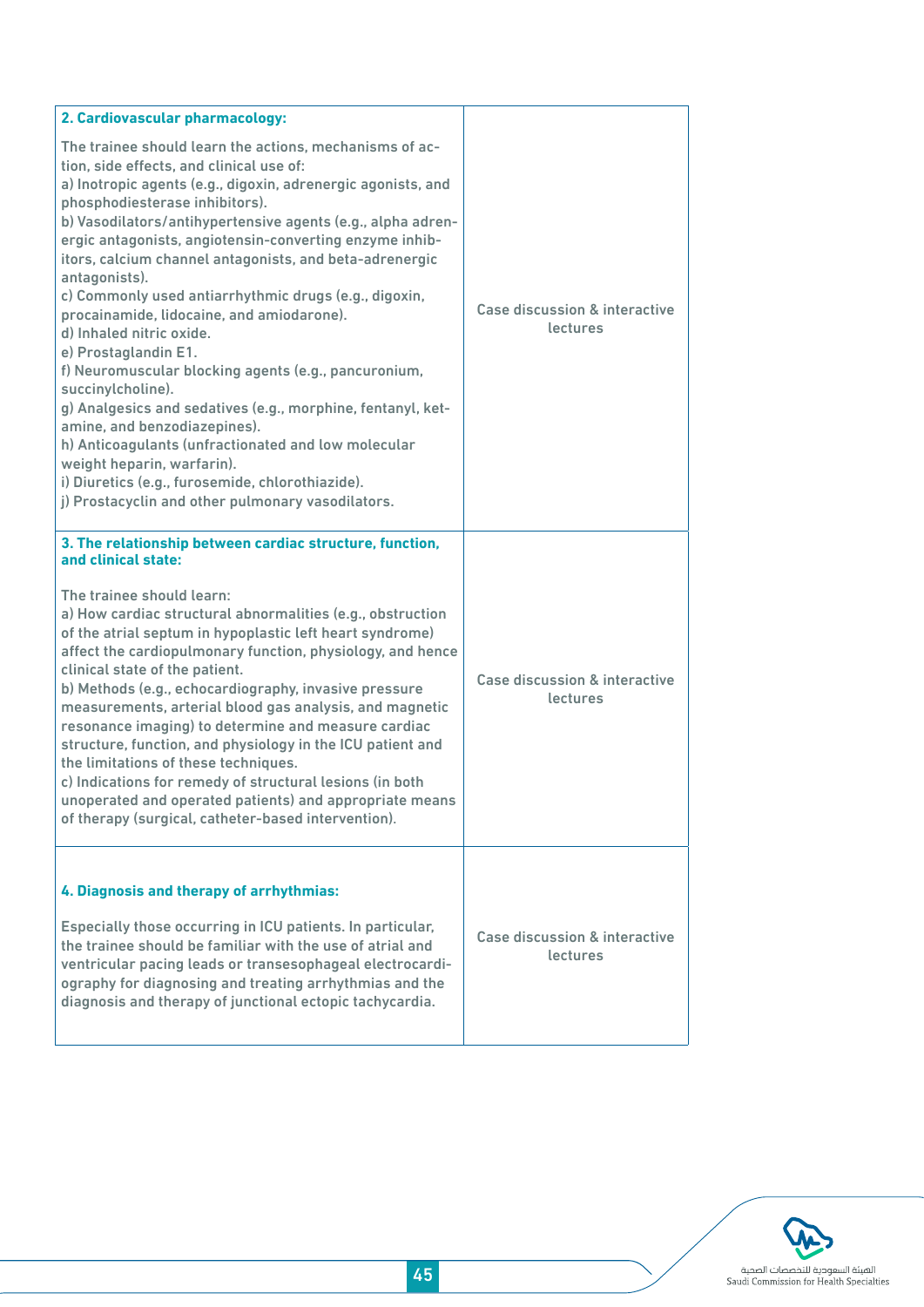| 5. Airway management skills.<br>6. Provision of analgesia and sedation.<br>7. Conducting cardiopulmonary resuscitation.<br>8. Commonly used modes of mechanical ventilation and<br>their application in patients with heart disease.<br>9. Common complications that occur in cardiac patients in<br>the ICU and how they may be prevented and treated. The<br>trainee should be familiar with factors that predispose to<br>common postoperative complications (e.g., catheter-relat-<br>ed sepsis, pathological thrombosis, and surgically induced<br>heart block), appropriate diagnostic techniques, and thera-<br>py for these complications.<br>10. Familiarity with extracorporeal membrane oxygenation<br>and other cardiac support systems.<br>11. Indications for and general principles of providing "end-<br>of-life" or "palliative" care. | Case discussion & interactive<br>lectures |  |  |  |  |  |
|---------------------------------------------------------------------------------------------------------------------------------------------------------------------------------------------------------------------------------------------------------------------------------------------------------------------------------------------------------------------------------------------------------------------------------------------------------------------------------------------------------------------------------------------------------------------------------------------------------------------------------------------------------------------------------------------------------------------------------------------------------------------------------------------------------------------------------------------------------|-------------------------------------------|--|--|--|--|--|
| Acute Kidney Injury in the Postoperative Care                                                                                                                                                                                                                                                                                                                                                                                                                                                                                                                                                                                                                                                                                                                                                                                                           | Case discussion & interactive<br>lectures |  |  |  |  |  |
| Coagulation Disorders and Anticoagulation in the Postop-<br>erative Care                                                                                                                                                                                                                                                                                                                                                                                                                                                                                                                                                                                                                                                                                                                                                                                | Case discussion & interactive<br>lectures |  |  |  |  |  |
| Sepsis and Multiorgan Dysfunction in the Cardiac Intensive<br><b>Care Unit</b>                                                                                                                                                                                                                                                                                                                                                                                                                                                                                                                                                                                                                                                                                                                                                                          | Case discussion & interactive<br>lectures |  |  |  |  |  |
| <b>Heart Transplantation</b>                                                                                                                                                                                                                                                                                                                                                                                                                                                                                                                                                                                                                                                                                                                                                                                                                            | Case discussion & interactive<br>lectures |  |  |  |  |  |
| <b>Examples of Core Specialty Topics: Workshops/Simulation</b>                                                                                                                                                                                                                                                                                                                                                                                                                                                                                                                                                                                                                                                                                                                                                                                          |                                           |  |  |  |  |  |
| <b>Topics</b>                                                                                                                                                                                                                                                                                                                                                                                                                                                                                                                                                                                                                                                                                                                                                                                                                                           | <b>Comments</b>                           |  |  |  |  |  |
|                                                                                                                                                                                                                                                                                                                                                                                                                                                                                                                                                                                                                                                                                                                                                                                                                                                         |                                           |  |  |  |  |  |

| <b>LODICS</b>                                                        | comments        |
|----------------------------------------------------------------------|-----------------|
| <b>Pediatric Advanced Life Support Course</b>                        | Mandatory       |
| <b>ECMO Course (Local or International)</b>                          | Mandatory       |
| Neonatal and Pediatric Critical Care Ultrasound Course               | <b>Optional</b> |
| <b>Difficult Airway Management Course</b>                            | <b>Optional</b> |
| <b>Pediatric Fundamental Cardiac Critical Care Support</b><br>Course | <b>Optional</b> |

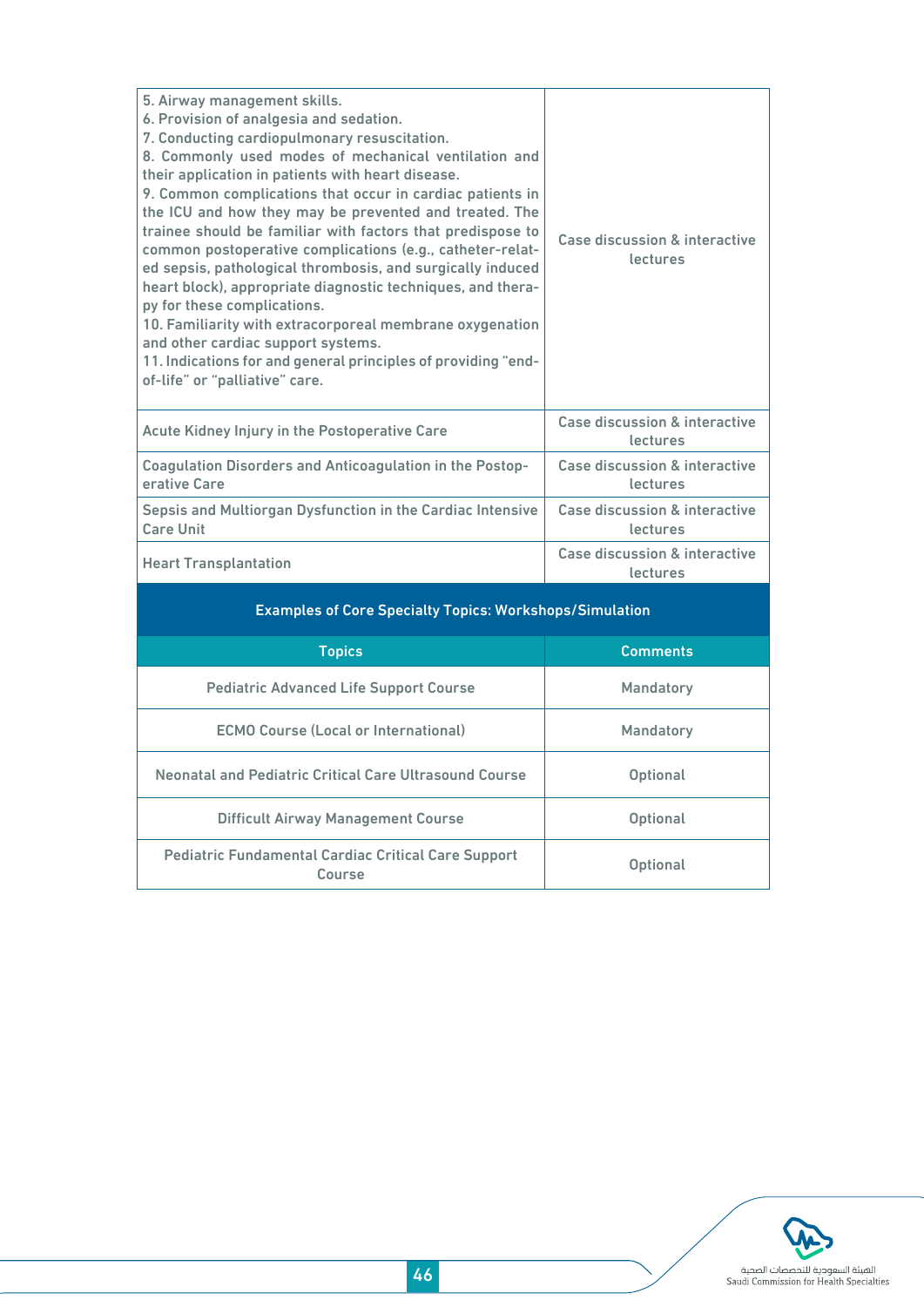## Half-day activities

The following is a table with example topics that illustrate the half-day activities as it spans over the course of one year (date is variable in every upcoming year).

| <b>Professional Activities Related to Specialty</b> |                                                                   |             |                    |                                                        |                   |  |
|-----------------------------------------------------|-------------------------------------------------------------------|-------------|--------------------|--------------------------------------------------------|-------------------|--|
| <b>Academic</b><br>week                             | <b>Section</b>                                                    | <b>Date</b> | <b>Time</b>        | <b>Sessions</b>                                        | <b>Presenters</b> |  |
| 1                                                   | <b>Fundamentals in Pe-</b><br>diatric Cardiac Critical<br>Care I  | January 5   | $13:00 - 14:00$    | Introduction to the<br>program                         | Program director  |  |
|                                                     |                                                                   |             | $14:00 - 15:00$    | Case-based study**                                     | A                 |  |
|                                                     |                                                                   |             | $15:00 - 16:00$    | <b>Cardiopulmonary Phys-</b><br>iology                 | B                 |  |
| $\overline{2}$                                      | <b>Fundamentals</b>                                               | January 12  | $13:00 - 14:00$    | <b>Principles of Cardiopul-</b><br>monary Bypass       | $\mathsf{C}$      |  |
|                                                     |                                                                   |             | in Cardiac Surgery | Case-based study                                       | D                 |  |
|                                                     |                                                                   |             | $15:00 - 16:00$    | Intraoperative Myocardi-<br>al Protection              | E                 |  |
| 3                                                   | <b>Fundamentals</b><br>in Pediatric Cardiol-<br>ogy               | January 19  | $13:00 - 14:00$    | Physiology of Fetal and<br><b>Neonatal Circulation</b> | F                 |  |
|                                                     |                                                                   |             | 14:00-15:00        | Case-based study                                       | B                 |  |
|                                                     |                                                                   |             | 15:00-16:00        | <b>Congenital Heart Dis-</b><br>ease                   | C                 |  |
| 4                                                   | <b>Fundamentals in Pe-</b><br>diatric Cardiac Critical<br>Care II | January 26  | 13:00-14:00        | Journal club*                                          | K                 |  |
|                                                     |                                                                   |             | $14:00 - 15:00$    | Case-based study                                       | B                 |  |
|                                                     |                                                                   |             |                    | Cardiovascular Pharma-<br>cology                       | A                 |  |

\* Journal clubs could be conducted at the evening time or during the half day.

\*\* Case-based studies could be made at the evening time or during the half day.

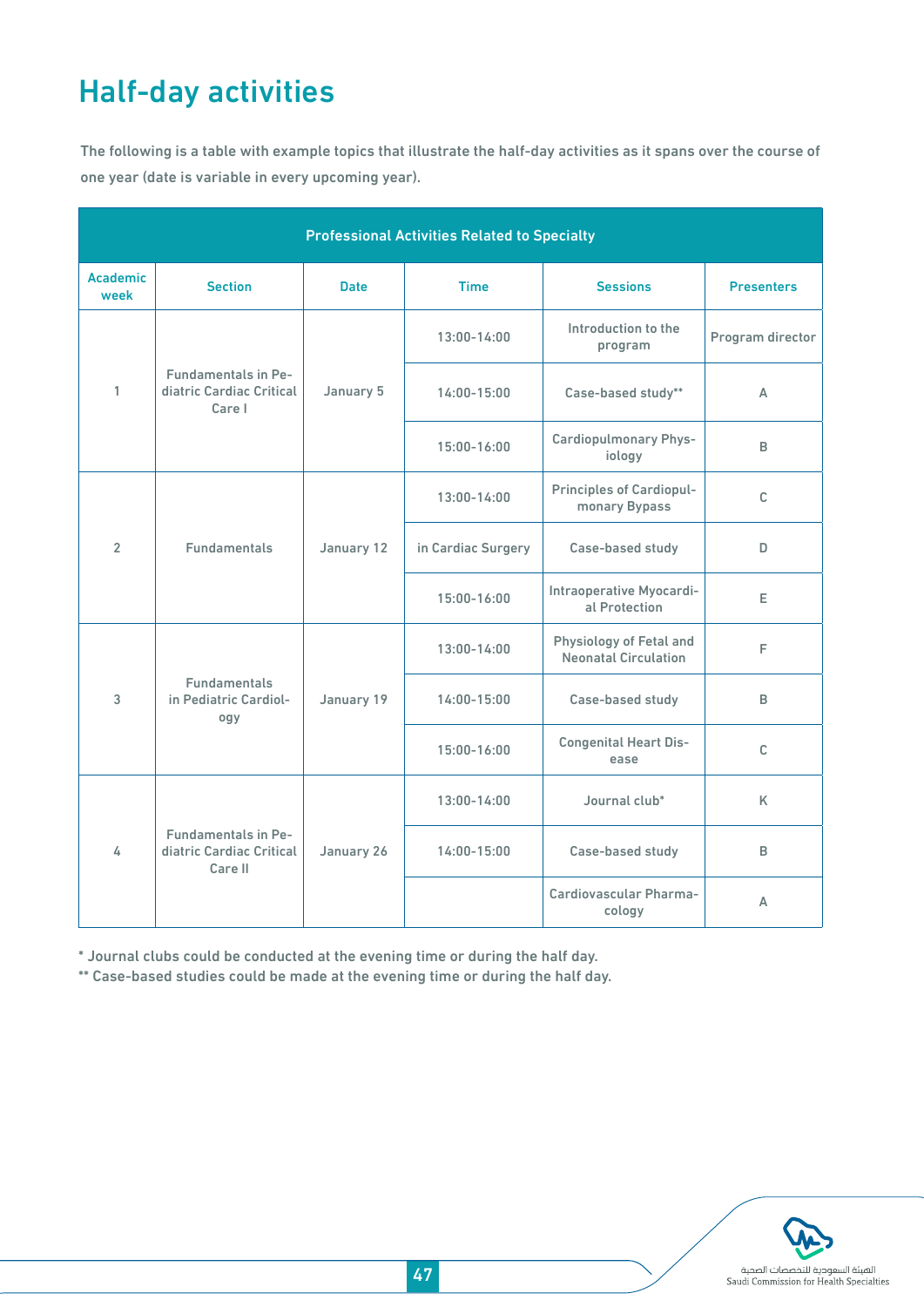## Appendix D

Miller's Pyramid of Assessment provides a framework for assessing the trainees' clinical competences, which acts as a road map for trainers to select the assessment methods that target different clinical competencies including "knows," "knows how," "shows how," and "does."



Figure1: Miller's Pyramid

• Adapted from: Walsh CM. In-training gastrointestinal endoscopy competency assessment tools: types of tools, validation and impact. Best Practice & Research Clinical Gastroenterology. 2016 Jun 1;30(3):357-74.

• Miller GE. The assessment of clinical skills/competence/performance. Acad Med. 1990;65(9 Suppl): S63–7.

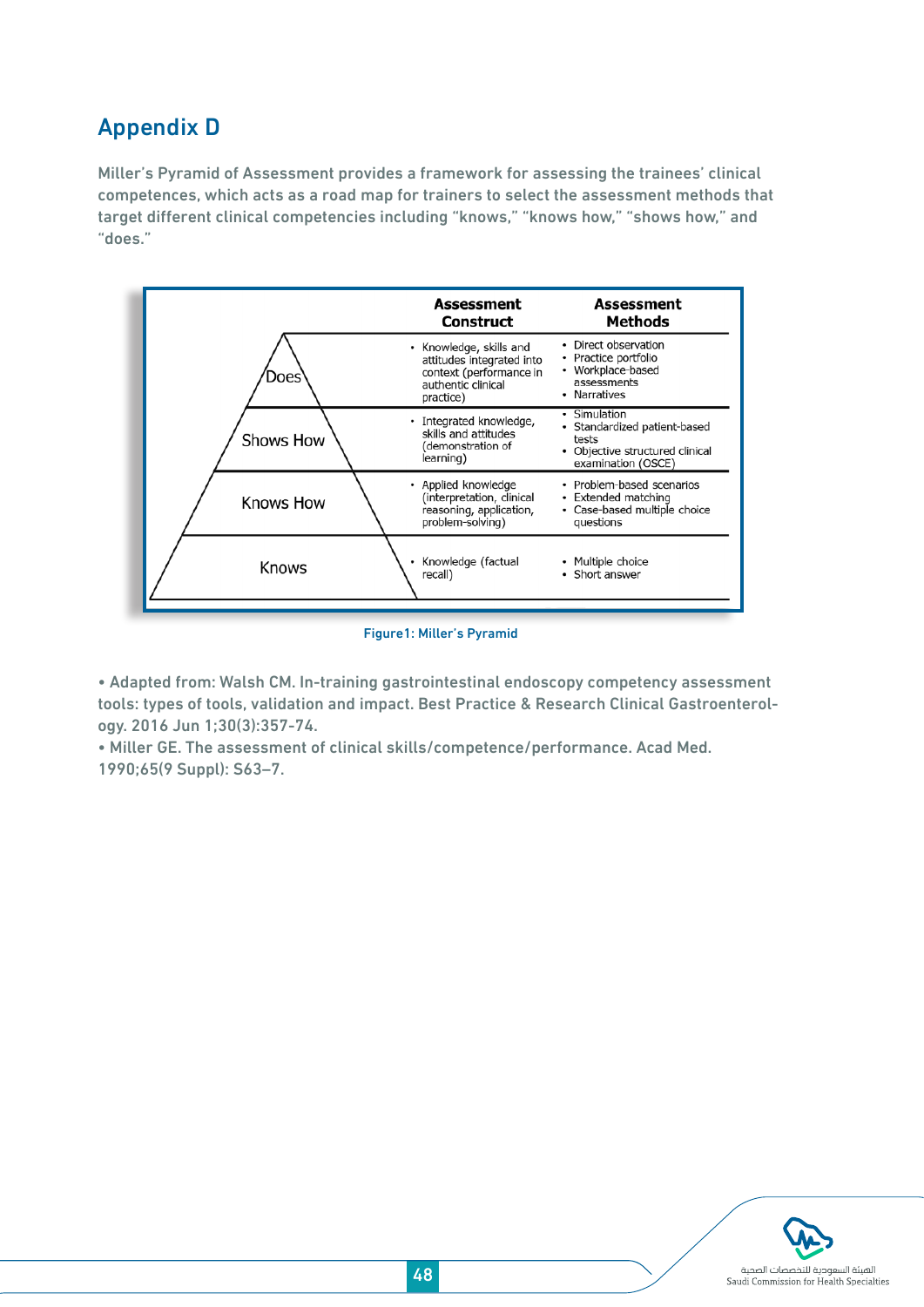## Appendix E

| <b>Glossary</b>                                                                  |                                                                                                                                                                                                                                                                                                                                                                                                       |  |  |  |
|----------------------------------------------------------------------------------|-------------------------------------------------------------------------------------------------------------------------------------------------------------------------------------------------------------------------------------------------------------------------------------------------------------------------------------------------------------------------------------------------------|--|--|--|
| <b>Blueprint</b>                                                                 | Description correlating educational objectives with assess-<br>ment contents. For example, test blueprint defines the pro-<br>portion of test questions allocated to each learning domain<br>and/or content.                                                                                                                                                                                          |  |  |  |
| <b>Competency</b>                                                                | Capability to function within a defined professional role that<br>implies entrustment of a trainee by completing the program<br>with the required knowledge, skills, and attitudes needed to<br>practice the profession unsupervised.                                                                                                                                                                 |  |  |  |
| <b>Specialty Core Content (skills, knowledge, and professional</b><br>attitudes) | Specific knowledge, skills, or professional attitudes that are<br>specific and integral to the given specialty.                                                                                                                                                                                                                                                                                       |  |  |  |
| <b>Formative assessment</b>                                                      | An assessment that is used to inform the trainer and learn-<br>er of what has been taught and learned, respectively, for<br>the purpose of improving learning. Typically, the results of<br>formative assessment are communicated through feedback<br>to the learner. Formative assessments are not primarily<br>intended for making judgments or decisions (though they<br>can be a secondary gain). |  |  |  |
| <b>Mastery</b>                                                                   | Exceeding the minimum level of competency to reach the<br>proficient level of performance, indicating rich experience<br>in addition to great knowledge, skills, and attitudes.                                                                                                                                                                                                                       |  |  |  |
| <b>Portfolio</b>                                                                 | A collection of lines of evidence of progression toward<br>competency. It may include both constructed components<br>(defined by mandatory continuous assessment tools in the<br>curriculum) and unconstructed components (selected by the<br>learner).                                                                                                                                               |  |  |  |
| <b>Summative assessment</b>                                                      | An assessment that describes the composite performance<br>of the development of a learner at a particular point in time<br>and is used to make judgments and decisions about the<br>level of learning and certification.                                                                                                                                                                              |  |  |  |
| <b>Universal Topic</b>                                                           | Knowledge, skills, or professional behaviors that are not<br>specific to the given specialty but are universal for the gen-<br>eral practice of a given healthcare profession.                                                                                                                                                                                                                        |  |  |  |

## Appendix F **REFERENCES**

Stromberg, D. (2004). Pediatric cardiac intensivists: Are enough being trained? Pediatric Critical Care Medicine, 5(4), 391-392. • Gillette, P. C. (1999). Pediatric cardiac intensive care Edited by Anthony C. Chang, Frank L. Hanley, Gil Wernovsky, and David L. Wessel Williams & Wilkins, Baltimore (1998) 587 pages, illustrated, ISBN: 0–683–01508–7. Clinical Cardiology, 22(6), 437. • Kulik, T., Giglia, T. M., Kocis, K. C., Mahoney, L. T., Schwartz, S. M., Wernovsky, G., & Wessel, D. L. (2005). Task Force 5: requirements for pediatric cardiac critical care. Journal of the American College of Cardiology, 46(7), 1396-1399.